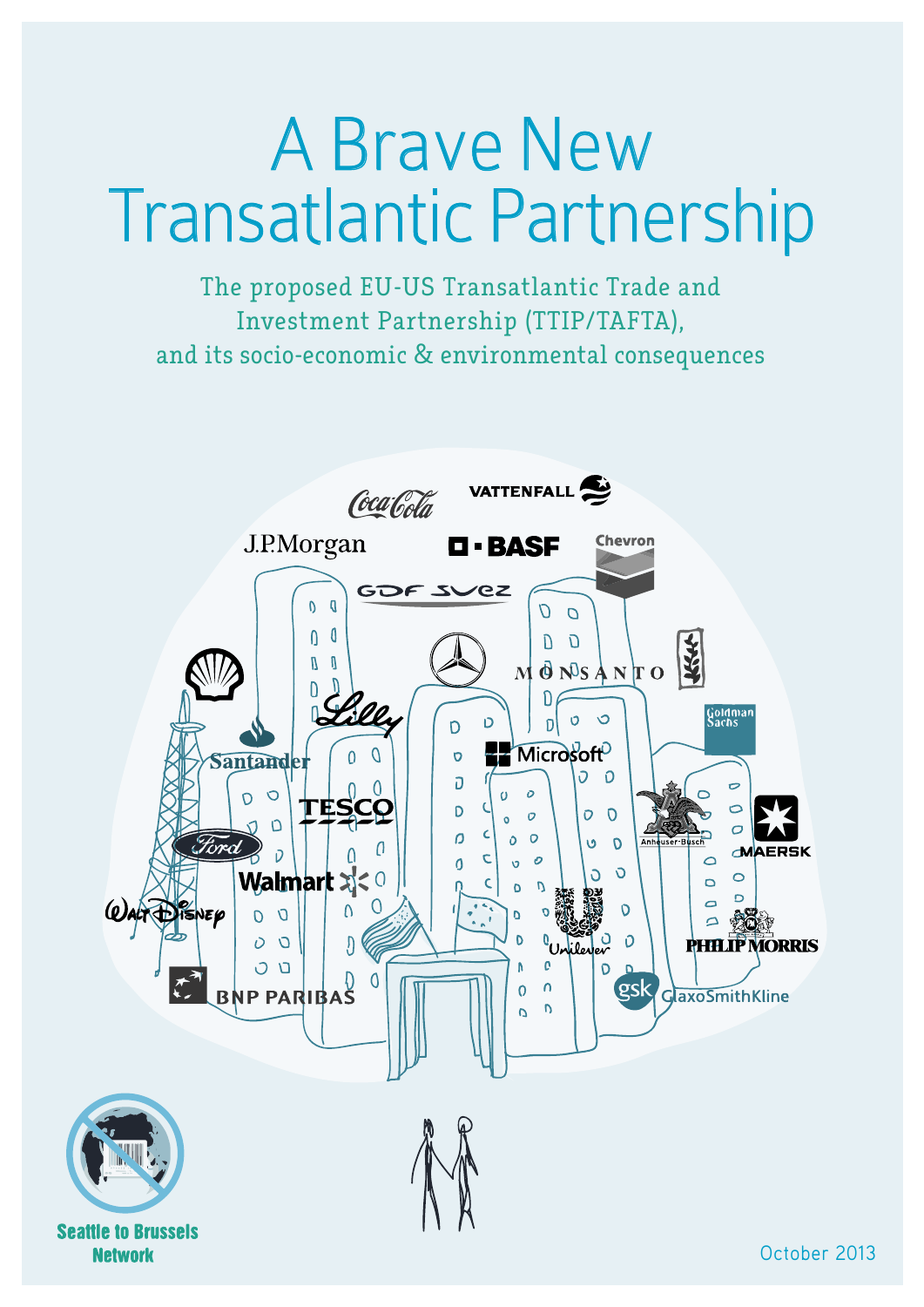**66** Letting the international economy drift without<br>renewed leadership is no longer an option... It is<br>time for the United States and the European Union<br>to exert leadership by showing a new way forward. Letting the international economy drift without renewed leadership is no longer an option... It is time for the United States and the European Union The Atlantic Council<sup>1</sup>

Author: Kim Bizzarri (with contributions from Pia Eberhardt to chapter 7) Editor: Angela Burton Design and illustrations: Ricardo Santos Proofreader: Jamie Gorman

Brussels, October 2013

Published by the Seattle to Brussels Network (S2B)

The contents of this report may be quoted or reproduced for non-commercial purposes, provided that the source of information is acknowledged.

Thanks to members of S2B for commenting on the draft text and to the Center for Research on Multinational Corporations (SOMO) and the Transnational Institute (TNI) for financial support to the publication.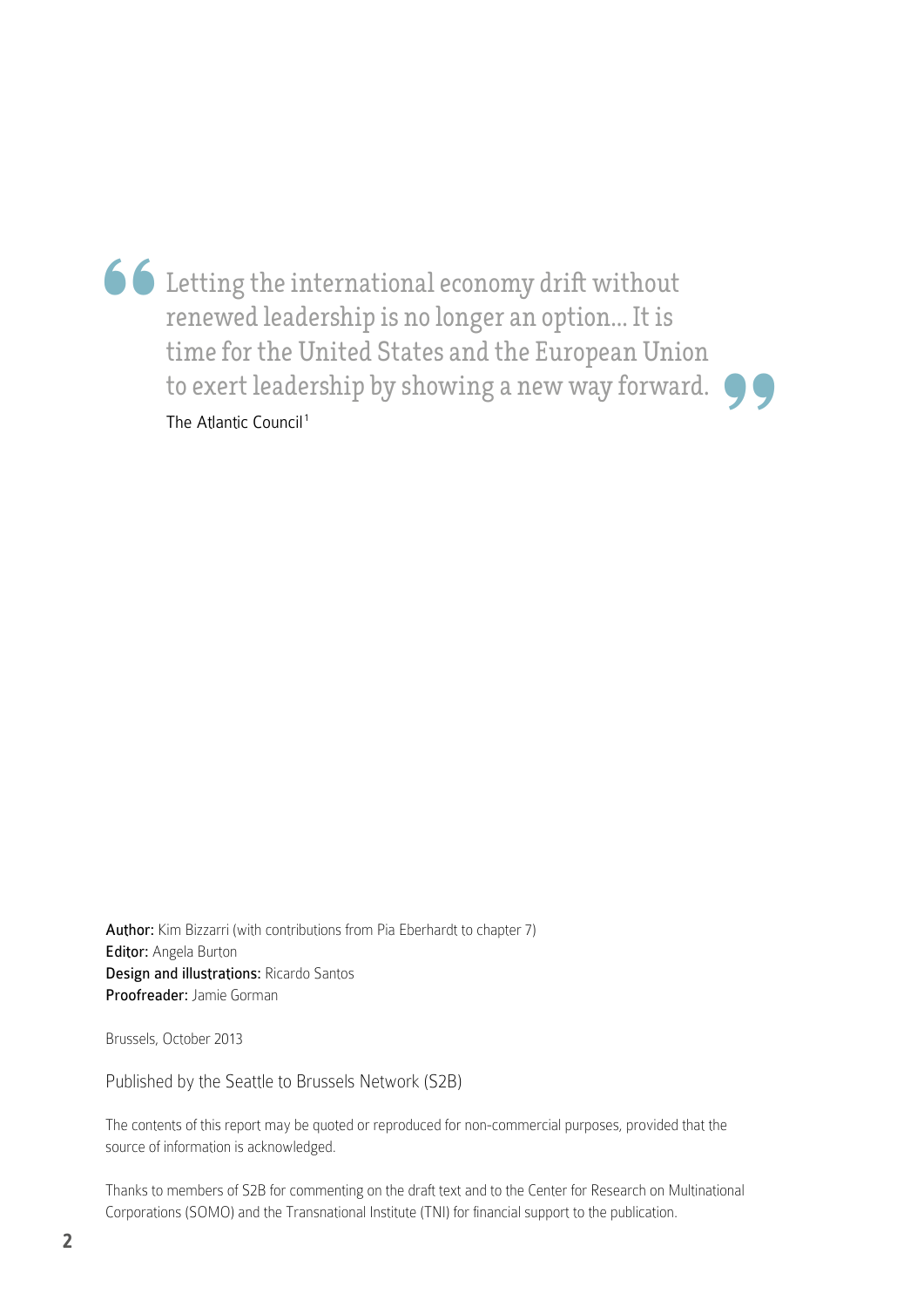# **Contents**

| <b>Executive summary</b>                                                                                                                                                       | $\mathbf 4$ |
|--------------------------------------------------------------------------------------------------------------------------------------------------------------------------------|-------------|
| <b>Introduction</b><br>Transatlantic trade & the corporate utopia                                                                                                              | 6           |
| <b>Chapter 1</b><br>Divided, unprotected and forbidden to strike<br>Reforming labour rights and social policy in the interest of transnational business                        | 8           |
| <b>Chapter 2</b><br>Trading away nature for the good of the economy<br>Uncertain wealth-creation relies on certain environmental destruction                                   | 11          |
| <b>Chapter 3</b><br>'The last enclosure'<br>Farmers and consumers at the mercy of agribusinesses                                                                               | 14          |
| <b>Chapter 4</b><br>Forcing ACTA through the back door and civil rights out of the window<br>The intellectual property 'rights' of internet giants over the rights of citizens | 17          |
| <b>Chapter 5</b><br>Health as a cash cow for international investors<br>Poisoning citizens and then denying them access to affordable health service 8 medicines               | 19          |
| <b>Chapter 6</b><br>The rise of the 'super banks'<br>Financial markets and investors refuse to learn the lessons of the crisis                                                 | 22          |
| <b>Chapter 7</b><br>Business sues government and the taxpayer pays the bill<br>Granting corporations more rights than people                                                   | 24          |
| <b>Chapter 8</b><br>Once upon a time in the West<br>Final reflections on a transnational elite project                                                                         | 27          |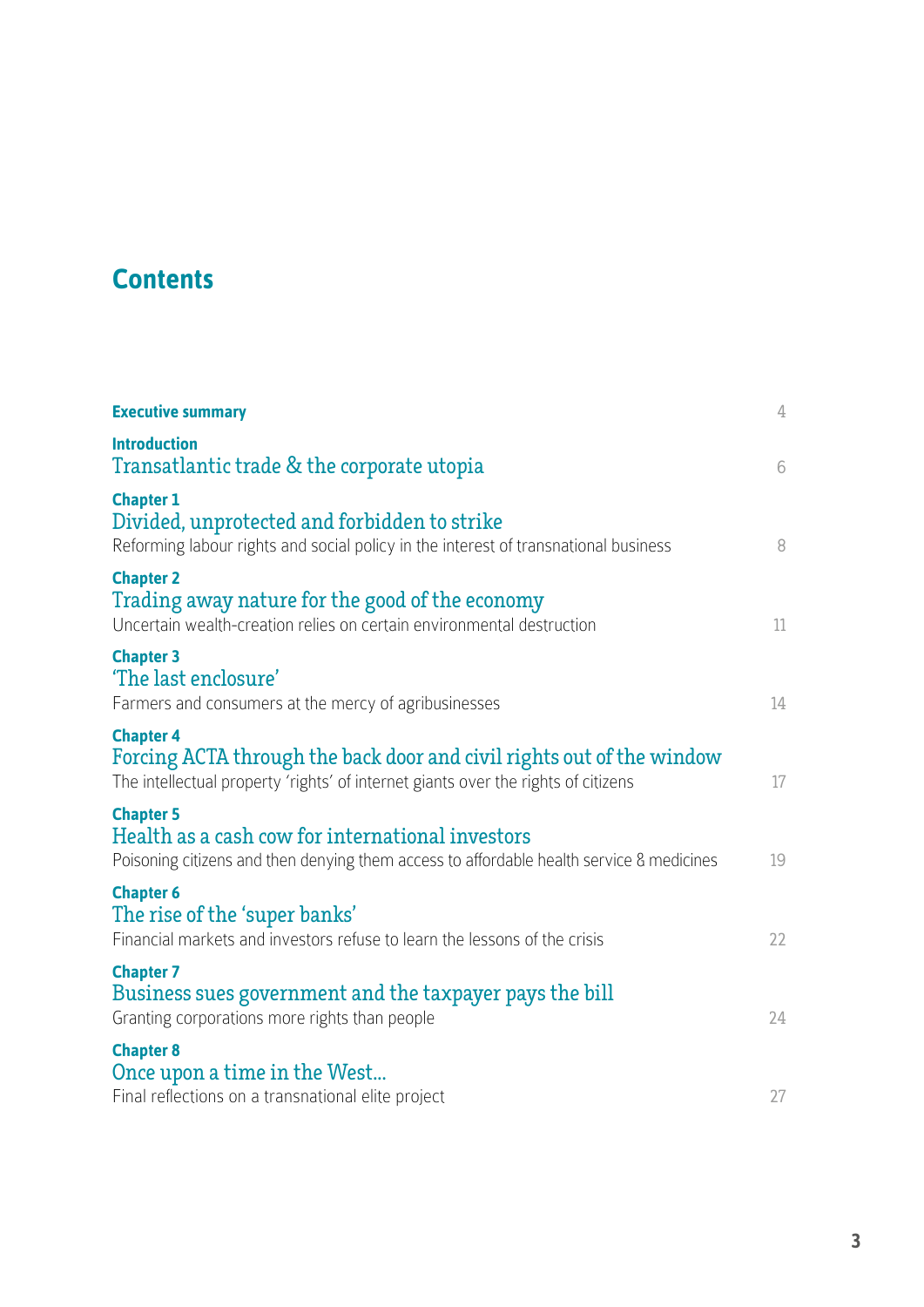#### **Executive summary**

Talks between the European Union and the United States on a Transatlantic Trade and Investment Partnership (TTIP) took off this summer with many political and business leaders hailing the deal as a silver bullet against the difficult economic recovery affecting both sides of the Atlantic. The consolidation of trade relations between the two partners into a single transatlantic market has been sold to European and US citizens as a powerful vehicle for boosting economic growth, with some enthusiasts predicting an increase of up to 1% in GDP. EU and US officials are adamant that, by eliminating import tariffs and harmonising regulation across the Atlantic, trade between the two regions will increase and, as a result, millions of new jobs will be created.

A Brave New Transatlantic Partnership is a preliminary analysis of the socio-economic, environmental and geo-political implications of a transatlantic trade deal. It suggests that not only the faith in trade liberalisation and deregulation – which underlines the present negotiations – has been misplaced, but the economic benefits predicted have been misjudged (whilst the wider risks have been seriously downplayed or altogether ignored).

What emerges then is an understanding of TTIP as the political project of a transatlantic corporate and political elite which, on the unfounded promise of increased trade and job creation, will attempt to reverse social and environmental regulatory protections, redirect legal rights from citizens to corporations, and consolidate US and European global leadership in a changing world order.

#### Exagerated benefits and downplayed risks

As this report details (chapter one), EU Trade Commissioner Karel De Gucht, has been making grossly exaggerated claims about TTIP's economic benefits. On the basis of industry-funded research, a 1% increase in GDP growth has been promised together with the creation of "hundreds of thousands of jobs". However the European Commission's own impact assessment of TTIP concluded that a growth rate in the region of 0.1% would constitute a more realistic expectation. This would equal a growth rate of just 0.01% of GDP over a ten-year period, which economists have already dismissed as 'trivial'.

Yet, the socio-economic and environmental risks associated with such trivial economic benefits could be catastrophic. The increased competition associated with the liberalisation of trade between the EU and the USA could trigger economic restructuring that may even lead to job losses (chapter one). The added competition between European and US sectors could further increase the gap between the core and the periphery in Europe, as the US's main offensive export interests lie precisely in those sectors where the European periphery has defensive interests, such as agriculture (chapter three).

Furthermore, in a number of policy areas, US laws and regulations offer significantly less protection than in Europe. The proposed harmonisation of legislation between the EU and the US means that the level of consumer protection in Europe could be greatly undermined, for example, in the areas of market access for genetically modified organisms (GMOs), hormone-treated meat and chicken disinfected with chlorine (chapter three). As a result, a sustainable agricultural policy could further disappear from view, should Europe be forced to open up its markets to US products that are not subject to the stricter rules on animal welfare, or to rules for the use of harmful agricultural pesticides to which European producers are bound (chapter three).

As the two trading partners move towards the lowest common denominator, environmental policies in Europe (chapter two) and financial regulation in the US (chapter six) could also suffer. For example, TTIP may threaten existing European moratoria on the controversial extraction of shale gas (chapter two), whilst also undermining Europe's iconic chemical regulation REACH by circumnavigating the testing requirements for thousands of toxic chemicals (chapter five).

US financial regulation, currently stricter than in the EU, could be jeopardised, as the big banks are hoping to use the trade negotiations to undermine post-crisis efforts to introduce more stringent financial regulations (chapter six). At a time when even the International Monetary Fund (IMF) and the World Bank have begun to recognise that capital controls represent a useful way to prevent and stop speculative and destabilising capital flight, TTIP is proposing the liberalisation and deregulation of ALL service sectors, including financial services – with the risk of encouraging, rather than preventing, another international financial crisis.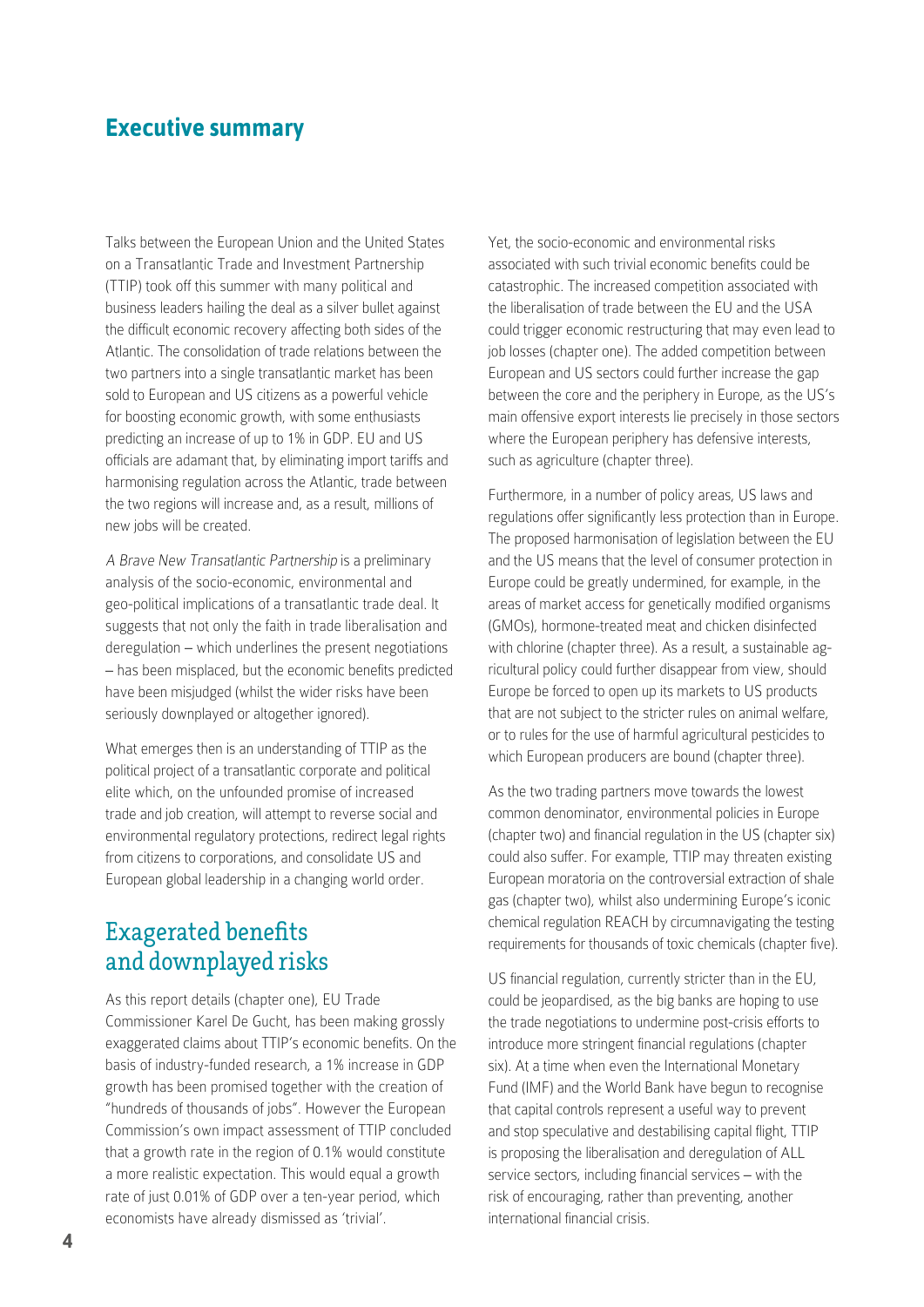#### A threat to civil rights and Europe's social model

Through the deep restructuring of social relations inherently entailed within the proposed trade partnership, TTIP stands to pose a real threat to civil rights and the foundations of Europe's social model. Whereas in the USA companies enjoy virtually unlimited access to the personal data of citizens, in Europe some degree of privacy protection is still guaranteed by law. TTIP, however, could change this if the negotiations were to include the controversial intellectual property rights (IPRs) chapter that is currently being proposed.

Earlier efforts to undermine Europeans' right to privacy through the Anti-Counterfeiting Trade Agreement (ACTA) were successfully fought back in the European Parliament when the proposal was squashed following mounting public opposition. However, as TTIP is being negotiated behind closed doors, and out of parliamentary oversight, there is a serious risk that this time round citizens will not be able to protect their civil rights (chapter four).

The inclusion of an ACTA-inspired IPR chapter also could seriously undermine European patients' right to affordable healthcare (chapter five). Increased patent protection for pharmaceuticals under TTIP could potentially cut access to life-saving generic drugs (currently a growing European industry sector). Moreover, through the proposed harmonisation of rules and regulations between the EU and the US (which would include the 'mutual recognition' of each other's existing regulatory framework as being 'equal') the commercialisation of public services and utilities (US-style) could be further encouraged in Europe, therefore raising the health costs for European patients.

The harmonisation of rules and regulation could also seriously impact labour and union rights, as the right to free association and collective bargaining in the US is much weaker than in Europe.

Should the negotiations therefore succeed in finding an agreement on TTIP, in the future we might see European and US workers compete against and undercut each other in a desperate attempt to attract private investment. Failure to do so could see European companies relocating to the US where they would enjoy fewer obligations vis-à-vis their workers (chapter one).

#### Importing the US legal-claim culture

TTIP also stands to further restrict the possibilities for regulatory intervention if an investment chapter is included in the negotiations as currently proposed (chapter seven). If, as expected, such a chapter within TTIP includes a dispute settlement mechanism, foreign investors will be

able to take governments before an international court and sue them for policies deemed potentially adverse to a company's (projected) profits.

A number of such cases have already taken place under the North American Free Trade Agreement (NAFTA) and other bilateral trade deals in which democratic laws, designed for the protection of consumers and the environment, have been challenged by private companies for hundreds of millions of dollars in compensation. The recent case of US tobacco giant Philip Morris suing both the governments of Uruguay and of Australia over their anti-smoking laws is a taste of what is to be expected should TTIP vest corporations with such legal powers.

As a result, US companies investing in Europe could skirt around European courts and directly challenge EU governments at offshore tribunals whenever they felt that laws in the area of public health, environmental or social protection interfered with their profits. As such, it is possible that the simple threat of a costly legal dispute would be sufficient to prevent governments from enacting progressive legislation in the future: a serious drawback for any political system that wishes to appear democratic.

#### Reaching beyond the Atlantic

With over one third of all global trade currently flowing through the US and the EU, TTIP would create the world's largest free trading bloc, the implications of which would reach well beyond the Atlantic, as TTIP would de facto restructure trade rules internationally (final chapter). As such, TTIP would enable the EU and the US to overcome the political deadlock currently affecting negotiation at the multilateral level, where developing countries have been resisting the demands of the US and the EU to further liberalise their economies (with a view to granting European and US companies free access to their markets and raw materials).

TTIP could thus become the vehicle to force the Global South along a development path defined by EU and US interests. In particular, TTIP could become the strategy for European and US corporate elites to trump emerging economies, such as India, Russia, China, Brazil, South Africa and the ASEAN region, and regain international leadership in a changing world order that threatens European and US hegemony.

Whether these should be the objectives of a trade agreement of the 21<sup>st</sup> century however is questionable. By offering a critical analysis of the socio-economic and environmental implications of TTIP this report hopes to contribute to a much-needed public debate on the nature and objectives of trade and of international trade rules.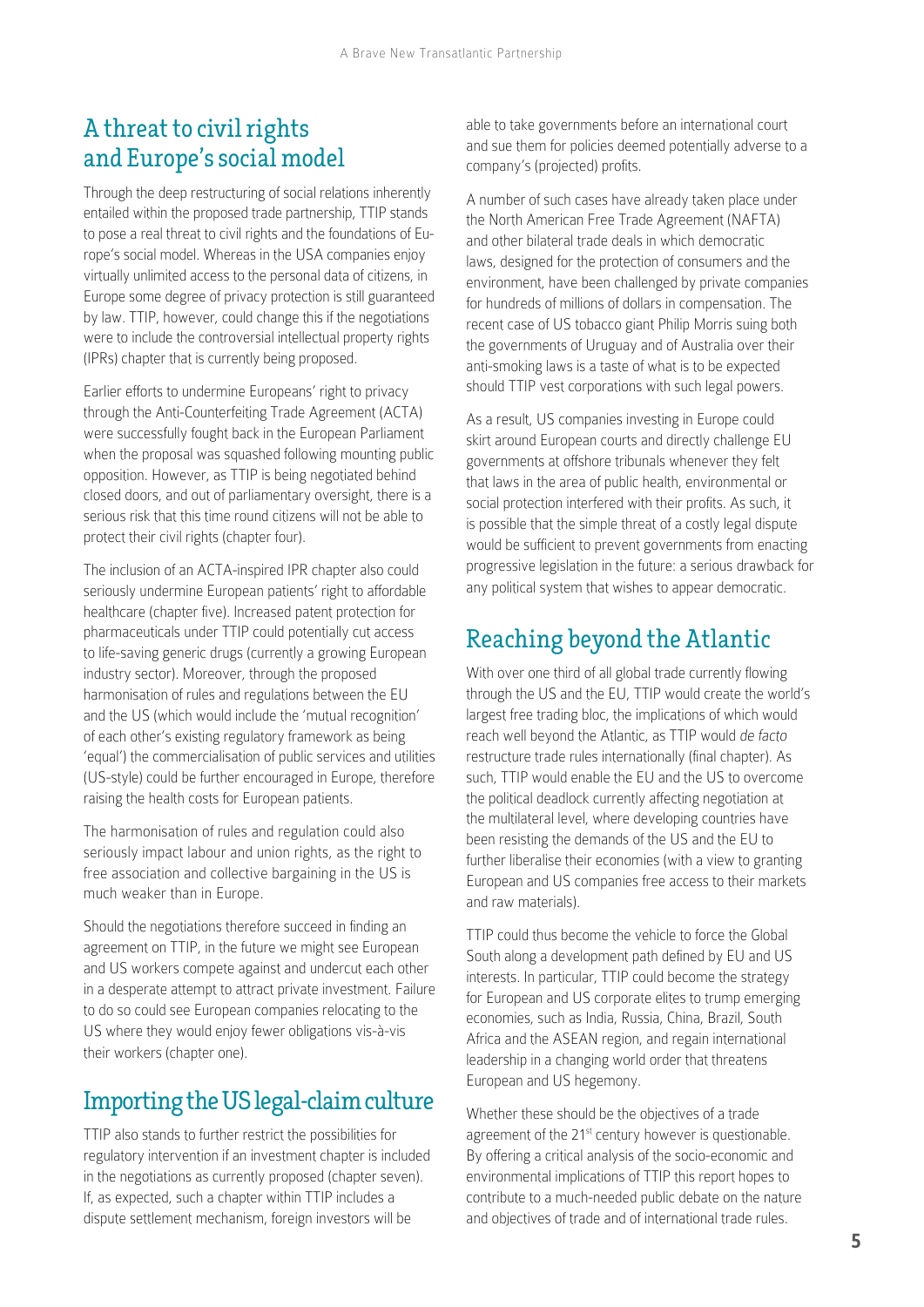### **Introduction** Transatlantic trade & the corporate utopia

[T]he group of people that are most impatient is the business sector. Let's be frank about this. You know, of course I say it's politically driven, it's strategically driven. Bottom line is, business wants this to happen, business on both sides of the Atlantic.

Andras Simonyi, Johns Hopkins University2

On February 13, 2013, US-President Barack Obama and leaders of the European Union committed themselves to launching negotiations on a Transatlantic Trade and Investment Partnership (TTIP), also known as TAFTA (Trans Atlantic Free Trade Agreement). A first round of negotiating took place behind closed doors in July 2013 and both parties aim at concluding the negotiations before the end of 2014. As with other trade agreements, TTIP is being sold on the basis of the alleged benefits it will bring to the public, such as lower prices through increased competition between transatlantic companies and the creation of more jobs. In reality, however, the transatlantic deal poses numerous and grave threats to people, the environment and the economy; it aims to concentrate even more economic and political power within the hands of a small Atlantic elite.

#### More than targetting tariffs

Going well beyond the classic approach of simply removing tariffs and opening markets to each other's investors, the trade negotiations are focussing on removing social and environmental regulations protecting consumers, workers and the environment, currently standing in the way of big business' profit (see the table below). As the European Commission explains that

the most significant trade barrier is not the tariff paid at the customs, but so- called "behind-the-border" obstacles to trade, such as, for example, different safety or environmental standards for cars. [...] The goal of this trade deal is to reduce unnecessary costs and delays for companies... (emphasis added)<sup>3</sup>

To this end, the EU and the US aim to 'harmonise' and 'mutually recognise' their respective regulatory approaches with a view to create the world's largest free-trade zone. In practice, however, 'regulatory harmonisation' and 'mutual recognition' of standards should be understood as a euphemism for the serious rollback and downgrading of social and environmental rules in the interest of big business to freely move capital, goods and labour across the globe. For example, US firms wish to see Europe lower its labour standards (see section 1) and gut its 'precautionary principle' – the cornerstone of EU environmental and consumer policy on which Europe's superior chemical regulation, REACH, and its tougher food safety and labelling rules have been developed (see sections 2 and 3).

European firms, instead, are targeting the US' stronger drug and medical device safety and testing standards (see section 5), as well as its stricter financial regulatory regime (see section 6). Through TTIP, the EU and the US are also hoping to grant corporations new political powers to challenge an array of regulations, both at home and abroad, that will inevitably lead to an erosion of policies to protect the public interest (see section 7). Negotiations may also threaten internet freedoms through the agreement of new Intellectual Property Rights (IPRs) for corporations similar to those proposed by ACTA – the Anti-Counterfeiting Trade Agreement that was successfully blocked in the European Parliament following massive public opposition (see section 4) – with major consequences also for farmers, consumers and patients. At the same time, the EU-US trade deal has to be seen as part of a wider strategy of the EU and the US to preserve Atlantic leadership in global affairs, at a time when their economic hegemony is being threatened by the rise of many emerging economies – such as Brazil, Russia, India, China and South Africa (see section 8 of this report).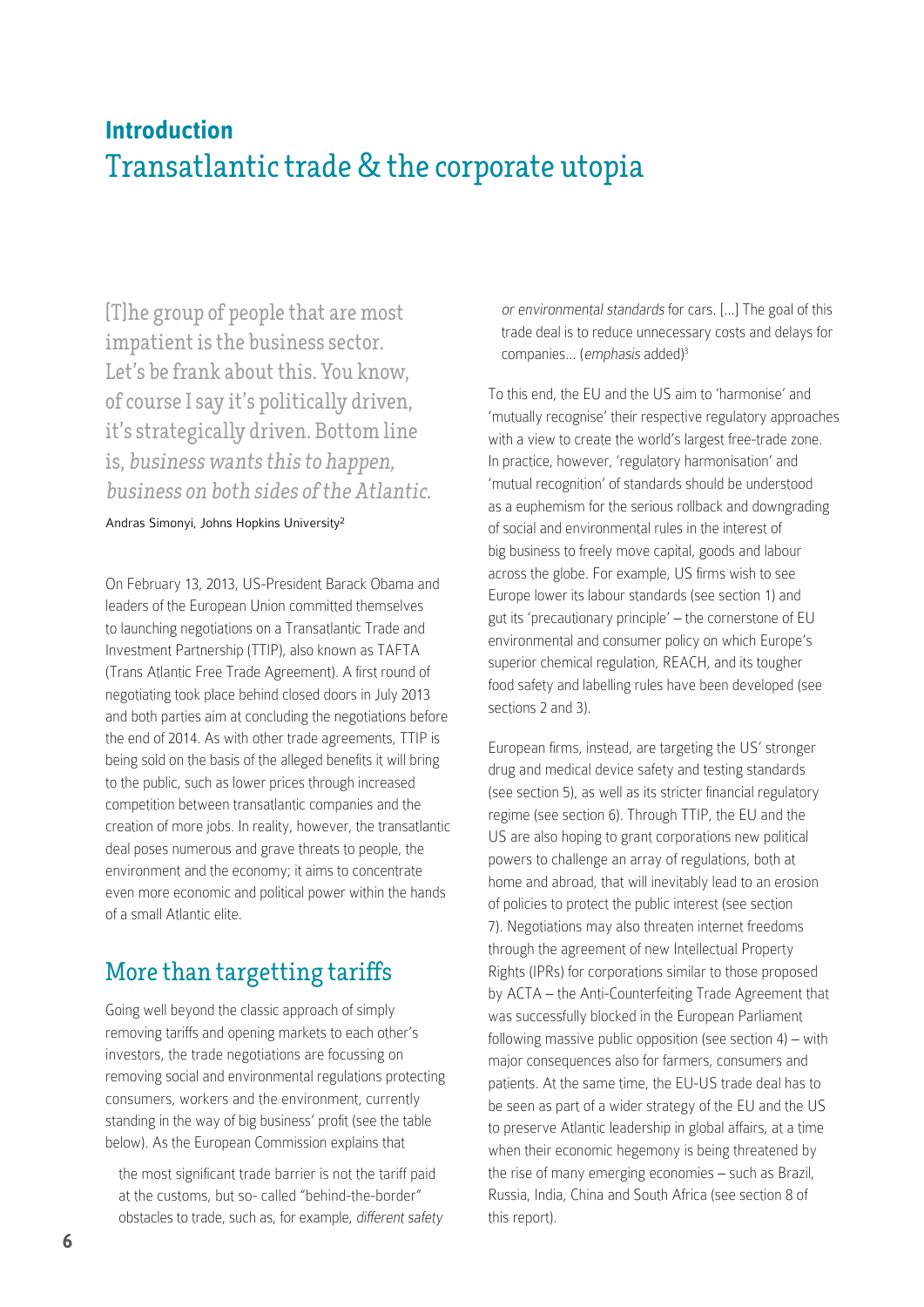#### Table 1 Regulatory 'barriers' to business' profit

| Sector                       | Targeted regulation                                                                                                                        | Profit increase<br>per year |
|------------------------------|--------------------------------------------------------------------------------------------------------------------------------------------|-----------------------------|
| Automotive                   | Environment and safety regulation; different technical standards.                                                                          | €12 billion                 |
| Chemical                     | Standards and regulatory divergence; differing Intellectual<br>Property regimes.                                                           | $\epsilon$ 7.1 billion      |
| Food and<br>drinks           | Protective legislation and tax policies; security related measures;<br>difference in trademark legislation; labelling requirements (GMOs). | €5 billion                  |
| Electronics                  | Differing product standards; safety and power supply certificates;<br>third party testing requirements; differing IPR system.              | $f$ 6 hillion               |
| Financial<br><b>Services</b> | Taxation; reporting standards; duplicate oversight by central banks;<br>divergence of IPR system.                                          | $\epsilon$ 1.2 billion      |

Source: FTI Consulting.4

#### A transatlantic big business agenda

For more than two decades, European and US big business have been pushing for a transatlantic free market-place through joint fora such as the Transatlantic Business Dialogue (TABD), now renamed the Transatlantic Business Council (TBC).5 In view of TTIP's negotiation, many industry associations have produced joint position papers that indicate close transatlantic collaboration. This is an explicit strategy to speak to EU and US negotiators with one voice and a clear set of common interests.<sup>6</sup> In a leaked internal memo, the European Commission has already indicated that it intends to act in the interest of industry, focussing on "the sectors which have been the subject of joint submissions (autos, chemicals, pharmaceutical products, health and  $|T|$ " – because "we can count on the joint push by industry".<sup>7</sup> So far, the Commission has had more than 100 intimate meetings with big business lobbyists behind closed doors, while leaving civil society largely in the dark.<sup>8</sup>

### Fighting the corporate utopia

On both sides of the Atlantic, consumer watchdogs, environmentalists, internet and trade activists, trade unionists and farmers are already gearing up to fight this corporate agenda.

Not only they have raised concerns about the proposed EU-US trade agreement, but they have also underlined the need for a serious public debate about reforming international trade and its rules more generally – which we hope this report will contribute to (see section eight).

Inspired by Aldus Huxley's dystopian tale of a Brave New World for its title, the report aims at laying out a first comprehensive analysis of the socio-economic and environmental risks we could face should the current trade negotiations succeed in realizing the corporate utopia that lies at the heart of TTIP. We hope that the evidence provided here will incite campaigners, as well as citizens and their political representatives, to mobilise against TTIP with a view to stopping an elite project that will most likely worsen the livelihood of the millions of people already seriously affected by the financial crisis and by the crippling consequences of Europe's austerity reforms.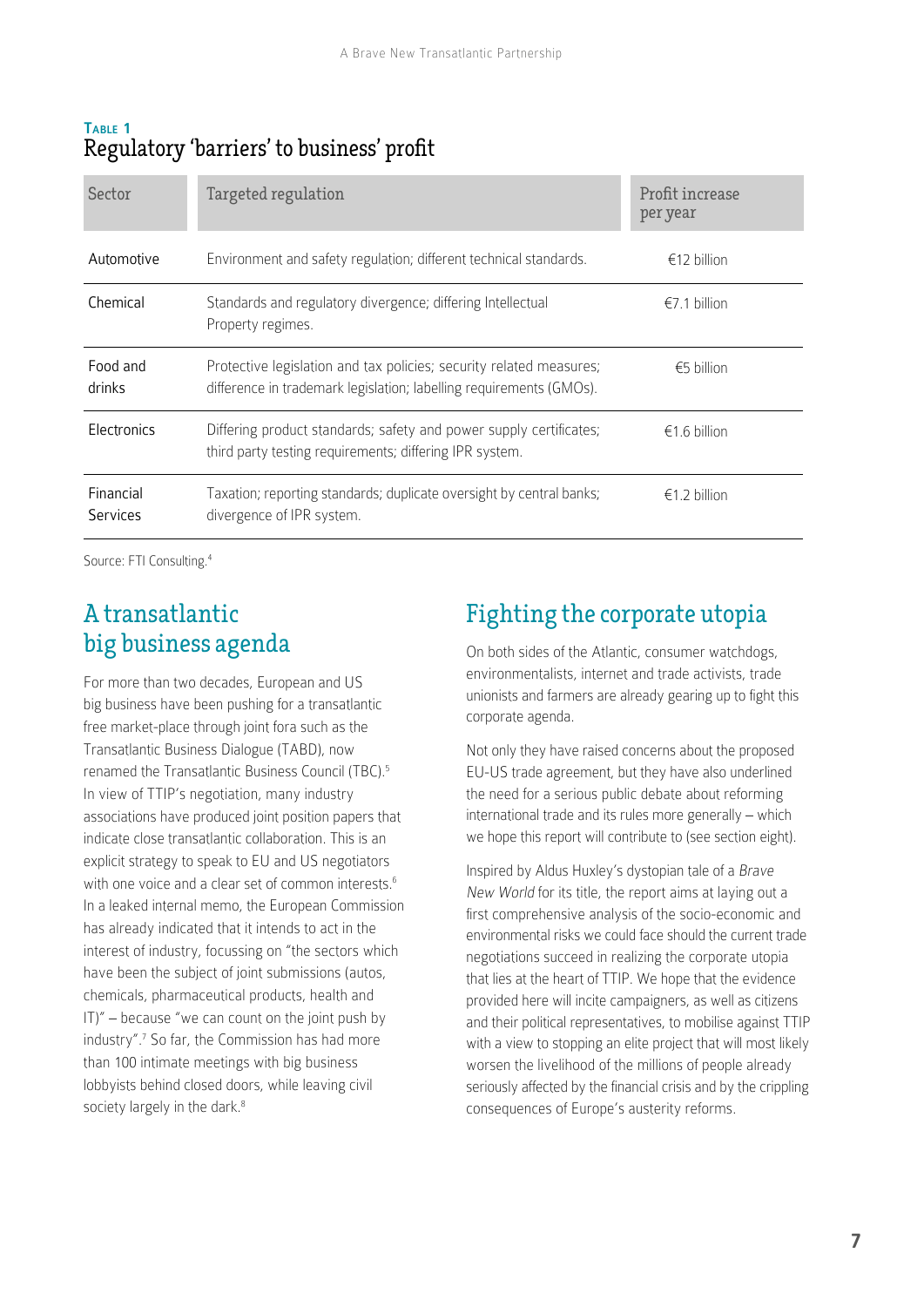# **Chapter 1** Divided, unprotected and forbidden to strike

Reforming labour rights and social policy in the interest of transnational business

Much ink has been splashed in the mainstream media praising the role an EU-US free trade agreement could play in pulling the two economies out of the crisis in which they are currently engulfed. In his State of the Union address on 13 February 2013, US President Barack Obama announced that "we will launch talks on a comprehensive Transatlantic Trade and Investment Partnership (TTIP) with the European Union – because trade that is free and fair across the Atlantic supports millions of good-paying American jobs" – a claim that has been echoed by EU Trade Commissioner Karel De Gucht:

…for Europe, the income effects of the deal that we are now trying to achieve should be between 0.5% and 1% of GDP, meaning hundreds of thousands of jobs… It brings new customers for our producers, cheaper components for our producers and more competition to make all our companies more efficient.<sup>9</sup>

Yet, a closer look at the figures suggests that estimates of wealth and job creation are likely to be grossly exaggerated. As a result, TTIP's promise of jobs and welfare gains will most likely never be realised and, in the process of breaking down 'trade barriers' across the Atlantic, labour rights and social provisions could be seriously eroded.

#### Exaggerating claims of jobs and wealth creation

Based on results produced by corporate-funded think tanks, the European Commission has claimed that TTIP could create two million jobs and boost EU-US trade by more than US\$120 billion within five years.10 Funded by some of the world's largest financial firms which stand to benefit from TTIP – including Deutsche Bank, BNP Paribas, Citigroup, Santander, Barclays, JP Morgan – the Londonbased Centre for Economic Policy Research claims that a transatlantic trade deal could bring the EU economic gains of €119 billion a year, translating on average to an additional €545 in disposable income each year for a European family of four.<sup>11</sup>

The 'crimes' committed under the label of 'econometrics' have as little to do with science as a weather forecast has to do with the giblets of a chlorinated chicken.

#### Jens Berger, Journalist

However, Prof. Clive George, a senior economist from the University of Manchester who until recently conducted many of the European Commission's impact assessments of trade negotiations, warns that such claims should be treated with caution, as 'Economic models, on which such estimates are based … have been described by some of the leading modellers as 'highly speculative'."<sup>12</sup> Prof. George notes that many of the enthusiastic claims made for the economic benefits of TTIP are based on an expected 0.5% increase in economic growth that the European Commission's own impact assessment describes as 'optimistic'. The most likely scenario identified by the impact assessment, estimates instead an increase in GDP of little more than 0.1%, (i.e. an increase in the GDP growth rate of 0.01% for the ten year period), which, as Prof. George notes, "is trivial, and the [European Commission] knows it."<sup>13</sup>

If we were to take the North American Free Trade Agreement (NAFTA) as an indication of what TTIP will bring, neither wealth nor job creation are to be expected.

In a similar tone, the Impact Assessment Unit of the European Parliament has criticised the methodology of the Commission's study of the proposed transatlantic trade deal for its lack of "sufficient qualitative information" necessary for the reader to understand how the results were obtained; for "failing to adequately assess risks or drawbacks" and for "not checking the credibility of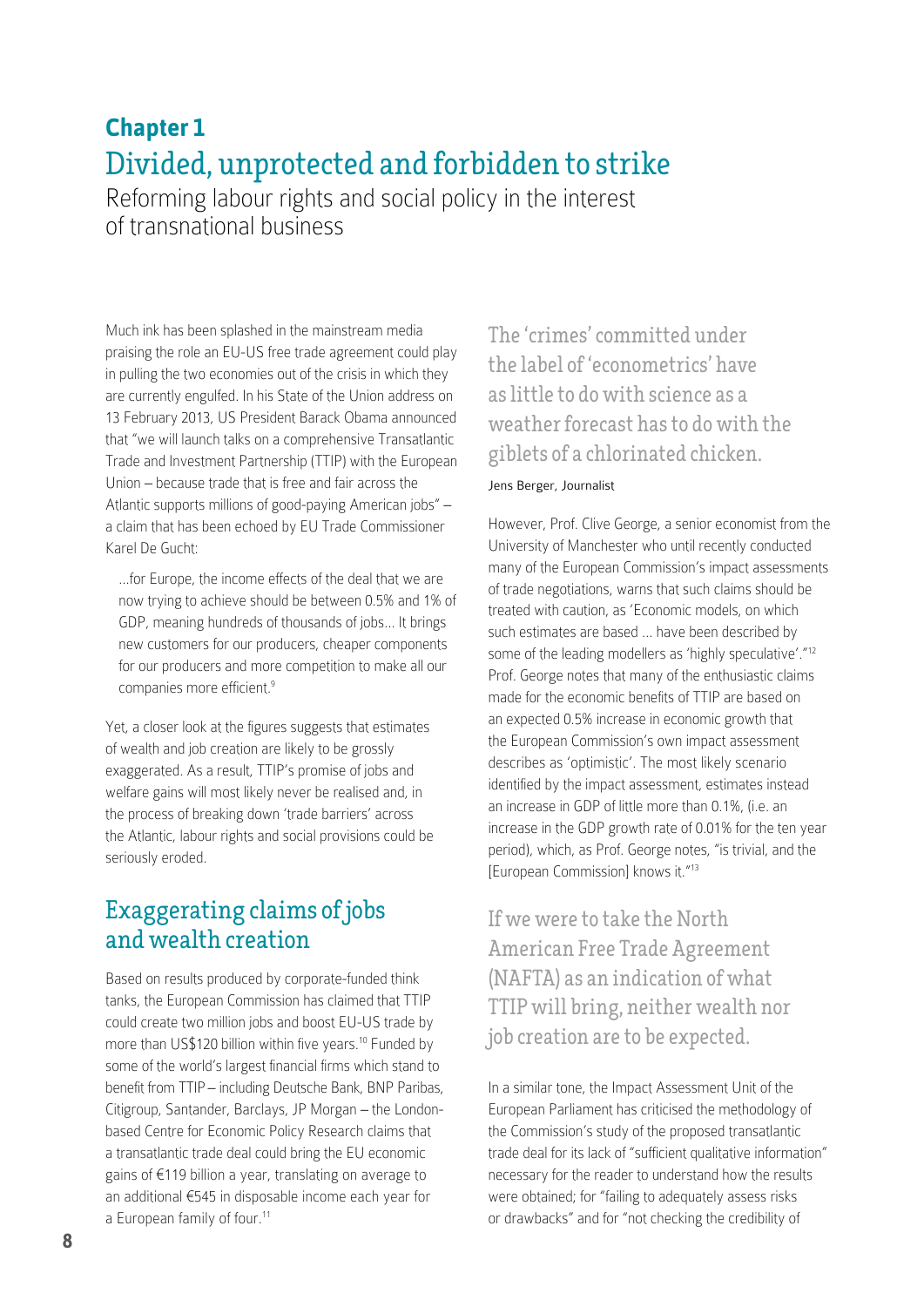the model, which is based on a number of idealised assumptions".<sup>14</sup>

As put by the journalist Jens Berger, "The 'crimes' committed under the label of 'econometrics' have as little to do with science as a weather forecast has to do with the giblets of a chlorinated chicken. More and more complex mathematical models substitute simple logic and replace scientific findings, which are neither logical nor scientific. With the 'right' institute at hand, the desired results can always be manufactured through such models."<sup>15</sup>

#### Box 1

### NAFTA cost almost 1 million jobs in the United States

When NAFTA was launched in 1993, US President Clinton promised the creation of millions of new jobs as a result of increased trade with Canada and Mexico. The US Chamber of Commerce boasts that NAFTA did indeed increase trade flow within the region some three-and-a-half fold (worth US\$1.2 trillion) but does recognise that the promise of job creation did not materialise.17 According to an analysis by the Economic Policy Institute (EPI), the number of US jobs created by export expansion in relation to the number of US jobs lost to the growth of foreign imports because of NAFTA resulted in a net loss of almost a million jobs (879,280 jobs) – and not in the creation of the 20 million jobs originally promised.<sup>18</sup>

This is not to mention the downward pressure on US workers' wages that NAFTA created, which has contributed to their relative stagnation since the mid-1970s. According to the Centre for Research on Globalization, NAFTA allowed US corporations to more easily move their investment funds across the Mexican/US border to set up new production facilities in Mexico (because of Mexico's cheap wages and less regulated labour and environmental standards), while closing down similar factories in the US.19 This created huge profits for the business elite but resulted in deteriorating conditions for workers on both sides of the border. As a result, US workers were forced to face wage cuts or unemployment, and Mexican workers lost their traditional jobs, and were forced to work in near slave labour conditions in US corporate facilities transplanted into Mexico.<sup>20</sup> According to Jeff Faux, President of the EPI in Washington, "[t]he experience [with NAFTA] suggests that any wider free trade agreement... that does not give as much priority to labour and social development as it gives to the protections of investors and financiers, is not viable."<sup>21</sup>

Instead, argues Prof. George, if one wishes to forecast the possible impacts of new trade negotiations, s/he would do best to look at the experience with past trade agreements.16 However, if we were to take the North American Free Trade Agreement (NAFTA) as an indication of what TTIP will bring, neither wealth nor job creation should be expected (see Box 1).

#### Leaving the unemployed defenceless

Despite its optimistic modelling methodology, the European Commission's Impact Assessment of TTIP recognises that, as a result of increased trade with the US, "[a]n initial shock in most affected sectors is expected to lead to restructuring of the sectors concerned...". For example, sectors such as "meat producers, fertilizers, bioethanol and sugar" will feel the heat of "the competitive advantages of the US industry over its European counterparts and subsequent negative impacts on EU industry".<sup>22</sup>

Even if labour is allowed to flow to the sectors where demand is growing, there will be sectors that will be shedding workers and the reemployment of these workers in the expanding sectors is not automatic.

European Commission, Impact Assessment of TTIP

According to the study, output in the electrical machinery, transport equipment and metal sectors would also decline, as well as in "other primary sectors", including "wood and paper products, business services, communication, and personal services sectors".23 As the Impact Assessment concludes, "there could be prolonged and substantial adjustments costs. It is clear that even if labour is allowed to flow to the sectors where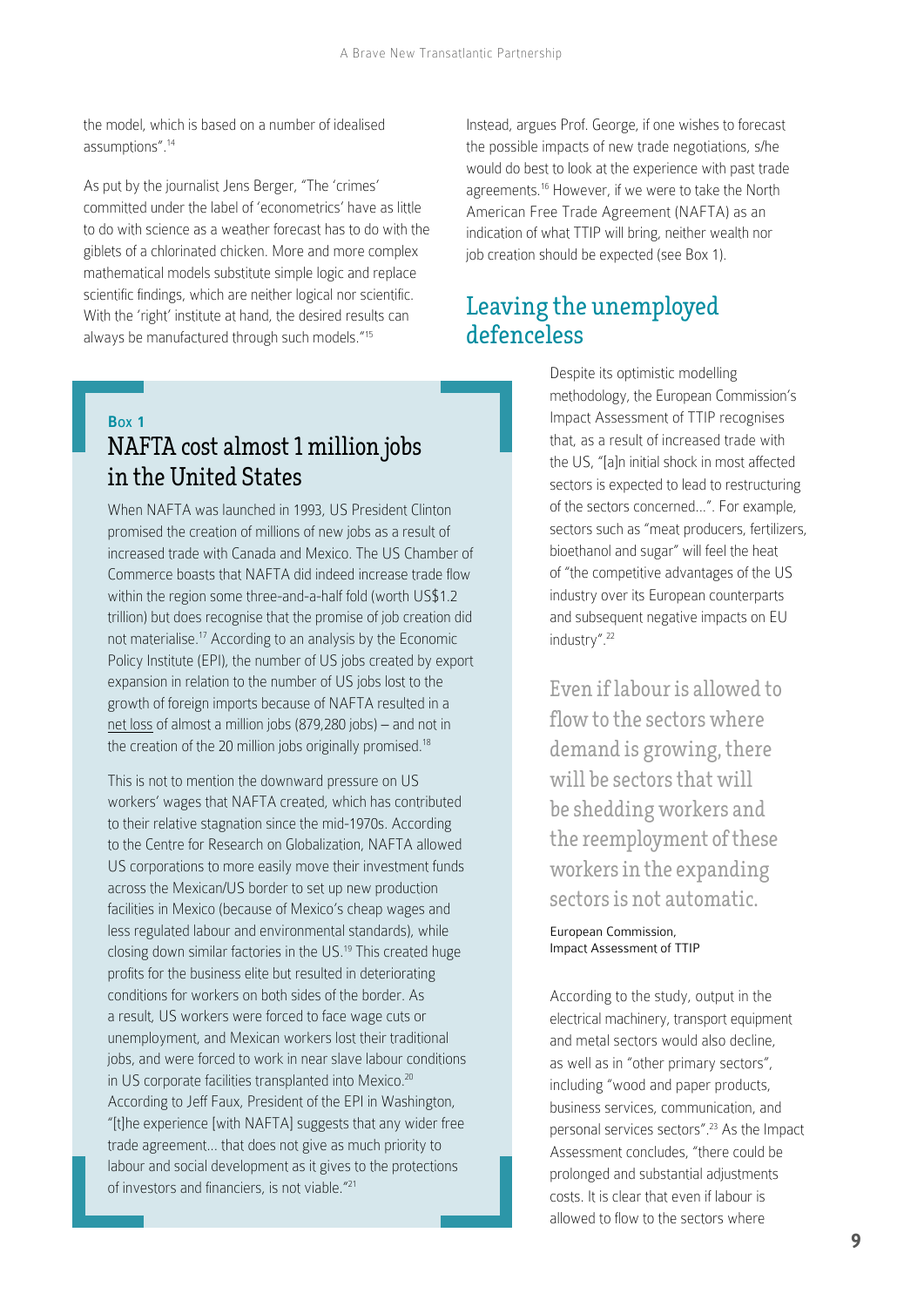demand is growing, there will be sectors that will be shedding workers and that the reemployment of these workers in the expanding sectors is not automatic, in particular due to a possible mismatch in terms of workers' skills and the need for retraining".24 To mitigate such impacts, preventative policy measures would need to become an integral part of TTIP. Yet, neither in the impact assessment, nor in the negotiating mandate, does the European Commission address the need to include mitigation policies as part of the negotiations. Instead, the Commission assumes that governments themselves will have sufficient additional revenue to mitigate the damage caused by the agreement.<sup>25</sup> There is a risk that entire regions within the EU will carry the whole weight of the social costs of this transatlantic project, the result of which could be a widening of the divide between Europe's rich and poorer members – that is, between Europe's political and economic core and its periphery.<sup>26</sup> Accession to the European Union (and the adoption of the Euro) has already resulted in a partial de-industrialisation of the Mediterranean countries.27 With US export interests targeting through TTIP mainly those sectors where the European periphery has defensive interests – such as agriculture – the opening up of the EU to transatlantic market-forces is likely to exacerbate the divide between the richer and poorer members of the EU at a time when macro-economic policy should be focusing on protecting European citizens rather than exposing them to foreign competition.

There is a risk that entire regions within the EU will carry the whole weight of the social costs of this transatlantic project, the result of which could be a widening of the divide between Europe's rich and poorer members.

#### Race to the bottom: labour standards **–** more obligations and fewer workers' rights

Labour rights themselves could be undermined through the harmonisation of rules and regulations between the two transatlantic superpowers. The US has categorically refused to ratify some of the key labour standards and conventions of the International Labour Organization (ILO), including the conventions on freedom of association and trade union practices. Meanwhile, the European Commission's recent attack on workers' wages in the context of the Euro-crisis has started to shift the EU towards a more 'open and flexible approach' to labour standards.28 In light of these trends, TTIP might serve the purpose of increasingly reforming European labour law in line with US standards, including its infamous anti-union legislation which, misleadingly called 'The Right To Work', has systematically restricted employees' freedom of association – with detrimental consequences for workers' rights.29 According to the US Federation of Labor and Congress of Industrial Organizations (AFL-CIO), the legislation has created a race to the bottom in relation to wages and health and safety standards as States compete against each other for fear of capital flight.<sup>30</sup> When the European Commission argues that the EU must review its labour law with a view to "reduce the risk of diminishing US investment in Europe and its further deviation to other parts of the world", there is reason to fear that EU member states will soon find themselves in a similar competition with each other.<sup>31</sup> After all, European labour laws are on the list of 'non-tariff measures' identified as currently standing in the way of a transatlantic trade flow.<sup>32</sup>

Hence, not only will jobs be lost as entire sectors are restructured as a result of the lowering of tariffs between the EU and the US, but also – by reforming labour standards – TTIP might revoke European workers' rights to self-organise in the face of rising unemployment in austerity-hit Europe.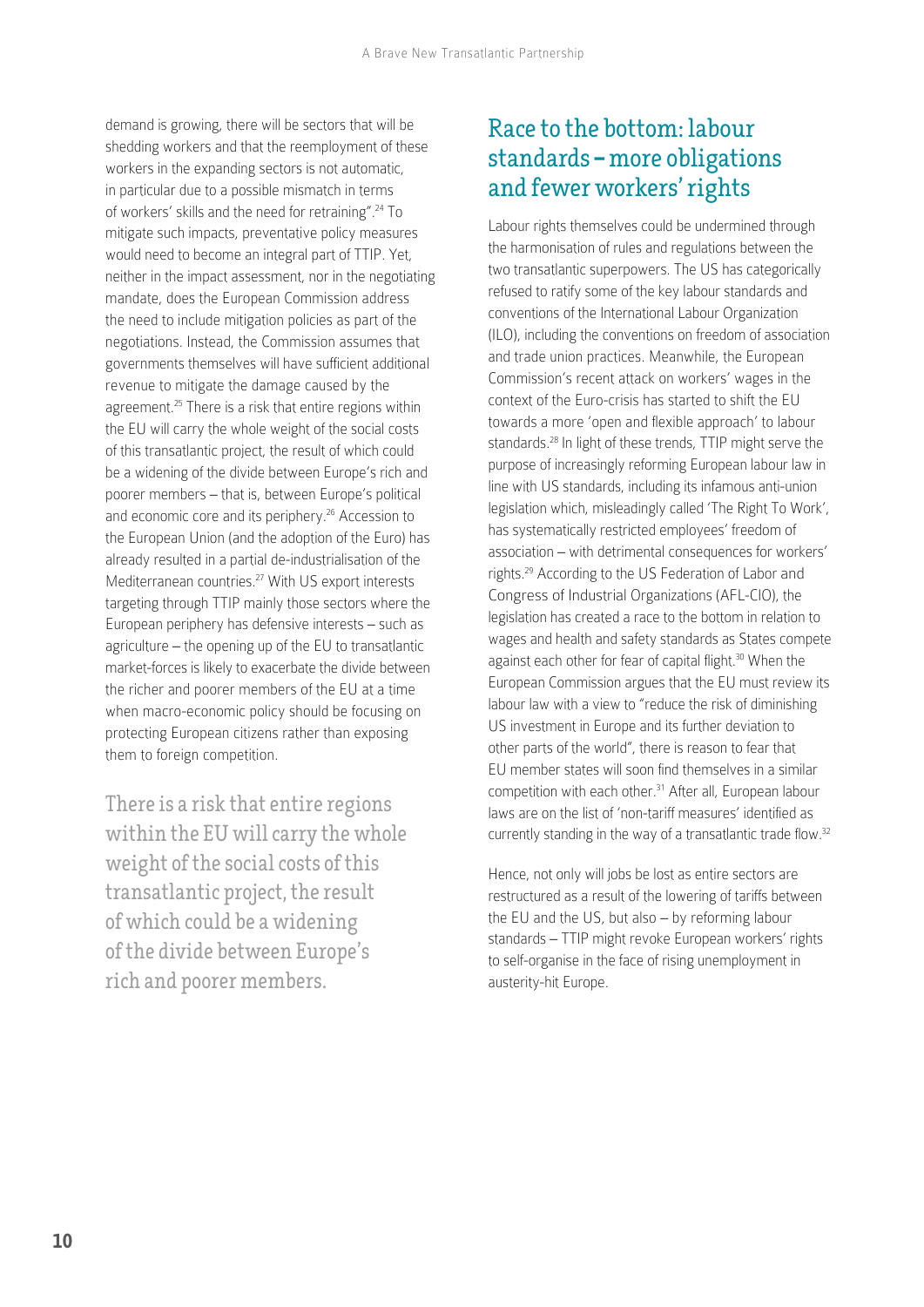# **Chapter 2** Trading away nature for the good of the economy

Uncertain wealth-creation relies on certain environmental destruction

Every scenario under the FTA and the intermediary policy option increases trade and thus the need for resources for production. This may increase waste and may pose dangers for both natural resources and the preservation of biodiversity.

#### European Commission, Impact Assessment of TTIP33

If the claims of wealth and job creation have been inflated by TTIP's proponents, including the European Commission, it is interesting to note how, despite the methodological bias in favour of the proposed trade agreement, the European Commission's own impact assessment concluded, as quoted above, that the increase in transatlantic trade would inevitably and undoubtedly result in negative impacts on the environment. TTIP will increase pollution and resource depletion through rising production, trade and consumption. In order to boost transatlantic trade, TTIP would also need to remove environmental rules and regulations through the proposed 'harmonisation' of, and 'mutual recognition' between, EU and US environmental standards. As such, TTIP would directly undermine the Precautionary Principle - the pinnacle of EU environmental policy<sup>34</sup> - on which European environmental policy rests, with serious consequences for the health and safety of people and the environment.

#### 'Mutual recognition' of rules will undermine EU environmental standards

Big business in Europe has been complaining that EU climate policies have been stunting companies' economic growth, compared to other countries such as China and the US where environmental regulation is less stringent. At the recent 2013 European Business Summit in Brussels, BusinessEurope - Europe's largest federation of employers, representing some of Europe's largest corporations blamed environmental regulation for putting European companies at a disadvantage against global competitors,

highlighting the "need to reduce the EU-US differential".<sup>35</sup> To further this objective, BusinessEurope has joined forces with the US Chamber of Commerce and, together, they have begun to lobby EU and US regulators - a strategy that has been followed by many of their fellow industry associations.36 Through TTIP, industry is keen to ensure that a greater 'harmonisation' and 'mutual recognition' of standards between the EU and the US can be achieved with a view to facilitate trade across the Atlantic.

Large US agribusinesses have been lobbying hard to ensure that regulatory obstacle to their exports to Europe are overcome through the proposed trade negotiations.

However, if EU and US environmental regulation were to be harmonised, or deemed comparable, many of Europe's sustainability requirements would become ineffective. For example, despite the EU Renewable Energy Directive (RED) having many loopholes, it does require, at least in principle, that eligible feedstock for energy-biomass meet basic greenhouse gas emissions-reduction targets and other basic sustainability criteria.37 Because US ethanol - extracted from genetically modified (GM) maize and soy - fails to meet such standards, it is excluded from the same tax incentives that other fuels benefit from. Consequently, US ethanol has proven less competitive on the EU market, which is why large US agribusinesses have been lobbying hard to ensure that regulatory obstacles to their exports to Europe are overcome through the proposed trade negotiations.<sup>38</sup> The American Soybean Association (ASA) notes that

the US. soy industry has worked with the Office of the US Trade Representative and the US Department of Agriculture to initiate negotiations with the EU on a bilateral agreement under which documented producer compliance with US conservation laws would be deemed as achieving the RED's sustainability requirements.<sup>39</sup>

This however would seriously undermine European efforts to minimise the damaging social and environmental impacts associated with the controversial production of biofuels.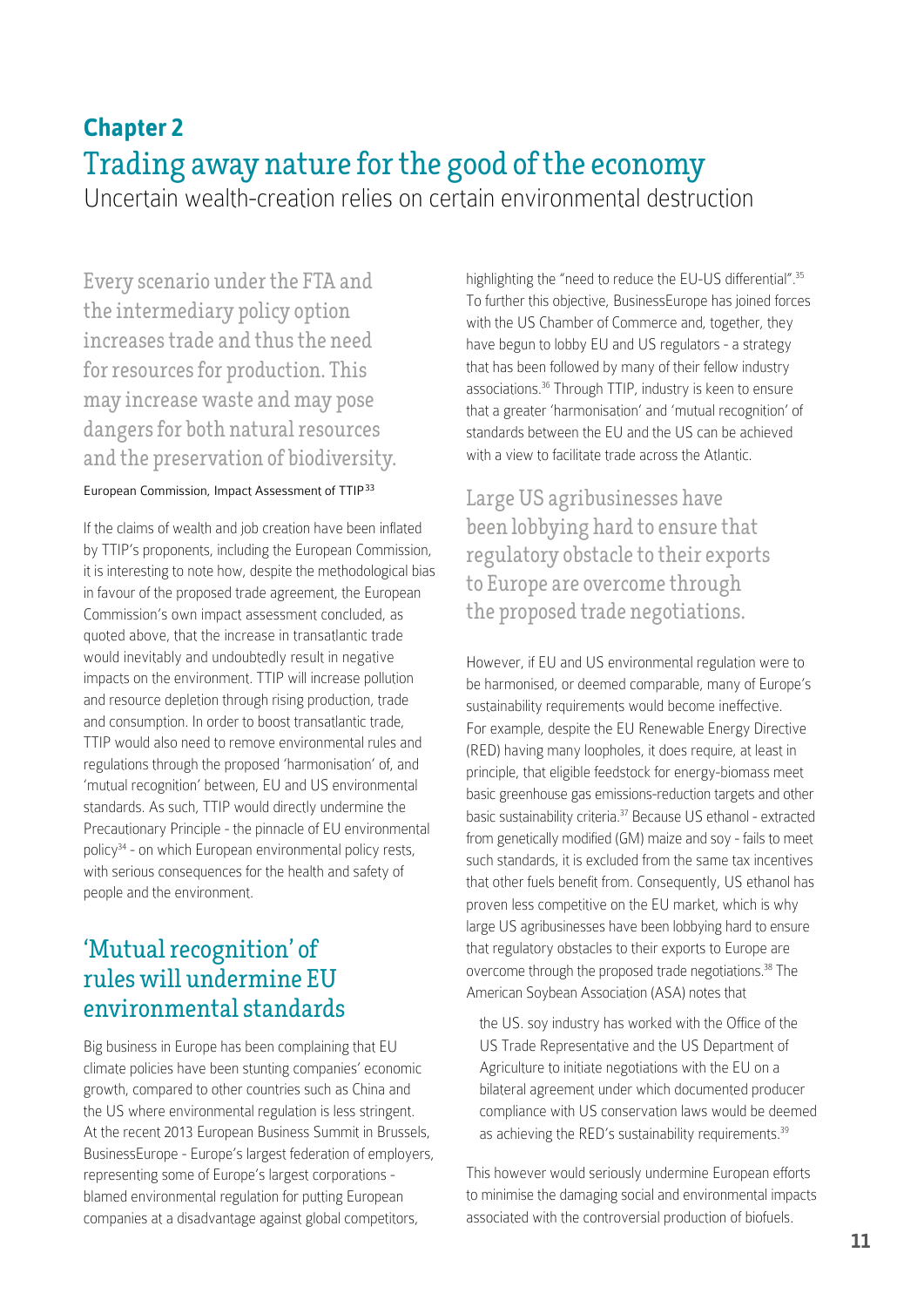### 'Fracking' through Europe's precautionary principle

As a result of the mutual recognition of social and environmental standards that TTIP would encourage between the EU and the US, controversial technologies such as 'shale gas' (also known as 'fracking') could proliferate with serious impacts on the health and safety of people and the environment.

US energy companies have begun to eye European shale gas reserves and could use TTIP to break through national bans introduced to protect Europeans.

A very energy intensive technique, fracking has recently made front-page news due to its major health and environmental impacts, which include methane gas escaping into the environment (with the possibility of

dangerous explosions), and water from gas wells returning to the surface containing radioactive elements and huge concentrations of salt (which, if disposed of incorrectly, have been found to trigger small earthquakes).<sup>40</sup> Due to leaner environmental regulation than in the EU, fracking in the US is being widely developed, with 11,400 new natural gas wells fracked every year.<sup>41</sup> By contrast, in the EU there are no more than a dozen test sites, as bans and moratoria have been introduced while the risks associated with the technology are reviewed. Yet, several US energy companies, including the leading climate sceptic Exxon Mobile, have begun to eye European shale gas reserves (in Poland, Denmark and France especially) and could use TTIP to break through national bans and moratoria on fracking that have been introduced in Europe to protect Europeans from the practice.<sup>42</sup> Moreover, industry on both sides of the Atlantic is hoping to use TTIP as a vehicle through which export-restrictions on shale gas can be overcome, and shale gas reserves exploited by domestic and foreign investors alike - see Box 2.

#### Box 2

# TTIP could favour US exports of shale gas into Europe

Because of the preferential price difference of shale gas between the US and the EU – in the US shale gas prices are around US\$ 3 per million metric British thermal units (mmBtu), whereas in Europe the price ranges between US\$11-13 mmBtu. US gas producers are eager to export the abundant shale gas reserves in the US to Europe (and EU energy companies are equally keen to access cheaper gas). However, under current US law (The Natural Gas Act), domestic gas may not be exported without the approval of the US Department

Automatic exports of US LNG [Liquid Natural Gas] to the European Union **…** would likely expand hydraulic fracturing [**…**] across the United States and lead to higher domestic electricity prices, impacting consumers, US manufacturing, and US jobs. The Sierra Club

of Energy (DOE) – a measure that has been introduced in an attempt to favour a domestic consumption of energy resources with a view to keeping energy prices low for American consumers.

The law however grants an exception for exports aimed at countries with whom the US has a free trade agreement.<sup>43</sup> Hence, if the US and the EU were to find an agreement on TTIP, US energy companies would be able to export shale gas to Europe on the basis of such an exception. Yet, warns the environmental campaigning group Sierra Club, "Automatic exports of US LNG to the European Union […] would likely expand hydraulic fracturing […] across the United States and lead to higher domestic electricity prices, impacting consumers, US manufacturing, and US jobs."<sup>44</sup> Also important to note is that, under international trade rules, the so called "national treatment" provision requires states to extend any particular right, benefit or privilege granted to its own industries, also to foreign companies. As such, industry is claiming that the US Natural Gas Act is in breach of international trade rules and points at TTIP as a possible tool through which the Act could be challenged.<sup>45</sup> Hence, if - through TTIP - companies were able to challenge US legislation, and to lift EU moratoria on fracking, we might see an exponential growth in shale gas extraction and trade across the Atlantic as EU and US companies compete with each other over access to shale gas reserves.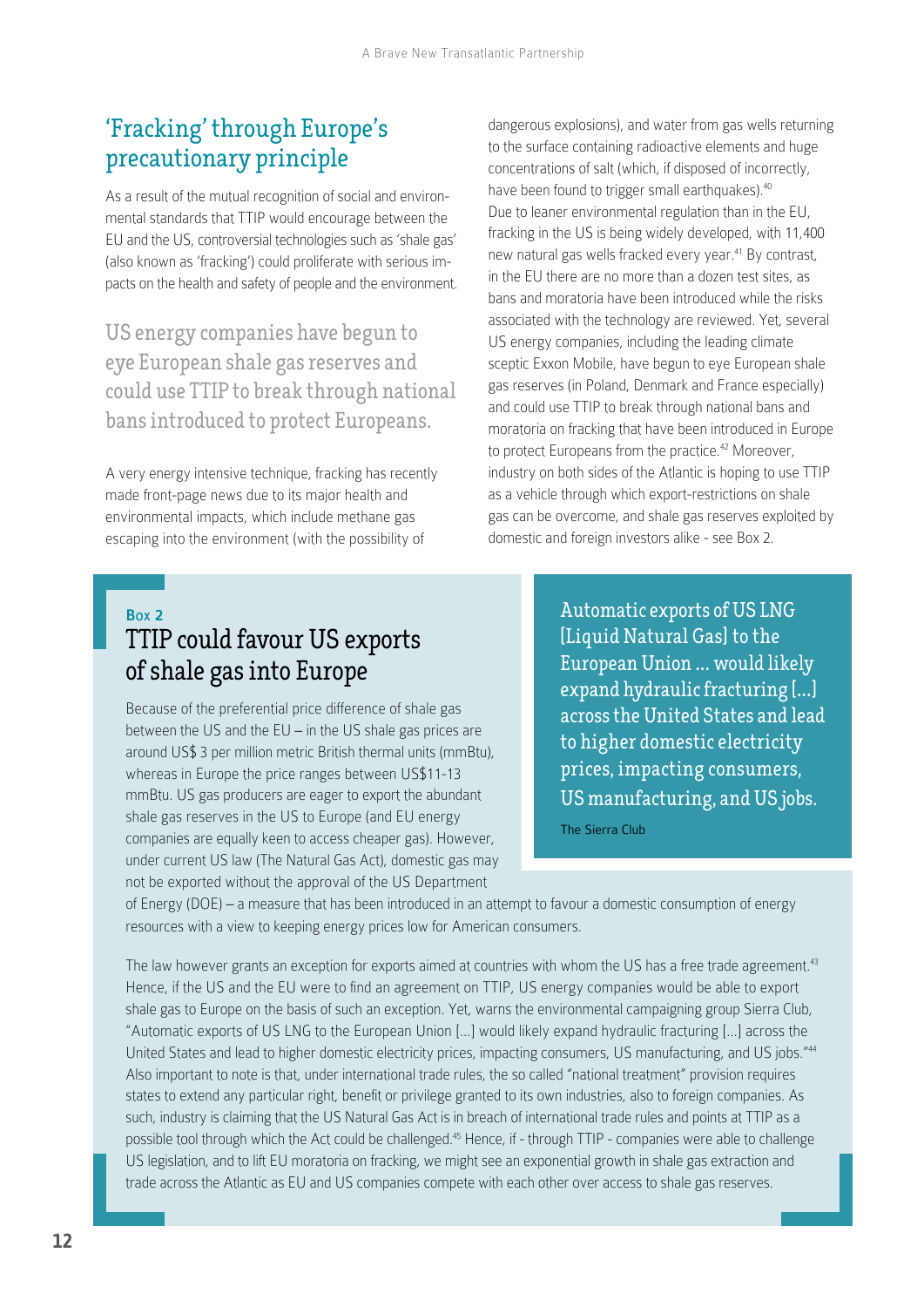### No alternatives to globalisation

One of the key demands of big business in many free trade agreements has been to ensure that all public procurement (i.e. government contracts) are open to foreign competition, especially in the face of recent national programmes aimed at favouring local contracts over foreign contractors as a way to support local economies in recovering from the current financial crisis.<sup>46</sup> These programmes have been criticised by industry as a form of protectionism that discriminates against foreign competition and, consequently, acts as a barrier to international trade.47

If TTIP were to include a public procurement chapter, then no public authority, whether local, regional or national, would be able to explore any alternative economic model to international free trade.

As a result of industry pressure, Japan brought a case to the World Trade Organization (WTO) in 2010 against the Canadian province of Ontario, which recently introduced a Green Energy Act which aimed to expand [renewable](http://en.wikipedia.org/wiki/Renewable_energy)  [energy](http://en.wikipedia.org/wiki/Renewable_energy) production, encourage [energy conservation](http://en.wikipedia.org/wiki/Energy_conservation) and

create green jobs at the local level. Under the Act, all companies (domestic or foreign) must guarantee that at least 60 per cent of the value of the parts and services contracted be sourced in Ontario as a way to support the local economy.48 The province says the Green Energy Act has created more than 31,000 jobs and brought in billions of dollars in investment. For instance, South Korean giant Samsung, signed a 20-year power deal with the province of Ontario worth US\$7 billion, which included the construction of four manufacturing plants and the creation of thousands of jobs in the region.<sup>49</sup> Yet, in December 2012, the World Trade Organization (WTO) ruled the Act as illegal on the basis that the 'Buy Local' conditions attached to the act violate international free trade rules.<sup>50</sup>

If TTIP were to include a public procurement chapter, as it currently intends to do, any public authority that wished to explore alternative economic models to international free trade would face the risk of running into similar costly legal challenges, regardless of how beneficial its policies may prove to local communities and the environment. As the European Commission's own impact assessment of TTIP recognises, "The option of an ambitious 'comprehensive FTA' […] can therefore be considered to represent the extreme point of the range of possible outcomes in terms of potential negative impact on the environment."51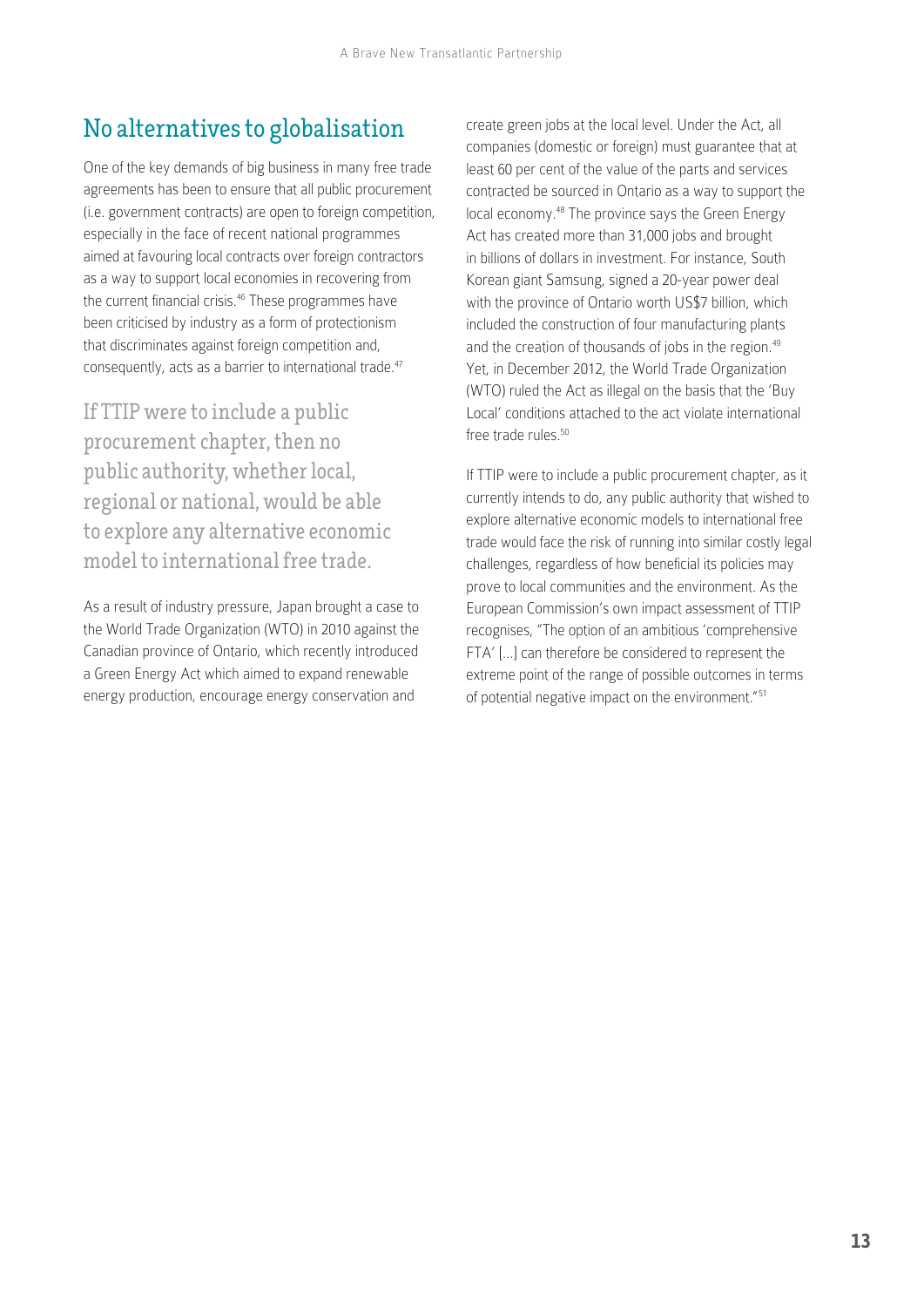# **Chapter 3** 'The last enclosure'

Farmers and consumers at the mercy of agribusinesses

[T]he elimination of tariffs will be an important piece of any final agreement. But Congress will not settle for an agreement that fails to address the areas likely to yield some of the most significant economic gains **–** in particular the elimination of barriers to agricultural trade and ensuring that regulatory processes are streamlined and based on sound science.

#### Max Baucus, Chairman of the US Senate Finance Committee

Negotiators have made it clear that, through TTIP, they intend tying health issues related to US agricultural goods currently banned in Europe to "accepted, science-based standards" and "harmonize regulations and standards that can hinder transatlantic trade and investment" – what are being referred to as 'nontariff barriers'."<sup>52</sup> What this means in practice is that European consumers could suddenly see Genetically Modified Organisms (GMOs), hormone-treated beef and pork, and chlorine-sterilised chicken make their way back onto the food shelves, because TTIP could lift the bans on such goods and undermine the 'precautionary principle' on which European food regulation is built and on which consumer rights rest.

TTIP could also have major impacts on European farming more broadly, through the lowering of tariffs, which would result in European farmers being exposed to greater competition from larger US agribusinesses. Hence, if TTIP were to achieve the parallel elimination of both tariff and non-tariff barriers, what we would witness would be the progressive

concentration of even greater economic powers in the hands of large agribusinesses at the expense of consumers and farmers.

#### Supersizing European farming

In the US, the average farm is about 13 times larger than its European counterpart (169 hectares in the US compared to 12.6 hectares in the EU) and, because agriculture has been progressively concentrated in large agribusinesses in the US, there are now just 2 million farms in the US compared to 13 million farms in the EU.53 As well as being much smaller in scale, EU farms are saddled with unique environmental social and animal welfare rules from which their much larger US counterparts are exempt.<sup>54</sup> As a result, there is a general worry among European farmers that if TTIP were to open up the EU and US markets to further competition, they would not be able to compete with their US counterparts. Farmers fear that European consumers may in fact demand sharp limits in the use of pesticides and the maintenance of rural landscapes in Europe, but will then choose to fill their shopping trolleys with inexpensive US produce.55 If TTIP went ahead as currently planned, it could seriously undermine the purpose of reforming European agriculture on more sustainable lines<sup>56</sup> - economic, social and environmental - and put an end to the goal of creating short marketing circuits between producers and consumers, as well as the strengthening of local and regional food systems. Instead, competition with US farms would lead to an acceleration of the concentration of farming in the hands of large agribusiness, to a reduction in the number of active agricultural workers and, consequently, to an increase in unemployment. As found by the European Commission's own impact assessment of TTIP: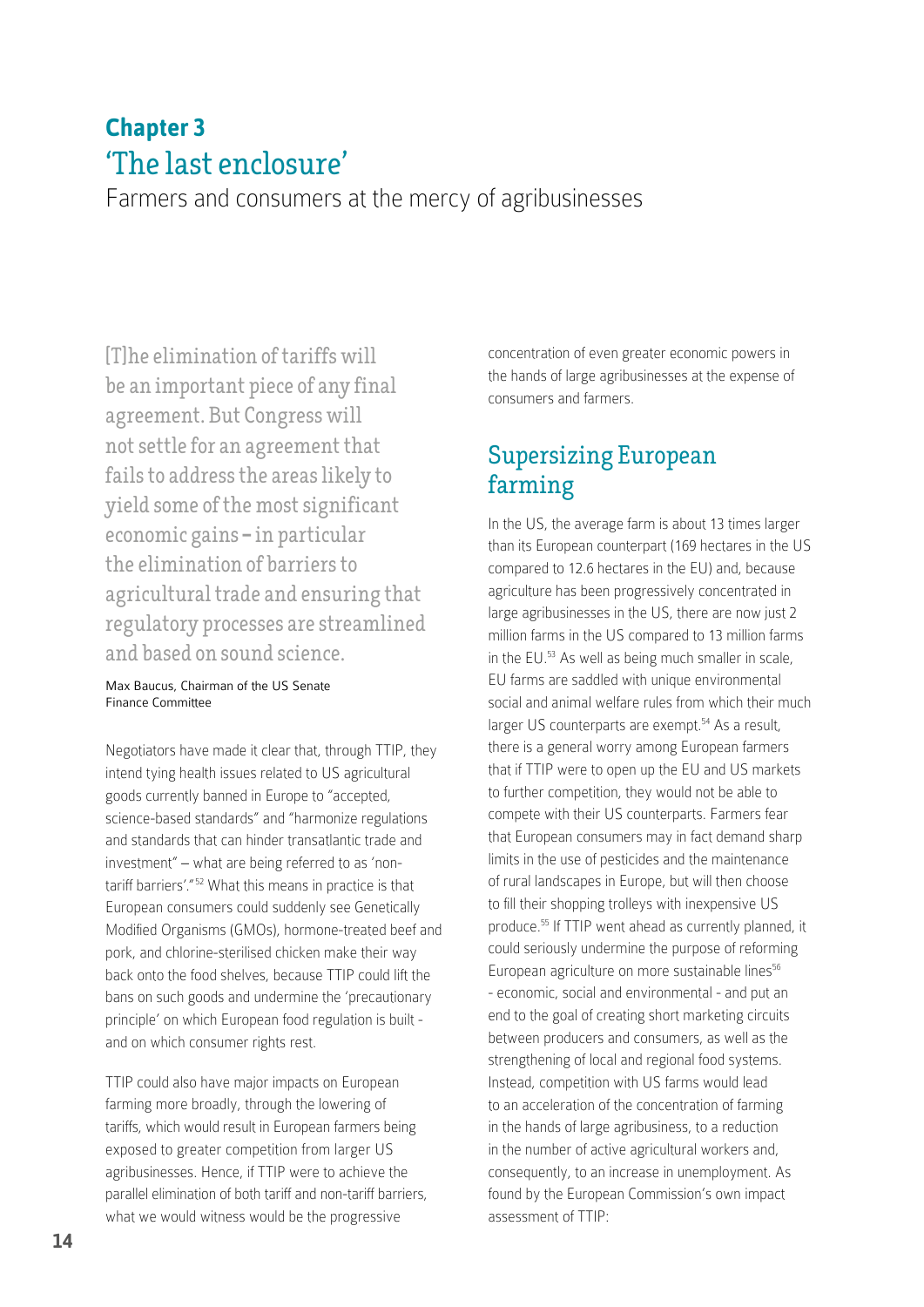In agriculture, some short-run impacts of an EU-US trade initiative could be a decrease in EU output, in particular for certain meat producing sectors [**…**] certain EU agricultural sectors could [thus] come under pressure to make workers redundant.

European Commission, Impact Assessment of TTIP<sup>57</sup>

### Let them eat GMOs

Much of the US agricultural interest in TTIP lies in the speeding up of EU's slow approval process and labelling standards for biotech products. According to the US Trade Representative more than 70 applications for US GM products remain pending in the EU's approval system, which "effectively blocks significant volumes of US exports to Europe".<sup>58</sup> According to the American Soybean Association (ASA), US agriculture has experienced a significant drop in exports to Europe as a result of EU "requirements that food products derived from agricultural biotechnology enhancement be labelled [...]"59 Consequently, industry associations are demanding that trade negotiations address the need to correct the EU approval process for new biotech products, ensuring that approvals are subject to deadlines and based only on scientific criteria (and not the 'precautionary principle'). The Biotechnology Industry Organization (Bio), for instance, is urging the "normalization of trade in agricultural biotechnology products" with a focus on "regulatory convergence in the area of innovative plant and animal production techniques and technologies".<sup>60</sup> The European Commission has reassured European consumers that the EU's GMO law is not up for negotiation, but has made it clear that it is willing to work to minimise trade barriers that arise from the 'operation' of the EU system which, as hinted by the US negotiators, could be addressed through 'process improvements' rather than 'legislative changes'.61 As such, the European Commission's approach to negotiating food health standards would fit neatly with ongoing attempts by the industry-captured European Food Safety Authority (EFSA) to water down the EU regulatory system for GMOs to the level of the US - where GM foods require no oversight, safety tests or labelling, since they are assumed to be 'substantially equivalent' to non-GM foods.62 Given that this endeavour has already been met with fierce public opposition in Europe, TTIP could provide a powerful forum through which EU regulators could overcome public opposition to GMOs.

If TTIP were to succeed in legitimising industry's demands to speed up the approval process of GMOs in Europe, not only would GMOs enter the EU market more quickly - as a result of a lesser degree of testing - but also, through the 'mutual recognition' of EU-US regulation, US imported GMOs might not need to be labelled, which would undermine both consumer rights (see Box 3) and the 'precautionary principle' on which these rights rest.

The European Commission's approach to negotiating food health standards fits neatly with ongoing attempts by the industry-captured European Food Safety Authority (EFSA) to water down the EU regulatory system for GMOs to the level of the US **–** where GM foods require no oversight, safety-tests or labelling.

#### Box 3 EU food labelling requirements much envied in the US

Efforts through TTIP to weaken EU GMO regulation would prove timely, as in the US too, pressure from consumer groups has recently lead to new legislative proposals at the state and federal level to require labelling on many GM foods.63 Biotech giants like Monsanto, DuPont, and Dow Chemical – some of the world's largest developers of biotech crops and chemicals – are set to launch a campaign aimed at turning the tide on what they acknowledge "is a growing public sentiment against genetically modified organisms used as ingredients in the nation's food supply"<sup>64</sup> which, they claim, is causing regulators to slow down approvals of new GMOs in the US.<sup>65</sup> According to Reuters, in 2012, the US biotech industry spent US\$40 million to defeat a labelling measure that was being proposed in California, and with similar initiatives underway in more than 20 states, TTIP will offer biotech companies a powerful tool for thwarting the spread of these consumer-lead initiatives.<sup>66</sup>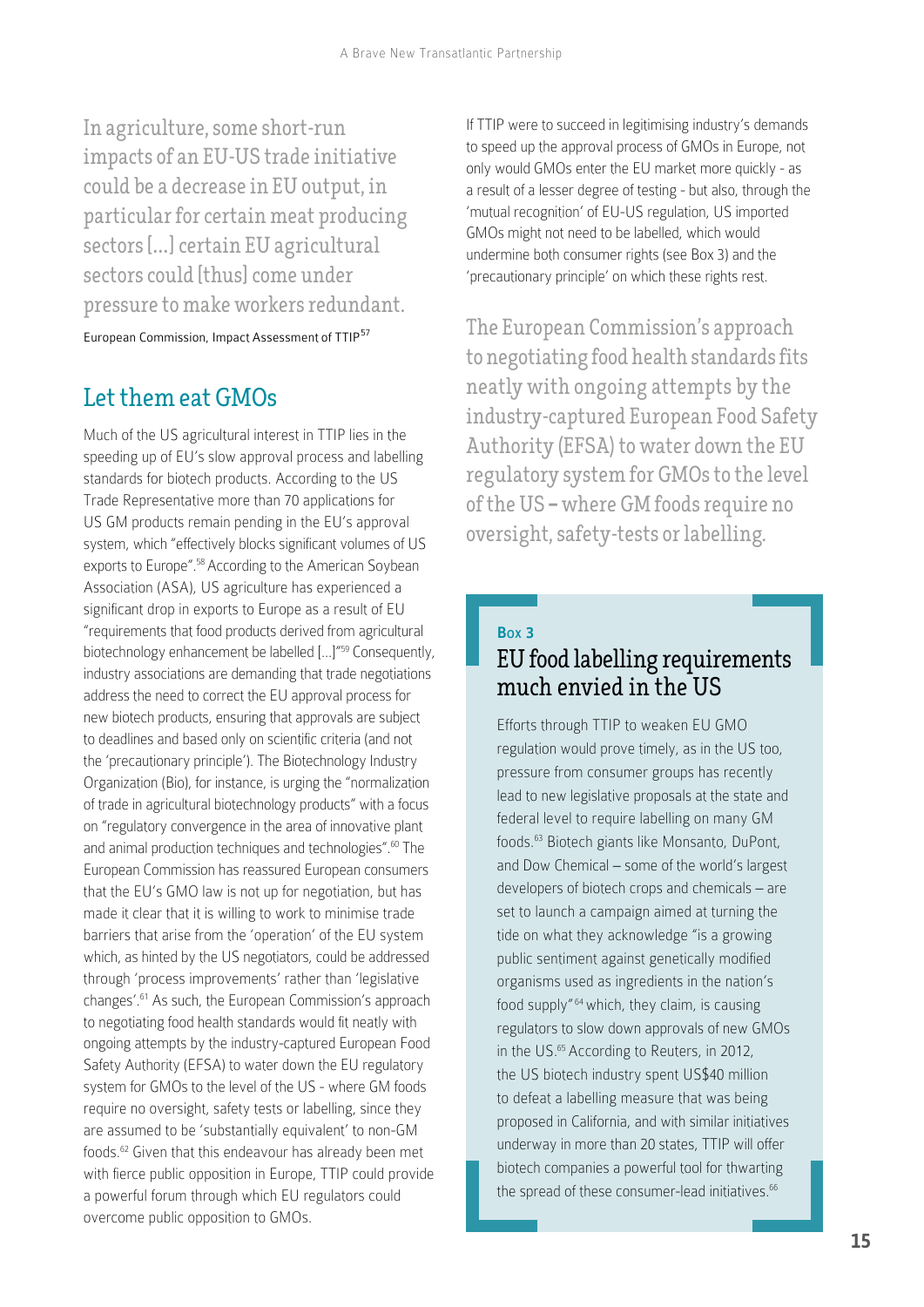#### Hormone-treated beef, pork and chlorinated chicken

If TTIP goes ahead, GMOs won't be the only unwanted product to make it through Europe's consumer safeguards. There is a risk that hormone-treated beef and pork, and chlorinated chicken will also be allowed into the European market as a result of TTIP's proposed 'harmonisation of standards'.

The impacts of TTIP on European agriculture could be all encompassing **–** affecting the food sector at all levels, from production to consumption, with major transnational corporations in control at each step of the process.

Back in the 1980s and 1990s the EU began introducing a series of bans on US food exports as a result of its much stricter health standards in food production and because of the health risks associated with these products. In the US, farmers raise dairy and beef cattle on a number of hormones to increase the animals' productivity - such as Monsanto's controversial Recombinant Bovine Somatotropin (rBST), which is suspected of causing cancer in humans.<sup>67</sup> Similarly, many US farmers also use 'ractopamine hydrochloride' to keep pigs lean and boost their growth. But, because the drug is fed to pigs right up until being slaughtered, minute traces of the drug have been found in their meat, leading the EU to introduce another ban as a result of similar health concerns associated with the hormone.<sup>68</sup> However, in its submission to the

US Trade Representative, the National Pork Producers' Council (NPPC) made it clear that, "US pork producers will not accept any outcome other than the elimination of the EU ban on the use of ractopamine in the production process, which is in clear violation of [international trade rules]".69 US chicken too has been banned in the EU, following health concerns raised by European consumer groups about the poultry industry's practice in the US of washing chicken meat with chlorine. As well as having been proved ineffective in killing dangerous bacteria such as Salmonella, chlorine traces have been found in chicken meat.<sup>70</sup>

US pork producers will not accept any outcome other than the elimination of the EU ban on the use of ractopamine in the production process, which is in clear violation of [international trade rules].

#### US National Pork Producers' Council

Given this background, TTIP's proposal to push for 'regulatory harmonisation' and 'mutual recognition' of standards between the EU and the US could cause the health bans protecting European consumers to be legally challenged by corporations, regardless of consumers' concerns and choices. When we add these considerations to the threat of seeing GMO approval procedures reviewed, together with the opening up of European farming to increased competition with its much larger US counterparts, the impacts of TTIP on European agriculture could be all encompassing – affecting the food sector at all levels, from production to consumption, with major transnational corporations in control at each step of the process.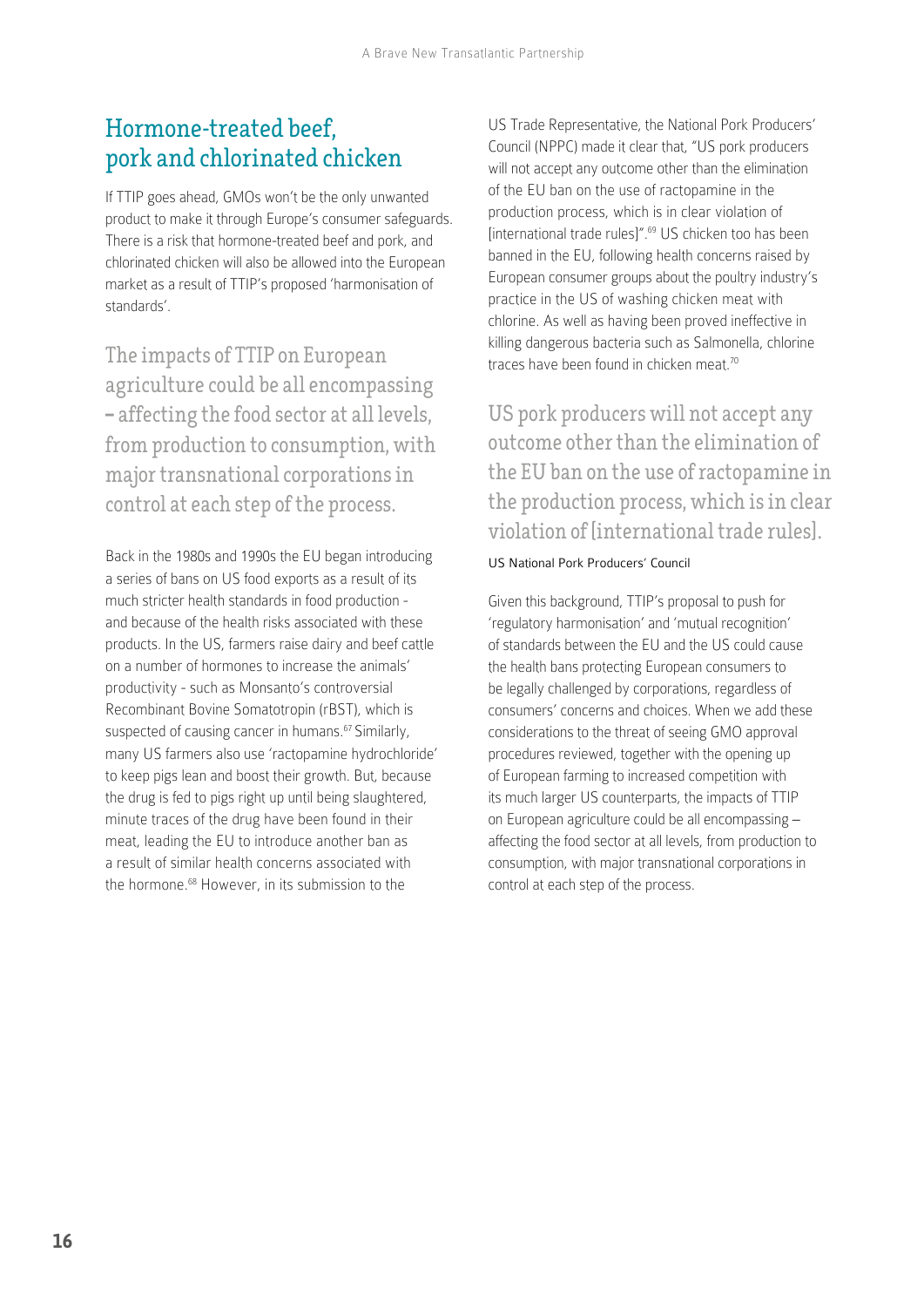# **Chapter 4** Forcing ACTA through the back door and civil rights out of the window

The intellectual property 'rights' of internet giants over the rights of citizens

[W]e have witnessed a growing trend in several multinational fora and emerging markets towards a weakening of the overall IPR framework. In this context, closer transatlantic cooperation and IPR leadership are urgently needed, and any future agreement between the US and EU should help strengthen our efforts to safeguard the global IPR system and promote effective enforcement of IPR in third countries.

BusinessEurope & the US Chamber of Commerce<sup>71</sup>

Industry giants in Hollywood and Silicon Valley, amongst others, have made it clear that they expect the US and the EU to place intellectual property rights (IPRs) at the centre of upcoming transatlantic trade negotiations.<sup>72</sup> Supporters of stricter Intellectual Property (IP) rules claim that far-reaching protection of intellectual property rights in TTIP would protect companies from 'piracy', and stimulate innovation, progress and as a result economic growth and well-being.<sup>73</sup> However, there are reasons to believe that the inclusion of an IP chapter in TTIP would have little to do with the good of the economy and advancing public interest. Instead, TTIP could place more legal powers in the hands of big business and could represent an attempt by US and EU corporations to resuscitate the spirit of the defunct Anti-Counterfeiting Trade Agreement (ACTA), which was successfully defeated in the European Parliament last year.

TTIP could place more legal powers in the hands of big business and could represent an attempt by US and EU corporations to resuscitate the spirit of the defunct ACTA.

If successful in including an IPR chapter, TTIP could restrict access to knowledge, undermine innovation, incentivise anti-competitive behaviour and stifle markets. In addition, it would also grant corporations greater access to citizens' data (at the expense of their civil right to privacy), with major repercussions on freedom of expression (as corporate control over data-flow could cripple digital freedom).

### Resurrecting the defeated spirit of ACTA

Back in 2006 the US began negotiating an international agreement – the Anti-Counterfeiting Trade Agreement (ACTA) – with several other countries, including those in the EU, with a view to strengthening industry's rights to the point of infringing citizens' privacy and turning internet service providers into a private surveillance police force of big business.<sup>74</sup> Following massive popular opposition, with major demonstrations in several European capitals, the European Parliament rejected ACTA and ended hopes for the treaty in 2012.75 However, central paragraphs from ACTA have already made their way back into a preliminary version of the proposed Comprehensive Economic and Trade Agreement (CETA) currently being negotiated between the EU and Canada, and there are reasons to believe that CETA will serve as a blueprint for TTIP when it comes to negotiating intellectual property rights between the EU and the US.76

Central paragraphs from ACTA have already made their way back into a preliminary version of the proposed trade agreement (CETA) currently being negotiated between the EU and Canada, and there are reasons to believe that CETA will serve as a blueprint for TTIP.

The leaked TTIP mandate of the European Commission does indeed suggest that an IPR chapter will be included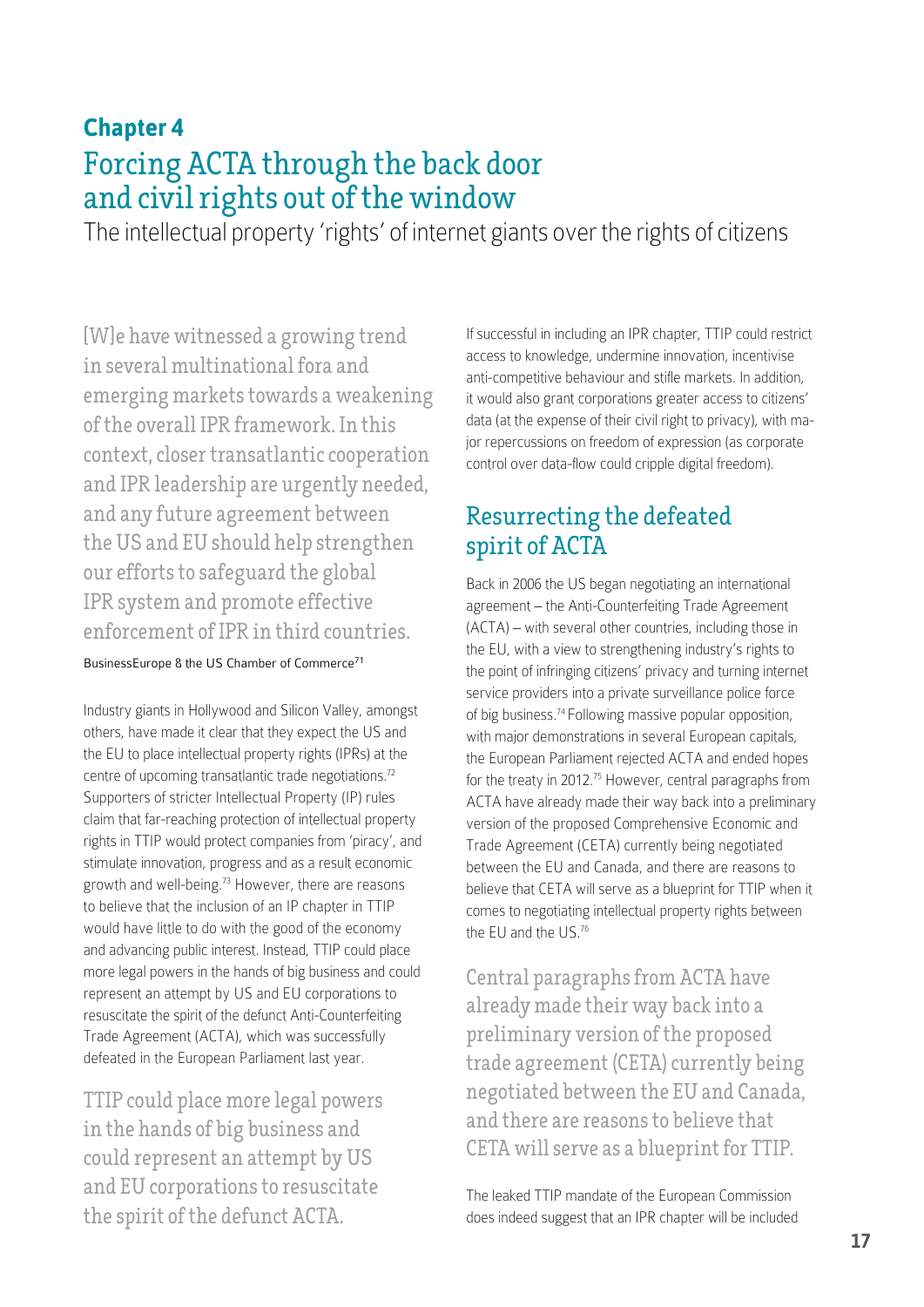in the trade negotiations with the US and, if it follows the footsteps of CETA, this might result in ACTA-like provisions re-entering European legislation through the back door.<sup>77</sup>

#### Targeting data protection rules guarding European citizens' privacy

While US companies can use their customers' personal data with almost no restrictions, Europeans are protected by minimum 'digital rights' against breach of privacy. This means that companies' access to internet users' personal information is harder in the EU than in the US.78 As a result, the big US internet companies, such as Facebook, Microsoft and Google, have been actively pushing for the strengthening of IPRs in the hope to break through Europe's data protection rules and undermine Europeans' digital rights.79 As explained by the European Services Forum (ESF), the leading services industry lobby group in Europe, "[o]ver half of EU services trade, as well as a large portion of goods trade, depends on the internet and crossborder data transfers", including customers' information and their consumer preferences.<sup>80</sup> For this reason, BusinessEurope and the US Chamber of Commerce, two of the largest industry associations on both sides of the Atlantic, demand that TTIP

[...] should be able to incorporate the most liberal approaches to electronic commerce… and must at all costs avoid… adopting unnecessarily strict and diverging approaches to privacy, data retention, protection and localization.<sup>81</sup>

The EU has already watered down its recent legislative proposal on data protection as a result of pressure from US interests, 82 and should TTIP include an ACTA-like IP chapter, Europeans could see their personal information be shared freely with US companies at the expense of their right to privacy.83

The EU has already watered down its recent legislative proposal on data protection as a result of pressure from US interests, and should TTIP include an ACTA-like IP chapter, Europeans could see their personal information be shared freely with US companies at the expense of their right to privacy.

The Business Software Alliance (BSA), for instance, the main industry association lobbying in the interest of software companies, has made it clear that it is looking forward to the "flow of data across borders" that TTIP will encourage.<sup>84</sup>

#### Turning the Internet into the private surveillance tool of big business

An IPR chapter in TTIP that drew on ACTA would lead to a slippery slope towards legitimising even more massive surveillance of internet users' activities on behalf of privatesector entities. One of the most controversial aspects of ACTA was its requirement that Internet Service Providers (ISPs) - those companies that connect users to the internet - monitor the online content of their clients with a view to identifying "infringers", "alleged infringers", and "[anyone] involved in any aspect of [any] alleged infringement", as well information allowing for the identification of "third persons alleged to be involved" in IPR infringements', which would have included "[any] subscriber [to any electronic communication service] whose account was allegedly used for infringement".<sup>85</sup> As such, everyone would de facto qualify under such a broad provision. If TTIP were to include such an IPR chapter, it would essentially place law enforcement in the hands of private corporations and virtually everyone would become a potential 'criminal' at the click of a mouse - even if such alleged 'infringements' were not intended for commercial purposes. Many works whose owners or copyright holders are either difficult to identify or find (so-called 'orphan works') might therefore result in unaware users being fined, and in the worst case, imprisoned. Lawyers and putative copyright holders in Europe already use strong-arm tactics to exploit innocent users by trying to charge them huge sums to avoid court procedures.

If TTIP were to include such an IPR chapter, it would essentially place law enforcement in the hands of private corporations and virtually everyone would become a potential 'criminal' at the click of a mouse.

It is for these reasons that dozens of civil society groups in the US and Europe are already opposing the inclusion of any form of intellectual property rights from upcoming trade negotiations.<sup>86</sup> Especially from a European perspective, it would be difficult to reconcile an ACTAstyle approach to IPRs with the Union's international image of a torch-bearer for human rights.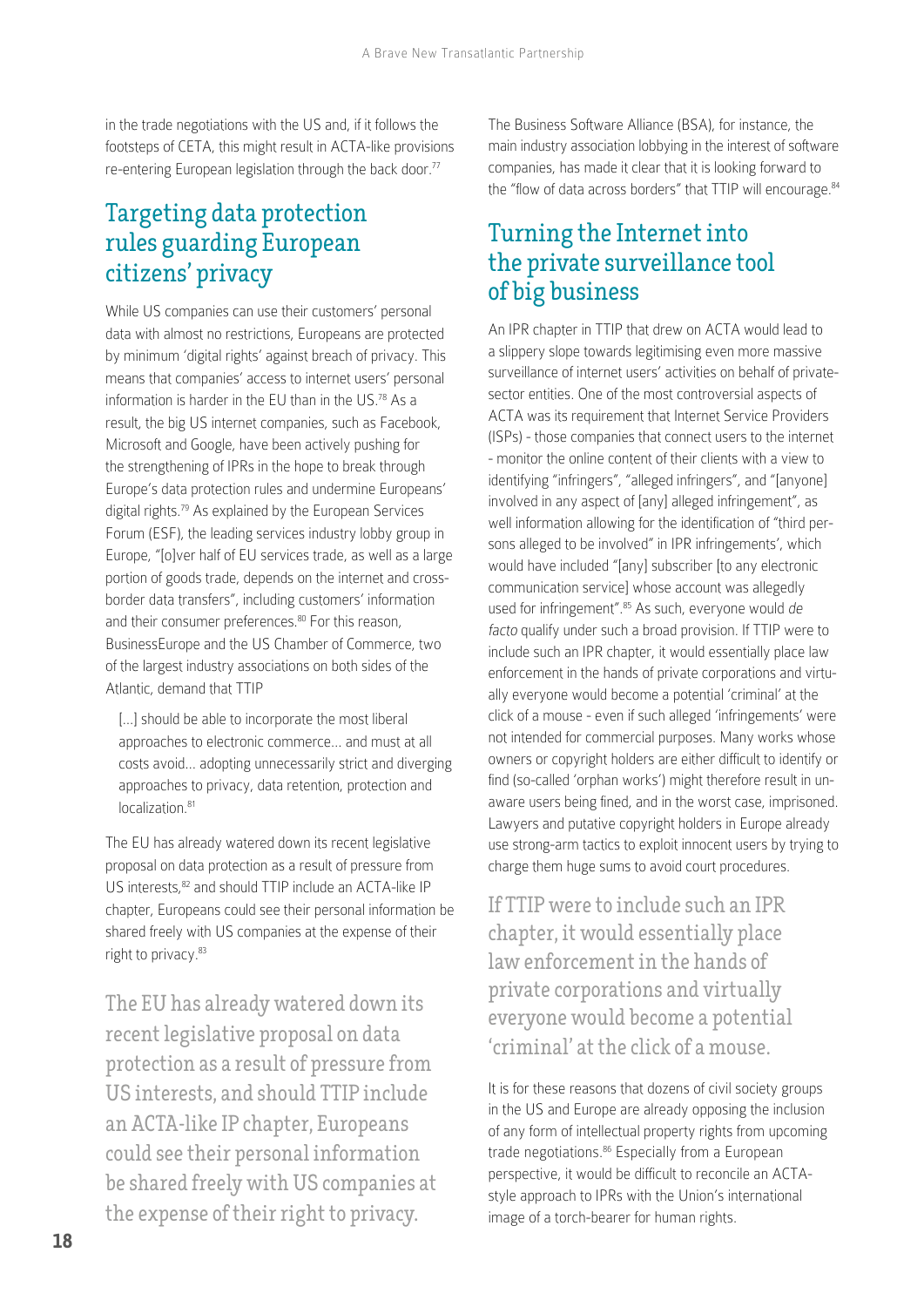# **Chapter 5** Health as a cash cow for international investors

Poisoning citizens and then denying them access to affordable health service & medicines

The NHS [the UK's National Health Service] is being primed for transnational investors to buy up the most lucrative parts of the healthcare system, under a legal framework which also permits them to sue the UK government in the case of any 'backsliding'. As more and more private corporations win contracts, the situation will be fixed in an effectively irreversible international trade deal. The NHS will be stuck in a "locked-in syndrome" of increasing privatisation, making renationalisation of the NHS impossible.

#### Dr Clive Peedell, National Health Action Party (UK)<sup>87</sup>

The financial crisis and ensuing austerity politics have already begun putting at risk the once sacrosanct right to affordable, quality healthcare in Europe: cancer patients in Greece can no longer afford the medicines that keep them alive since the State has introduced cuts on public health spending at the request of international lenders, while immigrants in Spain are under threat of having their AIDS treatments revoked as a result of similar cuts in public spending.<sup>88</sup>

There is a risk that TTIP will only add to this downward spiral as a result of the agreement's proposal to harmonise health regulation between the EU and the US, which will most likely lead to a race to the bottom in health standards. Moreover, the opening-up of Europe's health sector to competition from private US health service providers is likely to increase health costs for Europeans, which would further limit people's access to healthcare at an already financially difficult time. At the same time, the strengthening of IPRs could make medicines unaffordable, because cheaper generic medicines would not be allowed onto the markets.

#### Harmonising the rights of industry to poison people and the environment

If the EU caves in under industry pressure, a likely casualty of TTIP will be REACH – the EU's iconic safe chemicals law that many consumer, health and environmental groups in the US have tried to replicate.<sup>89</sup> In their submissions to the EU's consultation on the proposed EU-US trade agreement, many industry lobby groups have indicated that they would like to see REACH be scrapped. The US pesticide and biotech lobby group Croplife, for instance, has criticised REACH wholeheartedly in its submission to the Office of the US Trade Representative's consultation on TTIP:

The lack of a risk-based approach in the EU is contrary to the Sanitary and Phytosanitary (SPS) Agreement of the World Trade Organization (WTO), to which the US and EU are signatories. The EU Regulation also runs counter to regulatory practice within the US, accepted international guidelines and even the EU Precautionary Principle, which references a risk-based approach. Science-based risk assessment, as the foundation for regulatory decisions, must not be overruled by an incorrect (and politically driven) application of the precautionary principle, as currently applied by the EU.90

On the basis of the 'precautionary principle', REACH allows the European Chemical Agency to put restrictions on how chemicals are produced, sold, and used, in order to protect public health and the environment. In contrast, US chemical rules are far leaner, with the US Toxic Substances Control Act (TSCA) conferring very limited powers to the Environment Protection Agency (EPA).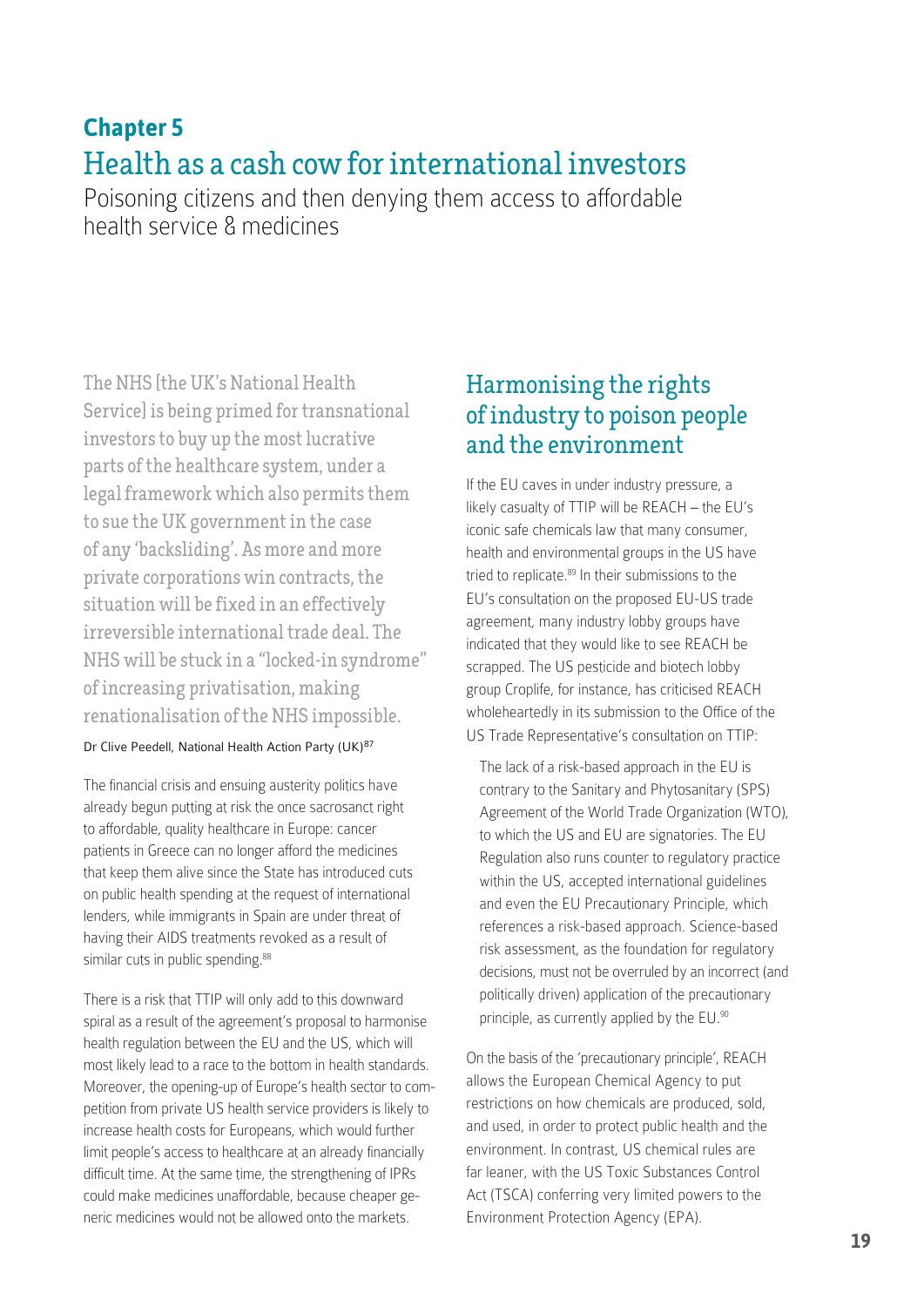It is unlikely that TTIP's proposed 'regulatory harmonisation' of standards between the two parties would lead to stronger chemical rules. It is probable instead that TTIP will result in a race to the bottom, just like NAFTA resulted in weaker health protections in the US.

At present some 30,000 chemicals that have been associated with increased rates of breast and testicular cancer, male infertility, diabetes and obesity, are still in commercial use in the US, but have been required to undergo through testing in Europe prior to their commercial use in the EU.<sup>91</sup> Hence, if TTIP were to undermine the EU's chemical regulation, there would be a serious risk of seeing untested and potentially dangerous chemicals flowing from the US into the EU. It is unlikely that TTIP's proposed 'regulatory harmonisation' of standards between the two parties would lead to stronger chemical rules. It is probable instead that TTIP will result in a race to the bottom, just like NAFTA resulted in weaker health protections in the US.<sup>92</sup>

### Selling off our national health services to US private health firms

Another controversial aspect of the proposed trade negotiations between the EU and US is their intention to open up all public procurement – whether local, regional or national – to foreign competition.

TTIP would oblige public authorities to treat local and transnational companies as equal under international trade rules, including access to public funding available to (national) service providers. This could result in taxpayers funding the corporate take-over of their own national health system.

BusinessEurope and the US Chamber of Commerce have argued that "the general rule should be that full market access and national treatment should be granted for the provision of all services supplied cross-border", including

public procurement in the health service.<sup>93</sup> Moreover, the granting to companies of 'full market access' and 'national treatment' rights under TTIP would result in public authorities finding themselves constrained in their ability to control the number and size of foreign private service providers entering the European market and running Europe's national health systems. As it tends to be larger companies that seek to expand their operations abroad, these would have a competitive advantage over smaller local bidders in public authorities' calls for tender. Consequently, local public sector charities and social enterprise providers could be pushed out of the market (and put out of business) by larger, foreign competitors, because TTIP would oblige public authorities to treat local and transnational companies as equal under international trade rules, including access to public funding available to (national) service providers.<sup>94</sup> This could result in the taxpayers funding the corporate takeover of their own national health system. In Canada, for instance, after NAFTA came into force, public authorities that attempted to protect their local health service from a corporate takeover had to face multi-million dollar lawsuits by US private health companies seeking compensation for lost profits.<sup>95</sup>

#### Undermining Europeans' access to affordable medicines through stronger protection of corporate patents

In addition to selling-off our national public health services to transatlantic investors, TTIP is proposing to strengthen Intellectual Property Rights (IPRs), which might undermine patients' rights' to access affordable medicines. Although the EU and the US IPRs systems already provide drug manufacturers with the strongest patent protection in the world, TTIP could further expand the scope and duration of patents. As the European Generic Medicines Association (EGA) points out, "any attempt to make [IPRs] stronger would have a negative impact on the penetration of generic medicines in the markets",96 as it would reduce competition for cheaper and more effective drugs and, consequently, impact on patients' access to affordable medicines. At a time when increasing fiscal demands are being made on Europe's healthcare services, generic medicines provide a major benefit to society by ensuring patients' access to quality medicines, while reducing the cost of pharmaceutical care.<sup>97</sup> Hence, allowing effective competition between generic medicines and patent-expired original brands is crucial to lowering pharmaceutical costs.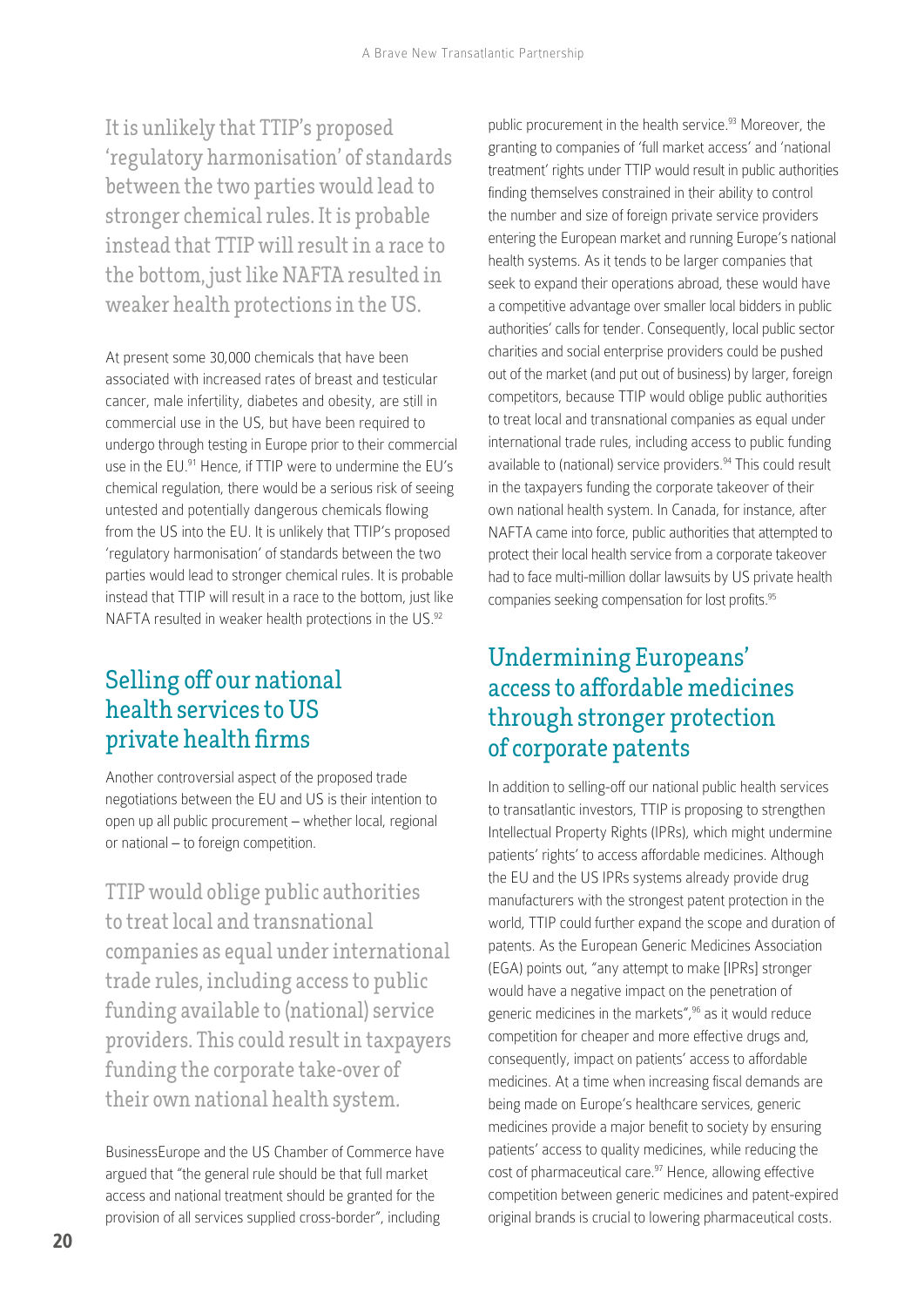In 2000, for instance, basic anti-retroviral (ARV) treatment for HIV cost up to US\$15,000 per person per year, whereas now (through the availability of generic medicines) the cost has dropped to US\$150; a 99% reduction in costs.98

As argued by the US campaigning organisation Public Citizen, to continue the 'treatment revolution' we need competition and access not only for off-patent drugs, but also for the patent-protected and very expensive medicines, over which pharmaceutical companies exert monopoly pricing.<sup>99</sup> Yet, should TTIP include an investment chapter, pharmaceutical companies will be in a position to legally challenge governments' health policies (and patent rules) – which is exactly what happened to Canada as a result of NAFTA – see Box 4.<sup>100</sup>

If TTIP should include an investment chapter, pharmaceutical companies will be in a position to legally challenge government's health policies and patent rules **–** which is exactly what happened to Canada as a result of NAFTA

#### Box 4

#### Big pharma uses trade rules to challenge governments' patenting system

In November 2012, Eli Lilly, one of America's largest pharmaceutical companies, initiated formal proceedings under the North American Free Trade Agreement (NAFTA) to attack Canada's standards for granting drug patents. The investor privileges provisions included in NAFTA and other US free trade agreements empower private firms to directly challenge government policies before foreign tribunals comprised of three private-sector attorneys, to claim that the policies undermine investors' "expected future profits", and to demand taxpayer compensation. Eli Lilly's NAFTA investor-state challenge marks the first attempt by a patent-holding pharmaceutical corporation to use the extraordinary investor privileges as a tool to push for greater monopoly patent protections – which will increase the cost of medicines for consumers and governments.101 As well as demanding US\$100 million in compensation, Eli Lilly is effectively challenging Canada's entire legal patenting system.<sup>102</sup>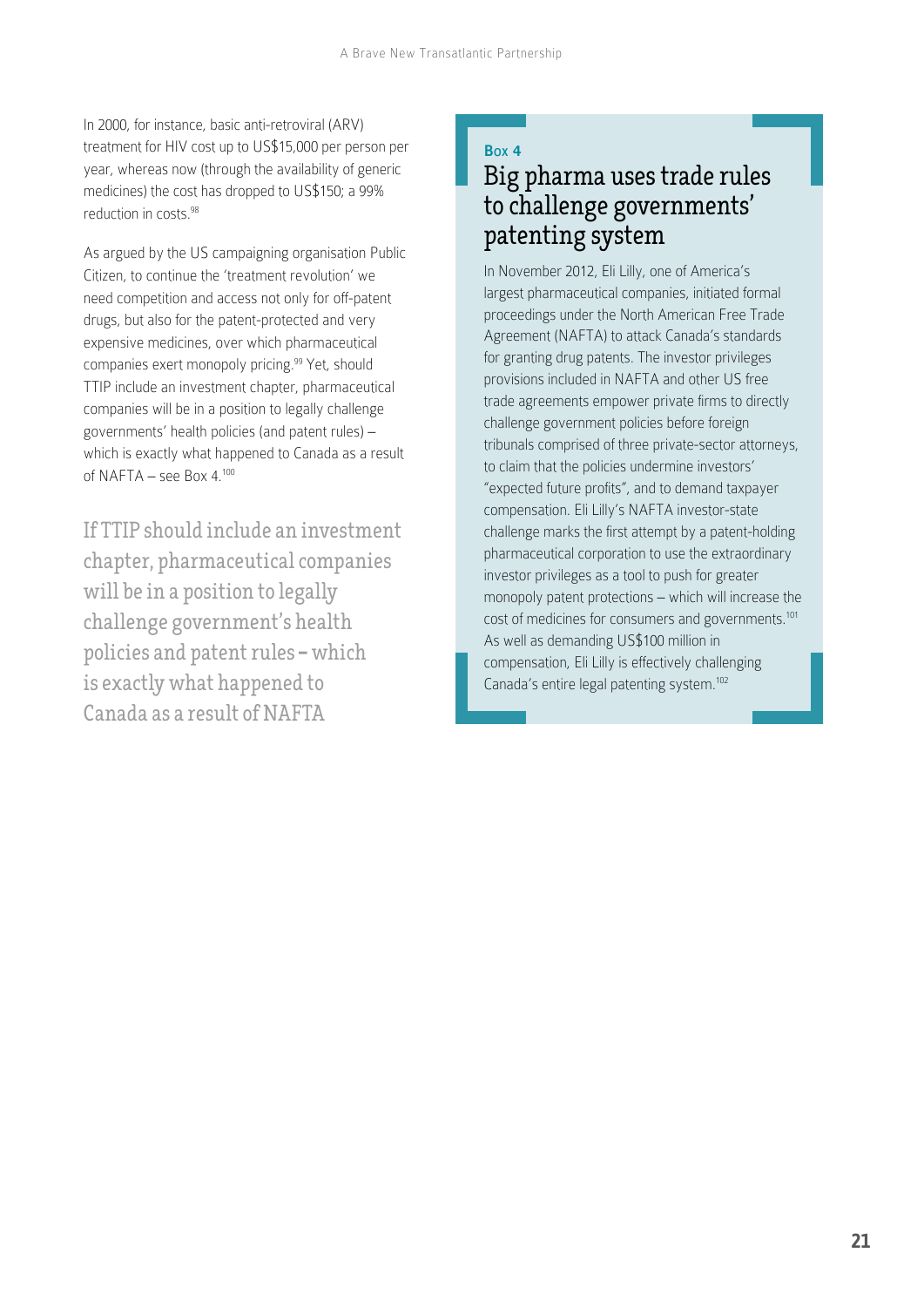# **Chapter 6** The rise of the 'super banks'

Financial markets and investors refuse to learn the lessons of the crisis

[There are] growing rumours [about large financial corporations' efforts to] do quietly through trade agreements what they cannot get done in public view with the lights on and people watching.

US Senator Elizabeth Warren, Member of the US Senate Banking Committee<sup>103</sup>

Through TTIP, the EU is proposing to liberalise and deregulate ALL service sectors, including financial services, despite the deregulation and competition of the financial sector being the root cause of the financial crisis still severely affecting the EU and US economies.104 With support from the European Commission and the UK government, the financial services industry is demanding greater freedom in the market and the removal of those government regulations standing in the way of its potential profits - such as restrictions on the total value of financial transactions or the legal form of its operations - which protect citizens from costly bailouts. As put by US Congressman Earl Blumenauer, TTIP could become a "back door effort to undo […] new financial sector banking standards" introduced in the aftermath of the financial meltdown as a way to regain some public control over the risky operations of reckless banks.105 Beginning July 2013, the Obama administration refused to include a framework for regulatory harmonization of financial services in the transatlantic talks, to the fury of Wall Street, the European banks, and even the European Commission.<sup>106</sup> Indeed, by aiming for 'convergence', 'compatibility', 'coherence' and/ or 'mutual recognition' of regulatory standards between the EU and the US, TTIP could become a legal instrument for big banks to either weaken or circumvent national regulations. And if TTIP were to include an investment chapter granting banks the legal right to sue governments, foreign banks could eliminate or weaken regulation and receive taxpayers' compensation for the loss of (potential) profits. Moreover, the consequences of liberalising further the financial sector in the EU and the US will have repercussions that will go well beyond the Atlantic.

#### Preventing regulators from intervening

To secure an outcome that will prevent stringent financial regulations, the financial services industry is demanding 'regulatory discipline'. Firstly, this would be done through the introduction of specific rules that limit the amount, scope and length of domestic regulations (and regulatory processes) affecting the sector with a view to favouring the flow of financial operations across the Atlantic.<sup>107</sup> These specific rules would, for instance, seriously hinder efforts to reduce and regulate too-big-to-fail banks. Secondly, to help discipline regulation, the financial service industry is demanding that the negotiations include the so-called 'regulatory transparency' clause, which would ensure that any regulations in draft form would be made available to 'interested parties' (i.e. the financial industry) for them to comment on -which would essentially turn the 'transparency clause' into the industry's legal right to lobby.108 Thirdly, the European and US services lobby, the European Services Forum (ESF) and the US Coalition of Service Industry (CSI), are demanding that TTIP embraces a 'negative list' approach to negotiations on which service sectors (and their services/products) should be liberalised under TTIP.<sup>109</sup> This would mean that only those services listed from the outset would be exempt from TTIP's provisions, thus automatically including under TTIP ALL services and products NOT listed, including those that will be developed in the future.

As a result, the policy space for regulators to intervene in financial markets would be seriously reduced.

Insiders have a justified reason to fear that the financial service industry is attempting to use the current trade negotiations to achieve regulatory concessions to which financial regulators would never have otherwise agreed.

In light of the persisting financial crisis - which originated in complex and highly problematic financial products (such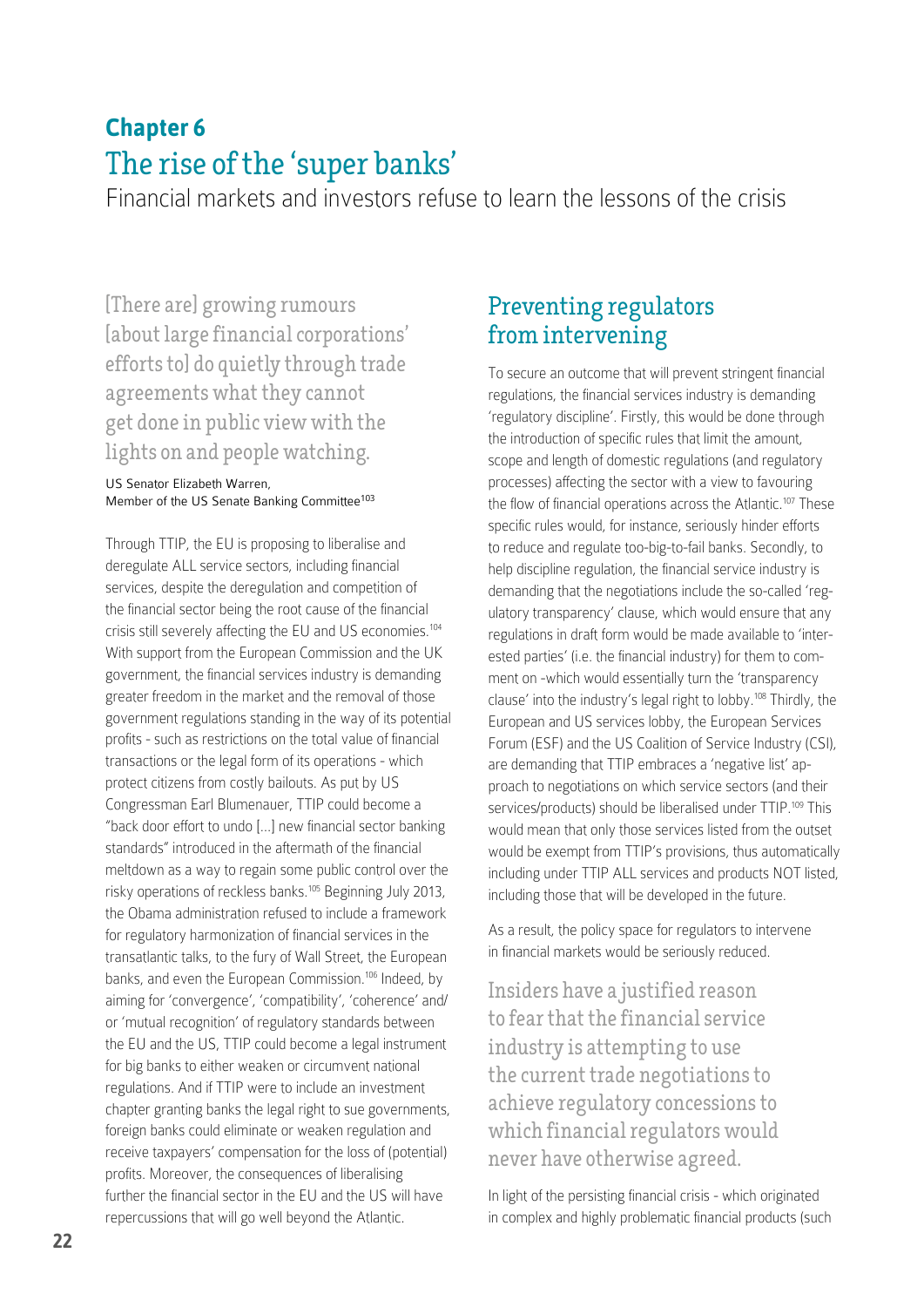as the infamous financial products to invest in sub-prime loans, known as collateralized debt obligations (CDOs) attached to the US housing market which then crashed) - a negative list approach to the liberalisation of (financial) services could prove disastrous, if such products were not automatically forbidden or subject to strict regulation as a result of their inclusion under TTIP's provisions.

### Banking sector to shop around for leanest regulation

The banks are demanding the establishment of a new EU-US working group whose mandate would be to negotiate future 'mutual recognition arrangements' on financial services between the two partners. For instance, the US-based Securities Industry and Financial Markets Association (SIFMA) and the Association of Financial Markets in Europe (AFME) – the two main lobbying associations representing the financial services industries on both sides of the Atlantic – issued a joint paper in February calling on the two sides to "create a framework for developing recognition arrangements" in the future.110 As such, banks could simply chose to establish themselves wherever the legislative framework proved most convenient to them. Consequently, any new regulatory proposals either in the EU or in the US on financial services would prove ineffective, as banks could choose to operate according to the weakest regulation available. For example, in December 2012, the US Federal Reserve's Board of Governors issued a legislative proposal to implement enhanced capital requirements for branches of European banks with a view to improving their financial oversight in the United States. The proposal followed the Federal Reserve's forced bailout of foreign banks caught up in the financial crisis as a result of the right for branches of foreign banks to be supervised by their home countries, instead of their hosting authority.<sup>111</sup>

#### There is a risk therefore that, through TTIP, big banks will try to put the brakes on regulation.

At the same time, the Federal Reserve has been demanding more guarantees of financial stability by US banks and other financial firms operating abroad and engaging in risky derivatives-trading worth trillions of dollars. The proposals however have been met with fierce opposition by the banking sector, with strong backing from European authorities keen to protect the commercial interests of their big banks and the financial industry's powerful lobby. Although in its leaked mandate the European Commission claims that it wishes to cooperate

with the US on 'prudential regulation' – of which the Federal Reserve's proposal would be an example – in reality both the EU and its member states (UK and Germany especially) have opposed the proposals.<sup>112</sup> Moreover, should TTIP also include an 'investment chapter', banks would also be able to legally challenge regulation and seek compensation.<sup>113</sup>

Although the financial service industry claims that it is not seeking 'deregulation' as such, the demands made by the financial industry lobbies essentially ask for regulation to redirect its focus from protecting financial stability and consumers to protecting the profit making interests of the financial industry and investors.<sup>114</sup>

Banks are essentially asking for regulation to redirect its focus from protecting financial stability and consumers to protecting the profit making of the financial industry.

#### Reversing regulatory constraints to the free movement of capital

TIPP intends to include a chapter that would allow all current payments and large investment transfers to be liberalised, with few exceptions. This would mean that restricting (massive) capital movements would hardly be possible and controls over all transatlantic payments for goods and services, royalties and dividends, and importantly the huge payments linked to financial services, would be lifted. Yet, even the International Monetary Fund (IMF) and the World Bank have begun to recognise that capital controls represent a useful way to prevent and stop speculative and destabilising capital flow/flight, including its redirection to tax heavens.<sup>115</sup> There is a risk therefore that, through TTIP, big banks will try to 'put the breaks' on regulation that would result in restricting capital flow.

### Lessons of financial crisis not learned

As a result, insiders have justification to fear that the financial service industry is attempting to use the current trade negotiations to achieve regulatory concessions to which financial regulators would never have otherwise agreed. Indeed, if all proposed and lobbied issues were included, the policy space for regulators to intervene in financial markets would be seriously reduced in the future, and populations would remain exposed to financial crises and bailouts.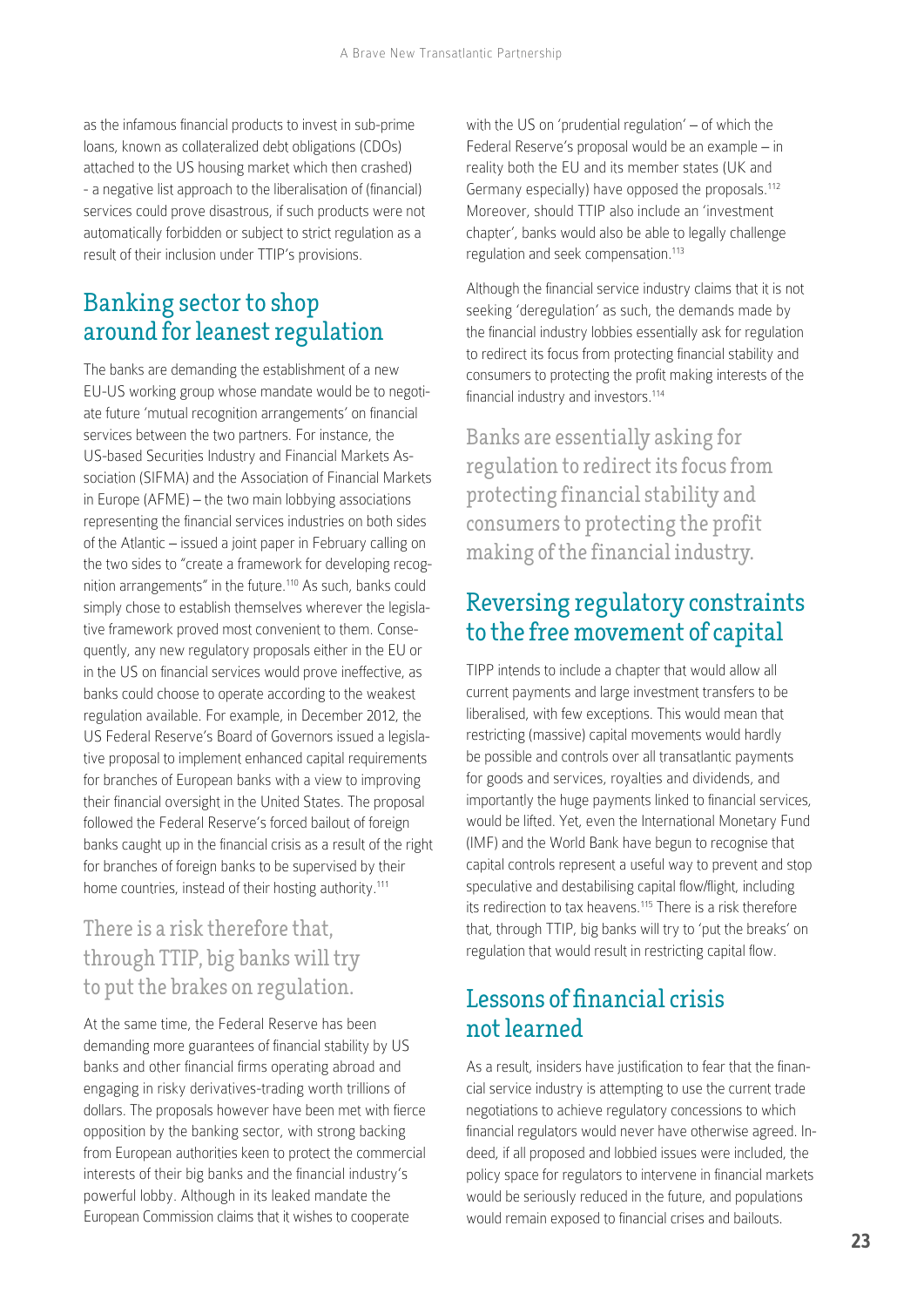### **Chapter 7** Business sues government and the taxpayer pays the bill Granting corporations more rights than people<sup>116</sup>

The Commission's proposal for so called investor-state dispute settlement provisions in the proposed EU-US trade deal would give corporations new powers to challenge policies designed to protect the public interest. It would empower US companies investing in Europe to skirt around European courts and directly challenge EU governments at offshore tribunals – whenever they find that laws in the area of public health, environmental or social protection interfere with their profits. EU companies investing abroad would have the same privilege in the US. Across the world, big business has already used

investor-state dispute settlement provisions in trade and investment agreements to claim dizzying sums in compensation against democratically made laws to protect the public interest (see Box 6). Sometimes just the submission of a claim - or simply the threat of one - has been enough for legislation to be abandoned or watered down. In other cases tribunals – ad hoc three-member panels hired from a tight-knit coterie of private lawyers facing a number of conflicts of interest – have granted billions of Euro to companies, paid out of taxpayers' pockets.

#### Box 5

### Some emblematic investor-state disputes

Corporations versus public health – Philip Morris v. Uruguay and Australia: On the basis of bilateral investment treaties, US tobacco giant Philip Morris is suing both Uruguay and Australia over their anti-smoking laws. The company argues that warning labels on cigarette packs prevent it from effectively displaying its trademarks, causing a substantial loss of market share.

Corporations versus environmental protection – Vattenfall v. Germany: In 2012 Swedish energy multinational Vattenfall sued the German government, seeking €3.7 billion in compensation for lost profits related to two of its nuclear power plants. The lawsuit followed the German government's decision to phase out nuclear energy after the Fukushima nuclear disaster.

Corporations versus environmental protection – Lone Pine v. Canada: On the basis of the North American Free Trade Agreement (NAFTA) between the US, Canada and Mexico, US company Lone Pine Resources Inc. is demanding €191 million in compensation from Canada. The Canadian province of Quebec had put a moratorium on 'fracking', addressing concerns about the considerable environmental risks of this new technology to extract gas or oil from rocks.

Corporations versus government action against financial crises - challenging Argentina and Greece: When Argentina froze utility rates (energy, water, etc.) and devalued its currency in response to its 2001-2002 financial crisis, it was hit by over 40 lawsuits from big companies including CMS Energy (US), Suez and Vivendi (France), Anglian Water (UK) and Aguas de Barcelona (Spain). By the end of 2008, awards against the country had reached a total of US\$1.15 billion. In May 2013, Slovak and Cypriot investors brought an investor-state lawsuit against Greece, for the debt swap which Athens had to negotiate with its creditors in 2012 to get bailout money from the EU and the International Monetary Fund (IMF). Both the UN and the IMF have warned that investment agreements can severely curb states' abilities to fight financial and economic crises.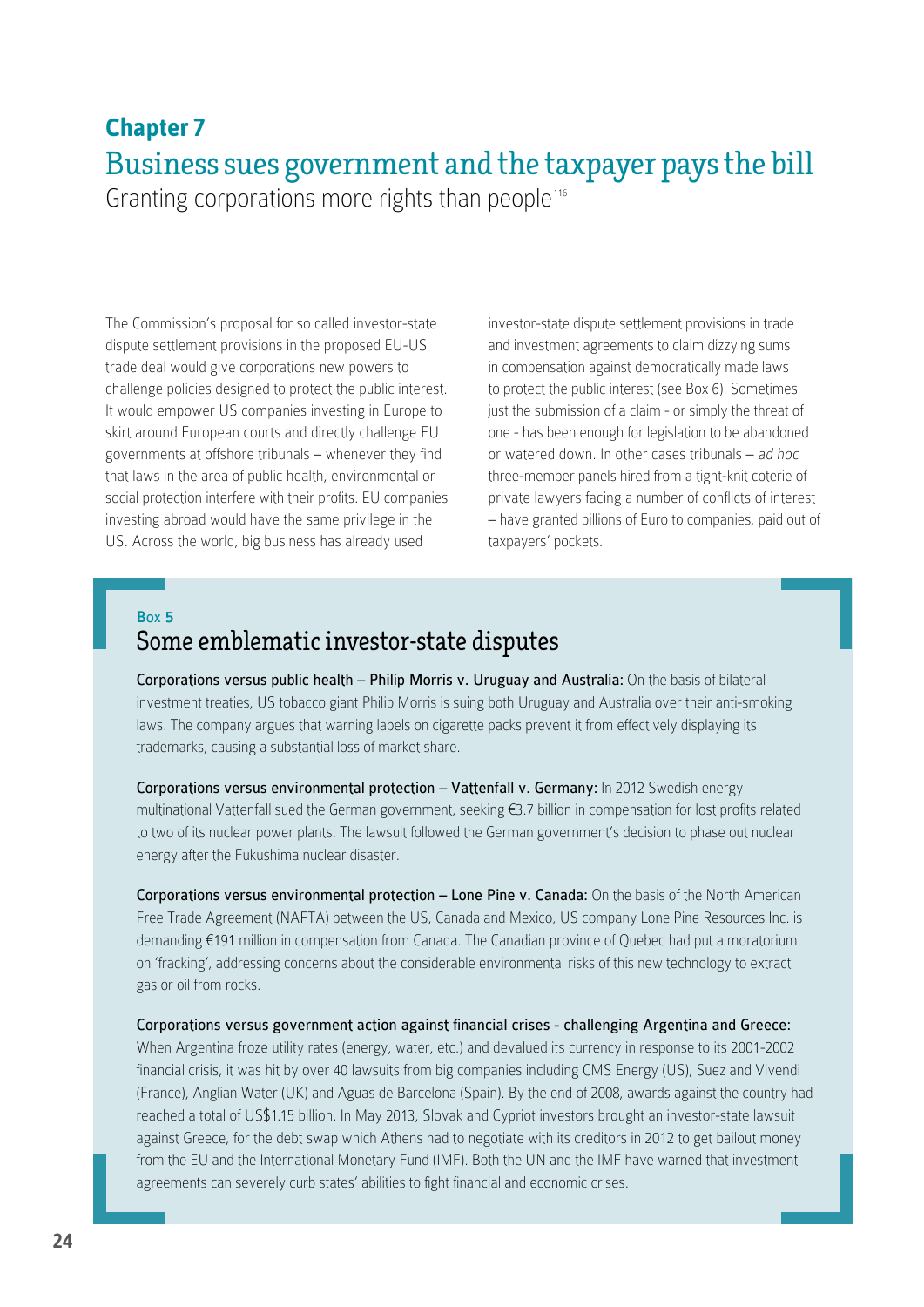US and European companies have been the main users of existing international investment treaties, having driven an unprecedented boom of investor lawsuits against states over the past two decades. By far the largest number of the 514 known disputes which had been initiated by the end of 2012 were launched by US investors. They have filed 24% (123) of all cases. Next in line are investors from the Netherlands (50 cases), the UK (30) and Germany (27). EU and US companies have used these lawsuits to challenge green energy and medicine policies, anti-smoking legislation, bans on harmful chemicals, environmental restrictions on mining, health insurance policies and measures to improve the economic situation of minorities. Now they are enthused about the prospect of an investment chapter in the EU-US free trade deal, the biggest investment deal ever negotiated.

### The corporate push for investor rights

Investor-state dispute settlement under TTIP would empower EU and US-based corporations to engage in litigious wars of attrition to limit the power of governments on both sides of the Atlantic. The tremendous volume of transatlantic investment - both partners make up for more than half of foreign direct investment in each other's economy - already hints at the risk of such litigation wars. As thousands of EU and US companies have subsidiaries on the other side of the Atlantic, they could use a TTIP investor-state settlement clause to make their own governments behave.

With the amount of investment that would be covered in a US-EU agreement, [US and EU leaders] might have to start contemplating the impact of [investor-state] losses.

Simon Lester, Trade Policy Analyst, Cato Institute

Unsurprisingly, corporate lobby groups in both the EU and the US have lobbied for investor-state arbitration in TTIP. BusinessEurope, the US Chamber of Commerce, AmCham EU, the Transatlantic Business Council and other corporate lobby heavyweights all advocate such privileges for foreign investors. This is also part of a hope that an EU-US deal would set a global 'gold standard', a model for investment protection for other agreements around the world. If big business has its way, TTIP will lean even more towards

the investor than what is currently EU and US treaty practice. For example, Peter Chase, a representative of the US Chamber of Commerce in Brussels and former US government official, has encouraged negotiators to explain "the dangers of the unneeded social, environmental and 'right to regulate' provisions the European Parliament seeks". In its April 2011 resolution on the future of EU investment policy, the Parliament had stressed governments' right to regulate in order to protect the environment, public health, and workers' and consumers' rights.

### Paving the way for dirty gas

US energy giant Chevron dedicated its complete contribution to the US government's TTIP consultation to investment protection – "one of our most important issues globally". Chevron is currently engaged in a controversial legal battle with Ecuador. The company initiated arbitration to avoid paying US\$18 billion to clean up oil drilling-related contamination in the Amazonian rainforest, as ordered by Ecuadorian courts. The case has been lambasted as "egregious misuse" of investment arbitration to evade justice.

#### Chevron views investment protection as "one of our most important issues globally".

Chevron to US trade negotiators

In Europe, Chevron wants to "mitigate the risks associated with large scale, capital-intensive and long-term projects […] such as developing shale gas". Because of its health and environmental impacts and resistance by local communities, many EU governments have decided to put a break on shale gas development ('fracking'). TTIP's proposed investment protection chapter would empower energy companies such as Chevron to challenge such precautionary measures because it would oblige governments "to refrain from undermining legitimate investment-backed expectations", as Chevron puts it. The mere threat of a million-Euro investor-state lawsuit could scare governments into submission and weaken or prevent fracking bans and strict regulation. In Chevron's words: "Access to arbitration [...] increases the likelihood that investors and host states are able to resolve disagreements and negotiations in a successful and equitable manner."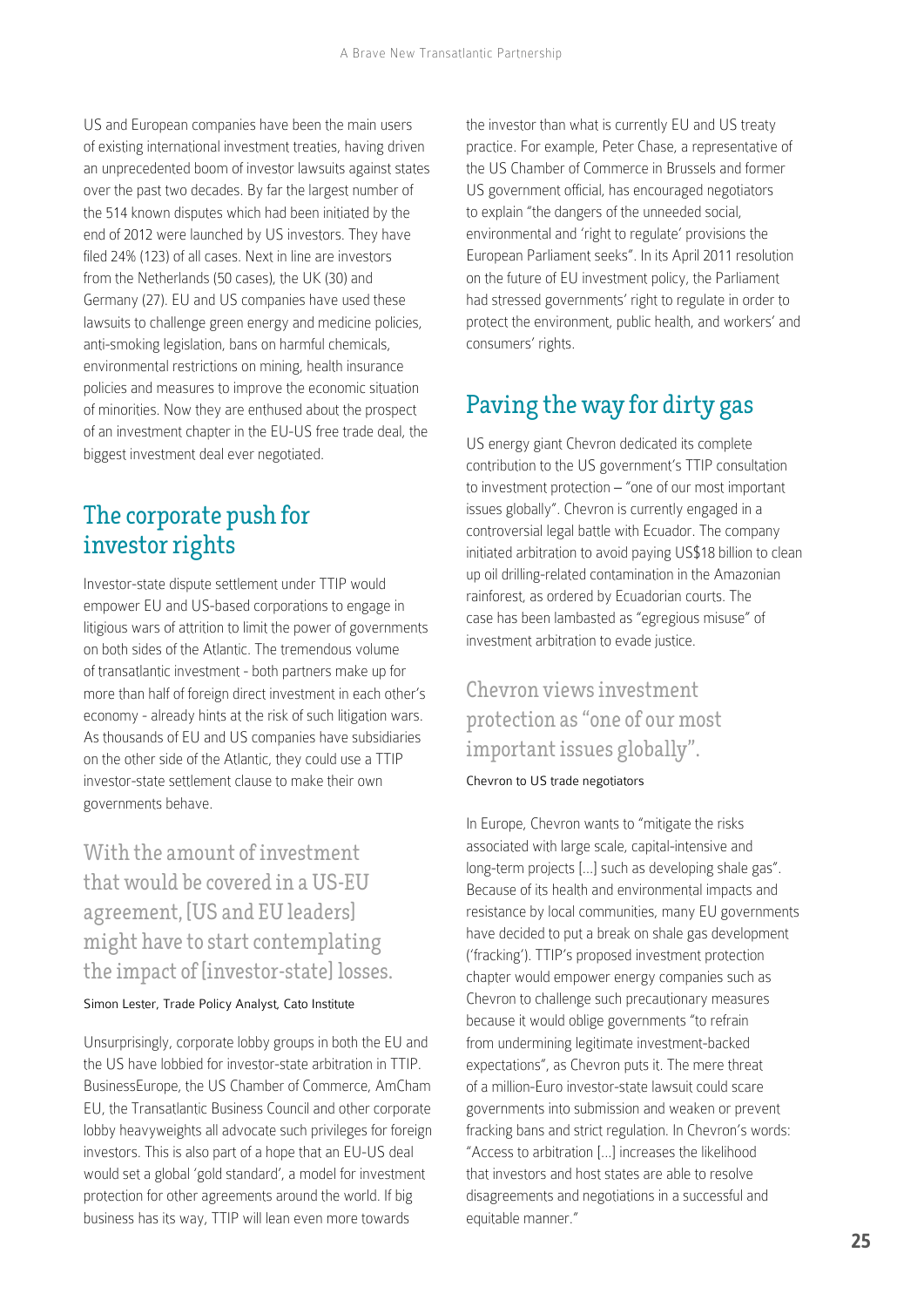I've seen the letters from the New York and DC law firms coming up to the Canadian government on virtually every new environmental regulation [**…**]. Virtually all of the initiatives were targeted and most of them never saw the light of day.

Former Canadian government official, five years after NAFTA's investor-state provisions came into force

#### Resisting the assault on democracy

Citizens and organised civil society, on the other hand, oppose excessive investor rights. According to the Transatlantic Consumer Dialogue, TTIP "should not include investor-state dispute resolution. Investors should not be empowered to sue governments to enforce the agreement in secretive private tribunals, and to skirt the wellfunctioning domestic court systems and robust property rights protections in the United States and European Union." The federation of US trade unions, AFL-CIO, similarly argues that "given the advanced judicial systems of both the US and EU", investor-state dispute settlement "is an unwarranted risk to domestic policy-making at the local, state and federal levels". Digital rights activists and environmentalists have also come out against the corporate assault on democracy. The National Conference of State Legislators in the US, which represents all 50 US states, has also announced that it "will not support any [trade agreement] that provides for investor-state dispute

resolution" because it interferes with their "capacity and responsibility as state legislators to enact and enforce fair, non-discriminatory rules that protect the public health, safety and welfare, assure worker health and safety, and protect the environment".

#### Why are our representatives thinking about handing over our sovereign rights to huge corporations who care nothing about us?

One of many concerned citizens' contributions to public TTIP consultation in the US

Several EU member states also seem to question the need for investment protection clauses. Some are concerned that the US financial sector could use them to challenge policies to tackle the economic crisis in Europe, for example bank bailouts and debt restructuring.

#### Beware of the EU agenda

The US government and the European Commission, on the other hand, seem to be determined to use TTIP to empower foreign investors to bypass local courts and sue states directly at international tribunals when democratic decisions impede their profits. In a leaked version of its negotiation mandate, the Commission made detailed suggestions for a "state-of-the-art investor-to-state dispute settlement mechanism". The proposal will put many policies at risk and most likely create a chilling effect on governments looking to pass new rules to protect the environment and society.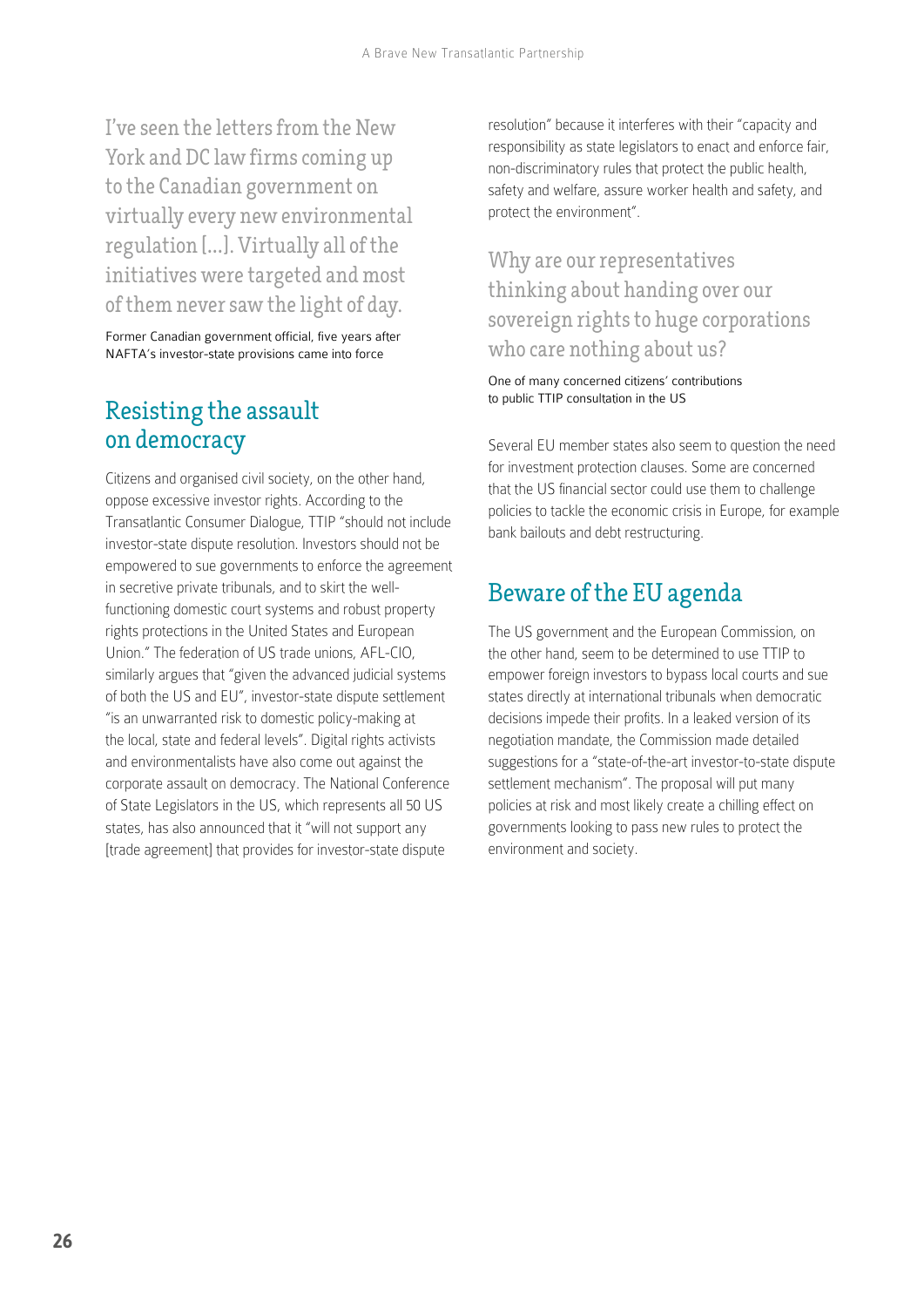# **Chapter 8** Once upon a time in the West**…**

Final reflections on a transnational elite project

The progress we can make together [the EU and the US] on setting the standards on various forms of "state capitalist" behaviour can be seen as an instrument to shore up a particular interpretation of the global liberal economic order.

#### European Commission, leaked internal document<sup>117</sup>

The evidence provided by this report suggests that TTIP can be understood as the political and class project of an Atlantic elite whose aim appears to be the reversing of social policies in the West and the preservation of European and US leadership internationally. The result of which could be the return and expansion of a ruthless and rule-less Wild West in which business would have the upper hand on the rest of society, within and beyond the Atlantic. It is for these reasons that people in Europe, the US and elsewhere, must mobilize with a view to stop the negotiations and hold our politicians accountable for the threats that such a trade agreement would pose to ourselves and our environment.

### The West against the rest

Given that the European Union and the Unites States account for about half of the world GDP and one third of global trade flows, it is clear that the creation of the world's largest free-trade zone will have major impact beyond the Atlantic.<sup>118</sup> As the European Commission explains in an internal document,

What we negotiate will not only set the standard for our future bilateral trade and investment relations, but also provide a contribution to the development of global rules in areas where we have not been able to agree so far at the multilateral level. This is potentially a unique laboratory for filling the gaps in the multilateral rulebook and developing regulatory solutions that can be a basis for subsequent work at multilateral level.<sup>119</sup>

Because the interests of 'developed countries' (wanting deeper liberalization) and 'developing countries' (wanting reform and reparation for past unfair agreements) have

proven irreconcilable within the multilateral trading system, the EU sees its trade talks with the US as a way to circumvent the political deadlock within the World Trade Organization (WTO) and impose the level of trade liberalization achieved across the Atlantic onto the rest of the world.

The targets of this project are the emerging economies, including Brazil, Russia, India, China and South Africa (often referred to as BRIC countries), whose growing economies are seen as a threat to EU and US global hegemony.<sup>120</sup>

It is important therefore to appreciate the political project that TTIP embodies: that of former colonial powers struggling to preserve global leadership in a fast-changing world order.

### The ultimate corporate utopia

As well as classifying the international dimension of TTIP as a political project, it is equally important to recognise TTIP's domestic implications as a class project. As discuss previously, TTIP could free companies from any constraints, be these tariff or socio-environmental regulation, whilst also vesting companies with the power, on the one hand, to challenge any government authority interfering with their business and, on the other hand, to seek taxpayers' compensation for any profit losses resulting from such regulation. If an agreement on TTIP would be reached by the EU and the US, TTIP could seriously undermine those socio-economic and environmental provisions that are supposed to safeguard people and the environment from corporate wrongdoings. For instance, recalling what discussed in the previous sections of the report:

The tearing down of all tariffs between the EU and the US would leave entire industry sectors exposed to unfair competition, as larger transnational companies would be able to undercut smaller, national competitors through economies of scale. This would prove particularly problematic within those sectors, like agriculture, where the differences are too wide to enable fair competition. Preliminary studies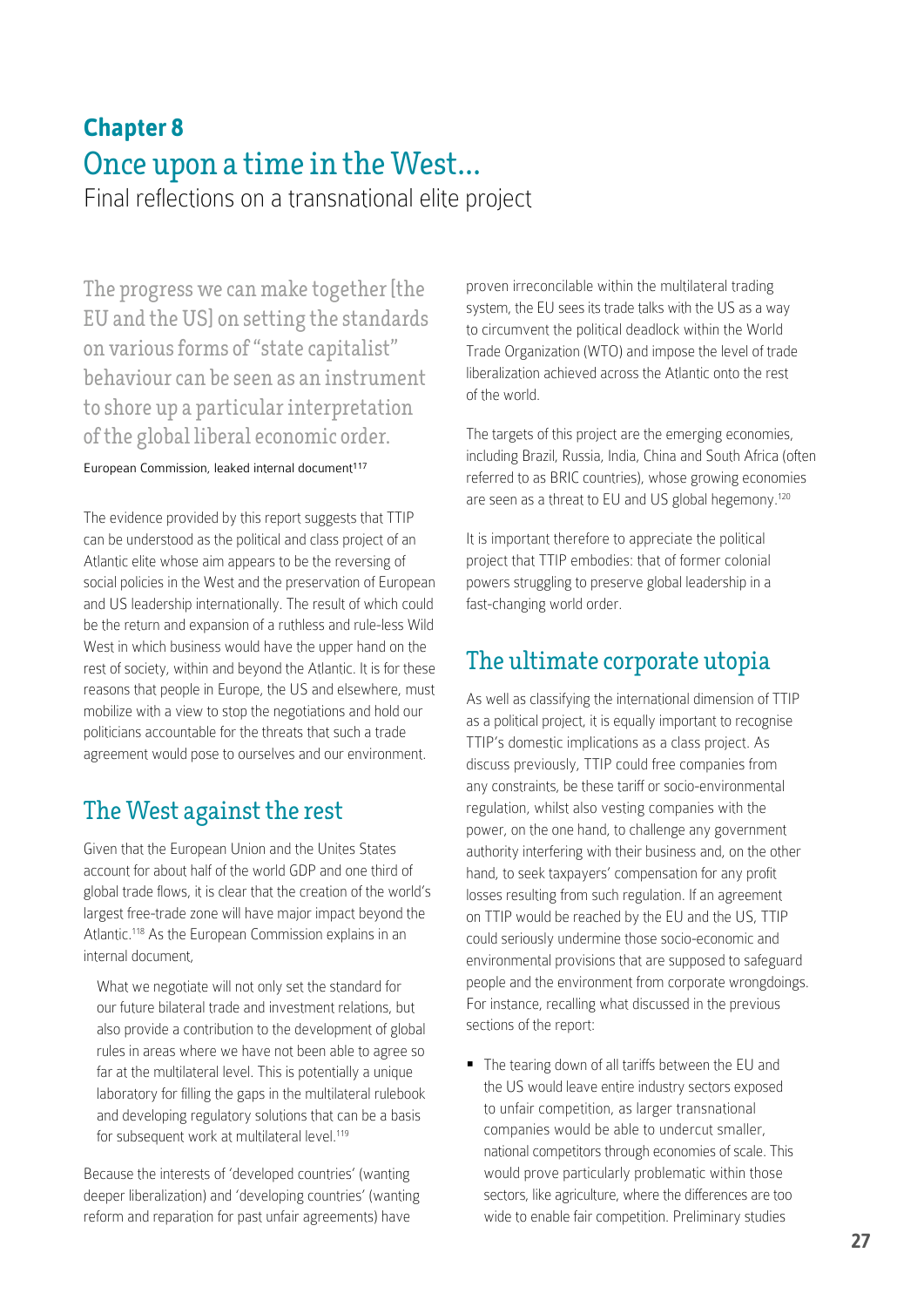have already indicated that the dismantling of tariffs across the Atlantic will have serious repercussions on employment, especially in the EU;

- $\blacksquare$  The harmonisation of regulation  $-$  think of food safety standards including GMOs and REACH (Europe's recent chemical regulation) – between the EU and the US, which would include the recognition of each other's regulatory frameworks as virtually equal, could result in many social and environmental protections becoming ineffective in protecting patients, consumers and the environment;
- **Moreover, TTIP's proposal to include an investment** protection chapter would enable companies to sue governments for potential lost profits resulting from regulation deemed by industry to be too burdensome for their profits. This would include bans and moratoria imposed on new and hazardous technologies, such as fracking or biotechnology, which would effectively limit considerably the policy space for regulators to intervene in the market. Through the establishment of an investor-to-state dispute settlement mechanism, companies would be granted more rights than citizens, leaving taxpayers with billions-worth of law suits to settle at a time when national budgets are already struggling to cover the costs of essential public services.

### Mobilising the 99%

When all of these elements are taken together, what begins to emerge is the grand design of a transatlantic elite project aimed at reversing many of the big social gains that people succeeded in achieving over the past decades. Some industry sources have described TTIP as "the ultimate lobbying exercise", and industry lobbyists have already begun embarking upon a series of shuttle-diplomacy rounds between Washington and Brussels.121

Industry lobbyists have already begun to embark upon a series of shuttle diplomacy rounds between Washington and Brussels.

To contrast this, it will become vital to ensure that public opposition to the proposed transatlantic trade agreement will mount in the months to come and that a clear message is sent to our leaders and governing institutions to reconsider their support for TTIP. In the face of crippling austerity policies, European leaders need to accept that there isn't a silver bullet solution to the current financial crisis. Instead, the EU needs to begin developing, together with its social partners (and not industry lobbyists), an economic policy programme that is based on cooperation, not competition, and which puts people and the planet before the interests of big business.

The [Alternative Trade Mandate \(ATM\) Alliance](http://www.alternativetrademandate.org/), a coalition of almost 50 organisations, offers a viable alternative to the current neoliberal trade agenda;<sup>122</sup> one that increases economic, social and environmental well-being for everyone, globally. At the very least, an ATM must be democratically controlled by parliamentarians and the public; its vision must be deeply rooted in an ecological understanding of our relationship with Nature; and its goals must rest on the utmost respect of class, gender and ethnic differences, with a view to foster justice and equality, leaving ample policy space for communities to chose freely the extent to which they wish to integrate in a global economy.

A world with fairer trade rules has the potential to transform the lives of millions. At present, international trade, of which TTIP is a part, is proving the exact opposite.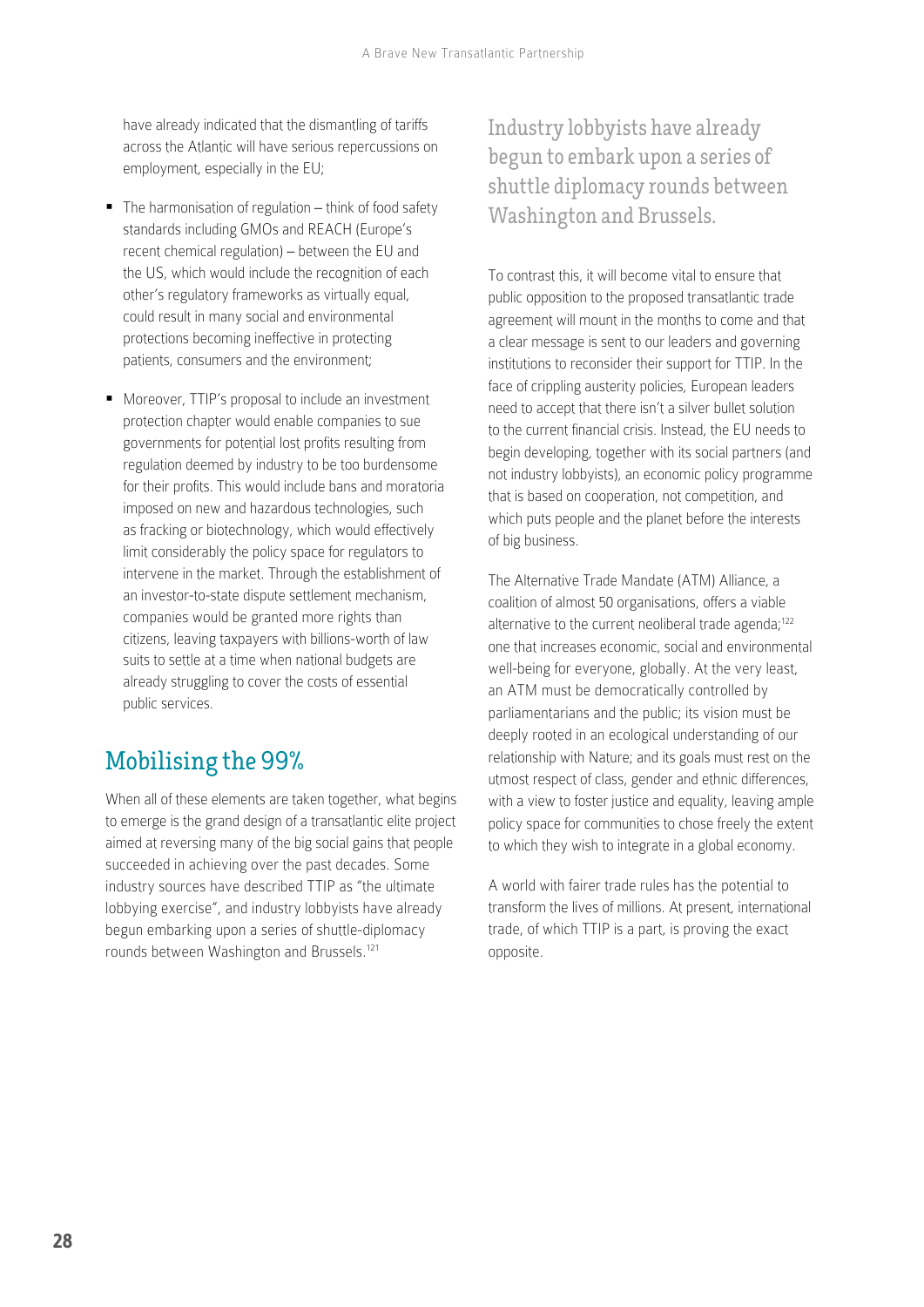#### **Endnotes**

- 1. The Atlantic Council is a Washington-based think tank set up in 1961 to encourage cooperation between North America and Europe as the iron curtain began to close between East and West. Strengthening transatlantic trade relations has been a constant focus of the Council. In 2007, it published a report outlining a 'transatlantic leadership for a new global economy', as part of which the idea of an EU-US Free Trade Agreement was promoted as a response to the emerging financial crisis. The idea of a 'New Transatlantic Economic Partnership' was echoed later that year by German Chancellor Angela Merkel during the German Presidency of the Council of the EU as a strategy for Europe to exit the crisis. Incidentally, the Atlantic Council's report had been funded by the Transatlantic Program of the German Ministry of Economics & Labour, in association with the German Marshall Fund of the United States and the European Commission's delegation in Washington. For a more detailed account of the Council's role in pushing TTIP forward, see the article by Andrew Gavin, "Large Corporations Seek U.S. – European 'Free Trade Agreement' to Further Global Dominance". [http://www.alternet.org/world/large-corporations](http://www.alternet.org/world/large-corporations-seek-us-european-free-trade-agreement-further-global-dominance)[seek-us-european-free-trade-agreement-further-global-dominance](http://www.alternet.org/world/large-corporations-seek-us-european-free-trade-agreement-further-global-dominance)
- 2. Transcript from a high level meeting organised by The Brookings Institution on 'A European Union-United States Free Trade Agreement', in Washington, D.C. Wednesday, February 27, 2013 (emphasis added).
- 3. European Commission. European Union and United States to launch negotiations for a Transatlantic Trade and Investment Partnership. Press Release. 13 February 2013. [http://europa.eu/](http://europa.eu/rapid/press-release_MEMO-13-95_en.htm) [rapid/press-release\\_MEMO-13-95\\_en.htm.](http://europa.eu/rapid/press-release_MEMO-13-95_en.htm)
- 4. FTI Consulting. EU-US free trade agreement: is it in the air? Briefing. 16 July 2012. [http://www.fticonsulting.com/global2/critical](http://www.fticonsulting.com/global2/critical-thinking/articles/eu-us-free-trade-agreement.aspx)[thinking/articles/eu-us-free-trade-agreement.aspx](http://www.fticonsulting.com/global2/critical-thinking/articles/eu-us-free-trade-agreement.aspx)
- 5. See, for example, <http://archive.corporateeurope.org/tabd/>
- 6. See the join position papers submitted as part of the European Commission's public consultation: [http://trade.ec.europa.eu/](http://trade.ec.europa.eu/consultations/documents/consul_146.pdf) [consultations/documents/consul\\_146.pdf](http://trade.ec.europa.eu/consultations/documents/consul_146.pdf)
- 7. European Commission. Note For The Attention Of The Trade Policy Committee. Brussels, April 2013 TRADE/E.1/ D (2013).
- 8. Corporate Europe Observatory. European Commission preparing for EU-US trade talks: 119 meetings with industry lobbyists. 4 September 2013, [http://corporateeurope.org/trade/2013/09/](http://corporateeurope.org/trade/2013/09/european-commission-preparing-eu-us-trade- talks-119-meetings-industry-lobbyists) [european-commission-preparing-eu-us-trade- talks-119-meetings](http://corporateeurope.org/trade/2013/09/european-commission-preparing-eu-us-trade- talks-119-meetings-industry-lobbyists)[industry-lobbyists](http://corporateeurope.org/trade/2013/09/european-commission-preparing-eu-us-trade- talks-119-meetings-industry-lobbyists).
- 9. De Gucht, K. A European Perspective on Transatlantic Free Trade. SPEECH/13/178, delivered at the European Conference at Harvard Kennedy School,. 2 March 2013. [http://europa.eu/rapid/press](http://europa.eu/rapid/press-release_SPEECH-13-178_en.htm#PR_metaPressRelease_bottom)[release\\_SPEECH-13-178\\_en.htm#PR\\_metaPressRelease\\_bottom](http://europa.eu/rapid/press-release_SPEECH-13-178_en.htm#PR_metaPressRelease_bottom)
- 10. European Commission. Independent study outlines benefits of EU-US trade agreement. Memo/13/211. 12 March 2013. [http://europa.](http://europa.eu/rapid/press-release_MEMO-13-211_en.htm) [eu/rapid/press-release\\_MEMO-13-211\\_en.htm](http://europa.eu/rapid/press-release_MEMO-13-211_en.htm)
- 11. Centre for Economic Policy Research (2013). Reducing Transatlantic Barriers to Trade and Investment - An Economic Assessment. Final Project Report. London. [http://trade.ec.europa.eu/doclib/docs/2013/](http://trade.ec.europa.eu/doclib/docs/2013/march/tradoc_150737.pdf) [march/tradoc\\_150737.pdf](http://trade.ec.europa.eu/doclib/docs/2013/march/tradoc_150737.pdf)
- 12. George, C. and Kirkpatrick, C. (2006) Methodological issues in the impact assessment of trade policy: experience from the European Commission's Sustainability Impact Assessment (SIA) programme. Impact Assessment and Project Appraisal. 24 (4). pp. 325-334.
- 13. George, C. What's really driving the EU-US trade deal? 8<sup>th</sup> July 2013. [http://www.opendemocracy.net/ourkingdom/clive-george/](http://www.opendemocracy.net/ourkingdom/clive-george/whats-really-driving-eu-us-trade-deal) [whats-really-driving-eu-us-trade-deal](http://www.opendemocracy.net/ourkingdom/clive-george/whats-really-driving-eu-us-trade-deal)
- 14. European Parliament Impact Assessment Unit (2013). Initial appraisal of a European commission Impact Assessment. European Commission proposal to authorise the opening of negotiations on a Transatlantic Trade and Investment Partnership between the European Union and United States of America. [http://www.](http://www.europarl.europa.eu/delegations/en/studiesdownload.html?languageDocument=EN&file=92710) [europarl.europa.eu/delegations/en/studiesdownload.html?language](http://www.europarl.europa.eu/delegations/en/studiesdownload.html?languageDocument=EN&file=92710) [Document=EN&file=92710](http://www.europarl.europa.eu/delegations/en/studiesdownload.html?languageDocument=EN&file=92710)
- 15. Berger, J. Freihandelsstudie Scharlatanerie im pseudowissenschaftlichen Gewand, 18 June 2013 (Translated from German). <http://www.nachdenkseiten.de/?p=17671>
- 16. George, C. and Kirkpatrick, C. (2006). Op Cit.
- 17. The US Chamber of Commerce (2013). NAFTA Triumphant Assessing Two Decades of Gains in Trade, Growth and Jobs. p. 9. [http://www.uschamber.com/sites/default/files/reports/1112\\_INTL\\_](http://www.uschamber.com/sites/default/files/reports/1112_INTL_NAFTA_20Years.pdf) [NAFTA\\_20Years.pdf](http://www.uschamber.com/sites/default/files/reports/1112_INTL_NAFTA_20Years.pdf)
- 18. Economic Policy Institute (EPI) (2003). NAFTA Related Job Losses Have Piled Up Since 1993. [http://www.epi.org/economic\\_](http://www.epi.org/economic_snapshots/entry/webfeatures_snapshots_archive_12102003/) [snapshots/entry/webfeatures\\_snapshots\\_archive\\_12102003/](http://www.epi.org/economic_snapshots/entry/webfeatures_snapshots_archive_12102003/)
- 19. Centre for Research on Globalization (2010) The North American Free Trade Agreement (NAFTA) Resulted in Increasing Unemployment in the US. Montreal. Canada. [http://www.](http://www.globalresearch.ca/the-north-american-free-trade-agreement-nafta-resulted-in-increasing-unemployment-in-the-u-s/20444) [globalresearch.ca/the-north-american-free-trade-agreement-nafta](http://www.globalresearch.ca/the-north-american-free-trade-agreement-nafta-resulted-in-increasing-unemployment-in-the-u-s/20444)[resulted-in-increasing-unemployment-in-the-u-s/20444](http://www.globalresearch.ca/the-north-american-free-trade-agreement-nafta-resulted-in-increasing-unemployment-in-the-u-s/20444)
- 20. Ibid.
- 21. Faux J. (2011) NAFTA at Seven: Its Impact on Workers in All Three Nations. Washington D.C. [http://www.policyalternatives.ca/sites/](http://www.policyalternatives.ca/sites/default/files/uploads/publications/National_Office_Pubs/nafta_at_7.pdf) [default/files/uploads/publications/National\\_Office\\_Pubs/nafta\\_at\\_7.pdf](http://www.policyalternatives.ca/sites/default/files/uploads/publications/National_Office_Pubs/nafta_at_7.pdf)
- 22. European Commission (2013) Impact Assessment Report on the future of EU-US trade relations. pp 37-38. [http://trade.ec.europa.eu/](http://trade.ec.europa.eu/doclib/docs/2013/march/tradoc_150759.pdf) [doclib/docs/2013/march/tradoc\\_150759.pdf](http://trade.ec.europa.eu/doclib/docs/2013/march/tradoc_150759.pdf)
- 23. Ibid.
- 24. Ibid. p. 53.
- 25. Ibid. p. 47.
- 26. EuroMemo Group (2013). The deepening crisis in the European Union: The need for a fundamental change. [http://www2.](http://www2.euromemorandum.eu/uploads/euromemorandum_2013.pdf) [euromemorandum.eu/uploads/euromemorandum\\_2013.pdf](http://www2.euromemorandum.eu/uploads/euromemorandum_2013.pdf)
- 27. Ibid.
- 28. For an overview of the attacks on social rights in the context of the European review of economic and fiscal policy, see for example: <http://euobserver.com/news/32462>and [http://euobserver.com/](http://euobserver.com/opinion/120319) [opinion/120319](http://euobserver.com/opinion/120319).
- 29. Greenhouse, S. 'States seek laws to curb power of unions'. The New York Times. 3 January, 2011.
- 30. See AFL-CIO's page: [http://www.aflcio.org/Legislation-and-Politics/](http://www.aflcio.org/Legislation-and-Politics/State-Legislative-Battles/Ongoing-State-Legislative-Attacks/Right-to-Work-for-Less) [State-Legislative-Battles/Ongoing-State-Legislative-Attacks/](http://www.aflcio.org/Legislation-and-Politics/State-Legislative-Battles/Ongoing-State-Legislative-Attacks/Right-to-Work-for-Less) [Right-to-Work-for-Less;](http://www.aflcio.org/Legislation-and-Politics/State-Legislative-Battles/Ongoing-State-Legislative-Attacks/Right-to-Work-for-Less) and Deakin, S. and Reed, H. (2000). 'The contested meaning of labour market flexibility'. Social Law and Policy. Oxford.
- 31. European Commission (2013). Impact Assessment of TTIP. p. 52. [http://trade.ec.europa.eu/doclib/docs/2013/march/tradoc\\_150759.pdf](http://trade.ec.europa.eu/doclib/docs/2013/march/tradoc_150759.pdf)
- 32. Ecorys (2012). ANNEXES Non-tariff measures in EU-US trade and investment – An economic analysis. Final Report. The Netherlands. p. 45. [http://trade.ec.europa.eu/doclib/docs/2009/](http://trade.ec.europa.eu/doclib/docs/2009/december/tradoc_145614.pdf) [december/tradoc\\_145614.pdf](http://trade.ec.europa.eu/doclib/docs/2009/december/tradoc_145614.pdf)
- 33. European Commission (2013). Impact Assessment Report on the future of EU-US trade relations. p. 49. [http://trade.ec.europa.eu/](http://trade.ec.europa.eu/doclib/docs/2013/march/tradoc_150759.pdf) [doclib/docs/2013/march/tradoc\\_150759.pdf](http://trade.ec.europa.eu/doclib/docs/2013/march/tradoc_150759.pdf)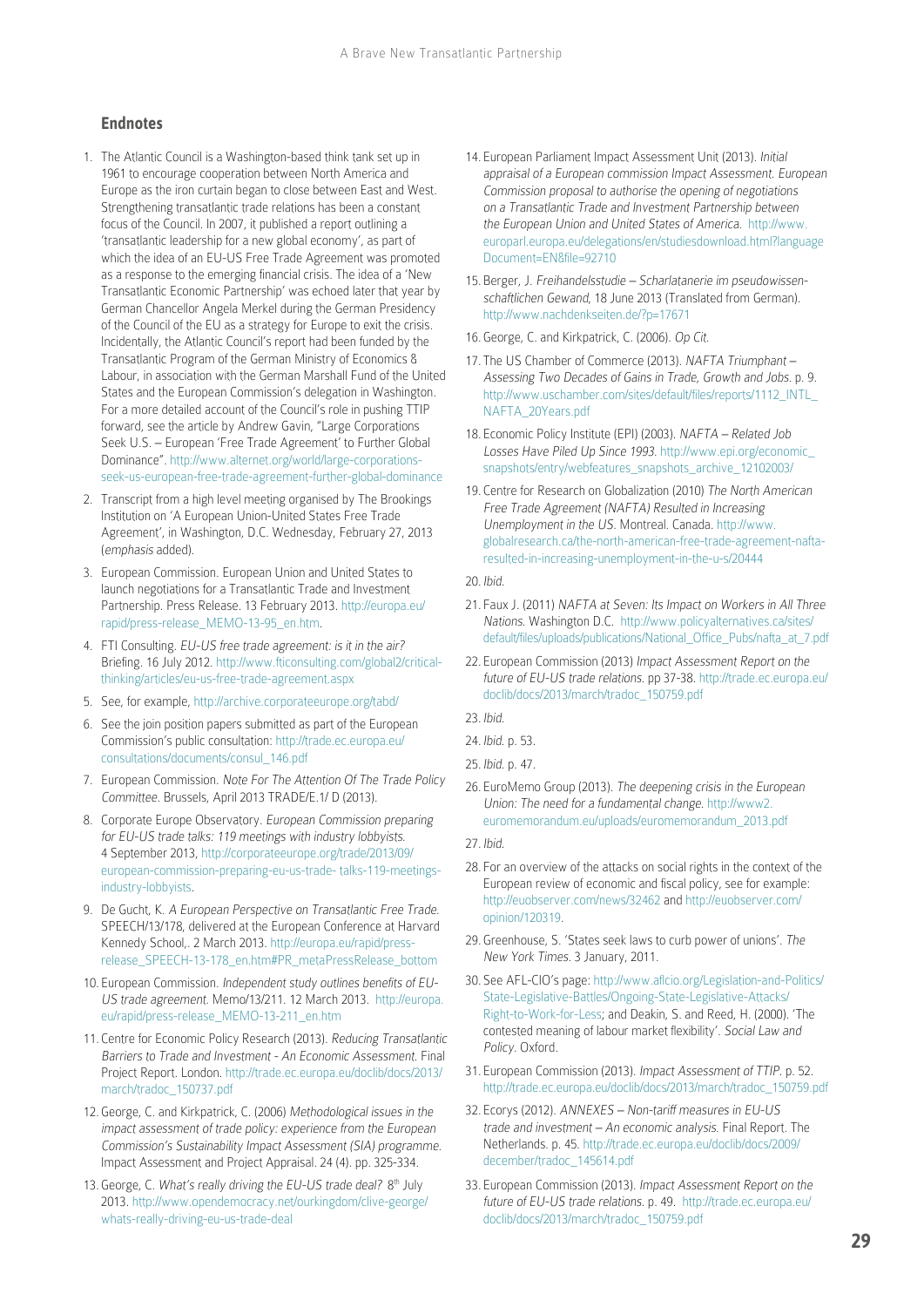- 34. Introduced in the aftermath of the devastating effects of the 'mad cow' disease across Europe in the early 1990s, the 'precautionary principle' relates to environmental and consumer protection and stipulates that risks should be mitigated or eliminated by preventative decision-making, even if this has not been scientifically proven. [http://europa.eu/legislation\\_summaries/consumers/](http://europa.eu/legislation_summaries/consumers/consumer_safety/l32042_en.htm) [consumer\\_safety/l32042\\_en.htm](http://europa.eu/legislation_summaries/consumers/consumer_safety/l32042_en.htm)
- 35. Euroactive. Hedegaard: Forget US-style shale gas revolution. 16 May 2013. [http://www.euractiv.com/sustainability/cooperation](http://www.euractiv.com/sustainability/cooperation-shale-answer-europe-news-519803)[shale-answer-europe-news-519803](http://www.euractiv.com/sustainability/cooperation-shale-answer-europe-news-519803)
- 36. Industry's joint submissions to the EU's public consultation on TTIP can be accessed via the European Commission's website: [http://](http://trade.ec.europa.eu/doclib/docs/2012/july/tradoc_149720.pdf) [trade.ec.europa.eu/doclib/docs/2012/july/tradoc\\_149720.pdf](http://trade.ec.europa.eu/doclib/docs/2012/july/tradoc_149720.pdf)
- 37. For a general overview on the sustainability criteria introduced in the RED, see commentary by members of the Green Party in the European Parliament: <http://www.greens-efa.eu/biofuels-2088.html>
- 38.More recently the EU has also imposed anti-dumping duties on US ethanol that have limited further US ethanol exports to the EU: [http://www.reuters.com/article/2013/04/18/biofuels-eu](http://www.reuters.com/article/2013/04/18/biofuels-eu-idUSL5N0D51EC20130418)[idUSL5N0D51EC20130418](http://www.reuters.com/article/2013/04/18/biofuels-eu-idUSL5N0D51EC20130418)
- 39. Statement by Richard Wilkins, Vice President of the American Soybean Association before the EU-US High Level Regulatory Cooperation Forum. April 10, 2013. [http://www.soygrowers.com/](http://www.soygrowers.com/policy/041013 - Wilkins Statement - TTIP.pdf) [policy/041013%20-%20Wilkins%20Statement%20-%20TTIP.pdf](http://www.soygrowers.com/policy/041013 - Wilkins Statement - TTIP.pdf)
- 40. In addition to these local effects, fracking (like any other fossil fuel) also has global environmental consequences, as the methane that is accessed through extraction, and the carbon dioxide that is released during methane burning, contributes to global climate change.<http://www.foeeurope.org/shale-gas>
- 41.US Environmental Protection Agency. EPA Issues Final Air Rules for the Oil and Natural Gas Industry. [http://www.epa.gov/airquality/](http://www.epa.gov/airquality/oilandgas/actions.html) [oilandgas/actions.html](http://www.epa.gov/airquality/oilandgas/actions.html)
- 42. ExxonMobil has already signed an agreement with Ukraine's state energy company Naftogaz, whereas Texas-based Conoco Philips is assessing the reserves of 1.1 million acres in northern Poland – see The Financial Times. Ukraine to sign landmark shale gas deal. 23 January 2013. [http://www.ft.com/cms/s/0/f2e095d4-6578-11e2](http://www.ft.com/cms/s/0/f2e095d4-6578-11e2-a3db-00144feab49a.html) [a3db-00144feab49a.html](http://www.ft.com/cms/s/0/f2e095d4-6578-11e2-a3db-00144feab49a.html)

And see also section 7 of this report for more details and examples of the implications for the environment of TTIP's proposed inclusion of an 'investment chapter'.

- 43. The Peterson Institute for International Economics. Liquefied Natural Gas Exports: An Opportunity for America. Policy Brief. February 2013. <http://www.piie.com/publications/pb/pb13-6.pdf>
- 44. SNL Energy Gas Utility Week. Sierra Club Scrambles to Contain LNG Export Proposals. 24 May 2013. [http://www.](http://www.downstreamtoday.com/news/article.aspx?a_id=39609&AspxAutoDetectCookieSupport=1) [downstreamtoday.com/news/article.aspx?a\\_id=39609&AspxAutoDe](http://www.downstreamtoday.com/news/article.aspx?a_id=39609&AspxAutoDetectCookieSupport=1) [tectCookieSupport=1](http://www.downstreamtoday.com/news/article.aspx?a_id=39609&AspxAutoDetectCookieSupport=1)
- 45. World Trade Online. Business Groups Clamor For LNG Exports, Warn of WTO Consequences. 30 June 2013. [http://insidetrade.com/](http://insidetrade.com/Inside-Trade-General/Public-Content-World-Trade-Online/business-groups-clamor-for-lng-exports-warn-of-wto-consequences/menu-id-896.html) [Inside-Trade-General/Public-Content-World-Trade-Online/business](http://insidetrade.com/Inside-Trade-General/Public-Content-World-Trade-Online/business-groups-clamor-for-lng-exports-warn-of-wto-consequences/menu-id-896.html)[groups-clamor-for-lng-exports-warn-of-wto-consequences/menu](http://insidetrade.com/Inside-Trade-General/Public-Content-World-Trade-Online/business-groups-clamor-for-lng-exports-warn-of-wto-consequences/menu-id-896.html)[id-896.html](http://insidetrade.com/Inside-Trade-General/Public-Content-World-Trade-Online/business-groups-clamor-for-lng-exports-warn-of-wto-consequences/menu-id-896.html)
- 46. See, for instance, the joint submission by BusinessEurope and The US Chamber of Commerce on TTIP. [http://trade.ec.europa.eu/](http://trade.ec.europa.eu/consultations/documents/consul_146.pdf) [consultations/documents/consul\\_146.pdf](http://trade.ec.europa.eu/consultations/documents/consul_146.pdf)
- 47. The Globe and Mail. Ontario loses final WTO appeal on Green Energy Act. 6 May 2013. [http://www.theglobeandmail.com/report](http://www.theglobeandmail.com/report-on-business/industry-news/energy-and-resources/ontario-loses-final-wto-appeal-on-green-energy-act/article11731010/)[on-business/industry-news/energy-and-resources/ontario-loses](http://www.theglobeandmail.com/report-on-business/industry-news/energy-and-resources/ontario-loses-final-wto-appeal-on-green-energy-act/article11731010/)[final-wto-appeal-on-green-energy-act/article11731010/](http://www.theglobeandmail.com/report-on-business/industry-news/energy-and-resources/ontario-loses-final-wto-appeal-on-green-energy-act/article11731010/)

48. Ibid.

49. Ibid.

- 50. CAW. WTO Declares Ontario's Green Energy Act. Sustainable Trade Bulletin. Issue #1, March 2013. [http://www.caw.ca/assets/](http://www.caw.ca/assets/images/Trade_Factsheet_English2.pdf) [images/Trade\\_Factsheet\\_English2.pdf](http://www.caw.ca/assets/images/Trade_Factsheet_English2.pdf)
- 51. European Commission (2013). Impact Assessment Report on the future of EU-US trade relations. p. 49. [http://trade.ec.europa.eu/](http://trade.ec.europa.eu/doclib/docs/2013/march/tradoc_150759.pdf) [doclib/docs/2013/march/tradoc\\_150759.pdf](http://trade.ec.europa.eu/doclib/docs/2013/march/tradoc_150759.pdf)
- 52. EU Business. 'Everything on the table in US-EU free trade deal'. 14 February 2013. [http://www.eubusiness.com/news-eu/us-economy](http://www.eubusiness.com/news-eu/us-economy-trade.mda)[trade.mda](http://www.eubusiness.com/news-eu/us-economy-trade.mda)
- 53. Berthelot, J. (2013). The sheer madness of integrating agriculture into a transatlantic Free Trade Agreement. Solidarité. Brussels.
- 54. The Financial Times. 'Agriculture is a big hurdle in the world's largest free-trade agreement'. 17 April 2013. [http://www.](http://www.ft.com/intl/cms/s/0/8d9d0c72-a6c1-11e2-885b-00144feabdc0.html#axzz2WIXJaNen) [ft.com/intl/cms/s/0/8d9d0c72-a6c1-11e2-885b-00144feabdc0.](http://www.ft.com/intl/cms/s/0/8d9d0c72-a6c1-11e2-885b-00144feabdc0.html#axzz2WIXJaNen) [html#axzz2WIXJaNen](http://www.ft.com/intl/cms/s/0/8d9d0c72-a6c1-11e2-885b-00144feabdc0.html#axzz2WIXJaNen)
- 55. Ibid.
- 56. See, for instance, the position paper by Friends of the Earth Europe on a green reform of the Common Agricultural Policy: [http://www.](http://www.foeeurope.org/agriculture/13_reasons_for_green_CAP_reform.pdf) [foeeurope.org/agriculture/13\\_reasons\\_for\\_green\\_CAP\\_reform.pdf](http://www.foeeurope.org/agriculture/13_reasons_for_green_CAP_reform.pdf) See also the charter for a sustainable European agriculture by the European Federation of farmers, Confederation Paysanne: [http://](http://www.agriculturepaysanne.org/la-charte-de-l-agriculture-paysanne) [www.agriculturepaysanne.org/la-charte-de-l-agriculture-paysanne](http://www.agriculturepaysanne.org/la-charte-de-l-agriculture-paysanne)
- 57. European Commission (2013). Impact Assessment Report on the future of EU-US trade relations. p. 47. [http://trade.ec.europa.eu/](http://trade.ec.europa.eu/doclib/docs/2013/march/tradoc_150759.pdf) [doclib/docs/2013/march/tradoc\\_150759.pdf](http://trade.ec.europa.eu/doclib/docs/2013/march/tradoc_150759.pdf)
- 58. Inside US Trade. 'US to press on GMO approvals, renewable fuel access in EU FTA talks'. 22 March 2013.
- 59. Statement by Richard Wilkins, Vice President American Soybean Association. [http://www.soygrowers.com/policy/041013%20-%20](http://www.soygrowers.com/policy/041013 - Wilkins Statement - TTIP.pdf) [Wilkins%20Statement%20-%20TTIP.pdf](http://www.soygrowers.com/policy/041013 - Wilkins Statement - TTIP.pdf)
- 60. BIO. Response to USTR request for comments on TTIP. 17 May 2013. [http://www.bio.org/sites/default/files/BIO%20TTIP%20](http://www.bio.org/sites/default/files/BIO TTIP submission May 2013 final 5 10 13.pdf) [submission%20May%202013%20final%205%2010%2013.pdf](http://www.bio.org/sites/default/files/BIO TTIP submission May 2013 final 5 10 13.pdf)
- 61. Inside US Trade. 'EU, US, poised to prepare launch of bilateral trade negotiations'. 15 February 2013.
- 62.Antoniou, M., Robinson, C. and Fagan, J. (2012) GMO Myths & Truths. Earth Open Source. [http://earthopensource.org/index.php/2](http://earthopensource.org/index.php/2-science-and-regulation/2-1-myth-gm-foods-are-strictly-regulated-for-safety) [science-and-regulation/2-1-myth-gm-foods-are-strictly-regulated](http://earthopensource.org/index.php/2-science-and-regulation/2-1-myth-gm-foods-are-strictly-regulated-for-safety)[for-safety](http://earthopensource.org/index.php/2-science-and-regulation/2-1-myth-gm-foods-are-strictly-regulated-for-safety)
- 63. Reuters. 'US GMO food labelling drive has biotech industry biting back.' 25 April. 2013. [http://uk.reuters.com/article/2013/04/25/us-](http://uk.reuters.com/article/2013/04/25/us-usa-gmo-labeling-idUSBRE93O18S20130425)[US-gmo-labeling-idUSBRE93O18S20130425](http://uk.reuters.com/article/2013/04/25/us-usa-gmo-labeling-idUSBRE93O18S20130425)

65.Dow had hoped to have a GMO corn product called 'Enlist' on the market this year. But amidst opposition from farmers, consumers and public health officials, the company now expects a delay of at least a year. See Reuters. 'Dow's controversial new GMO corn delayed amid protests'. 18 January 2013. [http://www.reuters.com/](http://www.reuters.com/article/2013/01/18/dow-biotech-idUSL1E9CIBN320130118) [article/2013/01/18/dow-biotech-idUSL1E9CIBN320130118](http://www.reuters.com/article/2013/01/18/dow-biotech-idUSL1E9CIBN320130118)

- 67. Cancer Prevention Coalition. American Beef: Why is it Banned in Europe? [http://www.preventcancer.com/consumers/general/](http://www.preventcancer.com/consumers/general/hormones_meat.htm) [hormones\\_meat.htm](http://www.preventcancer.com/consumers/general/hormones_meat.htm)
- 68. Food and Environment Reporting Network. Dispute Over Drug in Feed Limiting US Meat Exports. 25 January 2012. [http://thefern.](http://thefern.org/2012/01/dispute-over-drug-in-feed-limiting-u-s-meat-exports/) [org/2012/01/dispute-over-drug-in-feed-limiting-u-s-meat-exports/](http://thefern.org/2012/01/dispute-over-drug-in-feed-limiting-u-s-meat-exports/)
- 69.National Pork Producers Council. Response to USTR request for comments on TTIP. 10 May 2013. [http://www.nppc.org/wp-content/](http://www.nppc.org/wp-content/uploads/P-USTR-2012-0028-National-Pork-Producers-Council-EU-Comments1.pdf) [uploads/P-USTR-2012-0028-National-Pork-Producers-Council-EU-](http://www.nppc.org/wp-content/uploads/P-USTR-2012-0028-National-Pork-Producers-Council-EU-Comments1.pdf)[Comments1.pdf](http://www.nppc.org/wp-content/uploads/P-USTR-2012-0028-National-Pork-Producers-Council-EU-Comments1.pdf)

<sup>64.</sup> Ibid.

<sup>66.</sup> Ibid.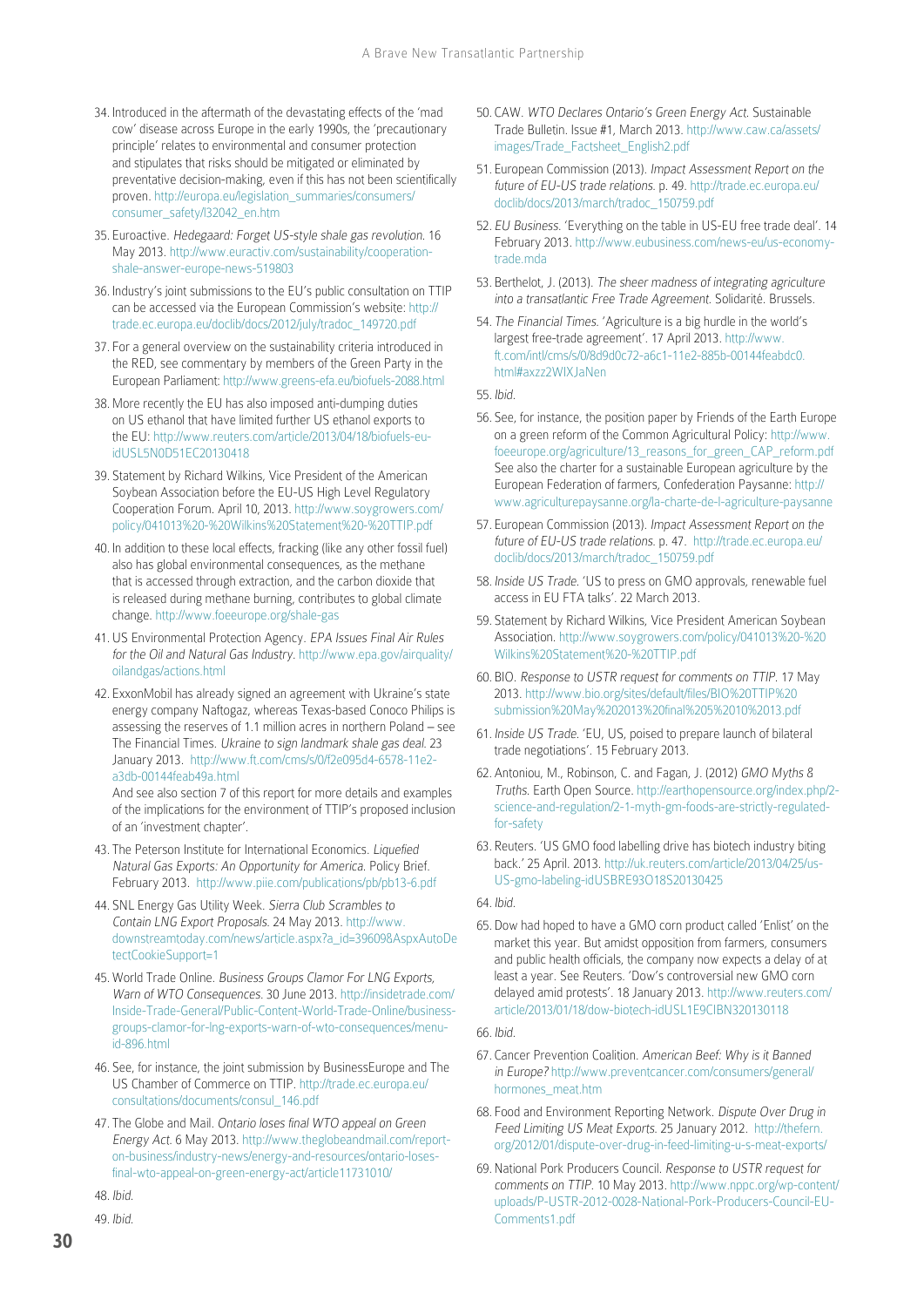- 70. See, for instance, the position of the European Community of Consumer Co-operatives (Euro Coop) on the question. [http://www.](http://www.eurocoop.org/en/publications/press-releases/food-policy/153-euro-coop-supports-national-experts-rejection-of-us-chlorinated-poultry) [eurocoop.org/en/publications/press-releases/food-policy/153-euro](http://www.eurocoop.org/en/publications/press-releases/food-policy/153-euro-coop-supports-national-experts-rejection-of-us-chlorinated-poultry)[coop-supports-national-experts-rejection-of-us-chlorinated-poultry](http://www.eurocoop.org/en/publications/press-releases/food-policy/153-euro-coop-supports-national-experts-rejection-of-us-chlorinated-poultry)
- 71. BusinessEurope and US chamber of Commerce joint submission to the European Commission's public consultation on TTIP. [http://](http://trade.ec.europa.eu/consultations/documents/consul_146.pdf) [trade.ec.europa.eu/consultations/documents/consul\\_146.pdf](http://trade.ec.europa.eu/consultations/documents/consul_146.pdf)
- 72.Der Spiegel. 'Trans-Atlantic rifts: European activists could Thwart US-EU Trade Deal'. 26 February 2013. [http://www.spiegel.de/](http://www.spiegel.de/international/world/plan-for-trans-atlantic-trade-agreement-could-founder-on-eu-concerns-a-885596.html) [international/world/plan-for-trans-atlantic-trade-agreement-could](http://www.spiegel.de/international/world/plan-for-trans-atlantic-trade-agreement-could-founder-on-eu-concerns-a-885596.html)[founder-on-eu-concerns-a-885596.html](http://www.spiegel.de/international/world/plan-for-trans-atlantic-trade-agreement-could-founder-on-eu-concerns-a-885596.html)
- 73. See, for instance, the European Commission's own 'Fact Sheet' on ACTA. [http://ec.europa.eu/trade/issues/sectoral/intell\\_property/](http://ec.europa.eu/trade/issues/sectoral/intell_property/fs231007_en.htm) [fs231007\\_en.htm](http://ec.europa.eu/trade/issues/sectoral/intell_property/fs231007_en.htm); or the BusinessEurope and US Chamber of Commerce joint submission to the European Commission's public consultation on TTIP. Op Cit.
- 74. See two of the major international campaigns against ACTA: <http://www.stopp-acta.info/english> and [http://www.stopacta.info/;](http://www.stopacta.info/) or the YouTube explanatory video: [http://www.youtube.com/](http://www.youtube.com/watch?v=N8Xg_C2YmG0) [watch?v=N8Xg\\_C2YmG0](http://www.youtube.com/watch?v=N8Xg_C2YmG0)
- 75. See European Parliament press release: [http://www.europarl.](http://www.europarl.europa.eu/news/en/pressroom/content/20120703IPR48247/html/European-Parliament-rejects-ACTA) [europa.eu/news/en/pressroom/content/20120703IPR48247/html/](http://www.europarl.europa.eu/news/en/pressroom/content/20120703IPR48247/html/European-Parliament-rejects-ACTA) [European-Parliament-rejects-ACTA](http://www.europarl.europa.eu/news/en/pressroom/content/20120703IPR48247/html/European-Parliament-rejects-ACTA)
- 76.Der Spiegel International. Op Cit.
- 77. For a copy of the EU's mandate see: [http://www.s2bnetwork.org/](http://www.s2bnetwork.org/fileadmin/dateien/downloads/EU_Draft_Mandate_-_Inside_US_Trade.pdf) [fileadmin/dateien/downloads/EU\\_Draft\\_Mandate\\_-\\_Inside\\_US\\_](http://www.s2bnetwork.org/fileadmin/dateien/downloads/EU_Draft_Mandate_-_Inside_US_Trade.pdf) [Trade.pdf](http://www.s2bnetwork.org/fileadmin/dateien/downloads/EU_Draft_Mandate_-_Inside_US_Trade.pdf)
- 78.As the Brussels-based campaigning group European Digital Rights (EDRI) explains, while the EU extends privacy rules to all non-EU personal data under its jurisdiction, the US excludes non-US citizens from constitutional protections, and from meaningful protection under the PATRIOT Act, the FISA Act, amongst others. EDRI. US lobbying against the data protection reform intensifies. 17 January, 2013. <http://www.edri.org/us-eudatap>
- 79. Google and Microsoft, among many others, have been funding industry lobby associations, such as the European Privacy Association (EPA) to push for stronger IPRs for companies and to weaken data protection rules. See IDG News Service for more details: [http://www.infoworld.com/d/the-industry-standard/google](http://www.infoworld.com/d/the-industry-standard/google-microsoft-and-yahoo-are-secret-backers-behind-european-privacy-association-218945)[microsoft-and-yahoo-are-secret-backers-behind-european-privacy](http://www.infoworld.com/d/the-industry-standard/google-microsoft-and-yahoo-are-secret-backers-behind-european-privacy-association-218945)[association-218945;](http://www.infoworld.com/d/the-industry-standard/google-microsoft-and-yahoo-are-secret-backers-behind-european-privacy-association-218945) [http://corporateeurope.org/sites/default/files/](http://corporateeurope.org/sites/default/files/attachments/complaint_epa.pdf) [attachments/complaint\\_epa.pdf](http://corporateeurope.org/sites/default/files/attachments/complaint_epa.pdf)
- 80. European Services Forum (ESF). ESF Contribution to Public Consultation on EU-US High Level Working Group on Jobs and Growth. 23 April 2012. [http://trade.ec.europa.eu/doclib/docs/2012/](http://trade.ec.europa.eu/doclib/docs/2012/july/tradoc_149673.pdf) [july/tradoc\\_149673.pdf](http://trade.ec.europa.eu/doclib/docs/2012/july/tradoc_149673.pdf)
- 81. BusinessEurope and US chamber of Commerce joint submission to the European Commission's public consultation on TTIP. [http://](http://trade.ec.europa.eu/consultations/documents/consul_146.pdf) [trade.ec.europa.eu/consultations/documents/consul\\_146.pdf](http://trade.ec.europa.eu/consultations/documents/consul_146.pdf)
- 82. The Washington Post. 'Obama administration convinced EU to drop measure that would have blocked NSA spying.' 12 June 2013. [http://www.washingtonpost.com/blogs/worldviews/wp/2013/06/12/](http://www.washingtonpost.com/blogs/worldviews/wp/2013/06/12/obama-administration-convinced-eu-to-drop-measure-that-would-have-blocked-nsa-spying/) [obama-administration-convinced-eu-to-drop-measure-that-would](http://www.washingtonpost.com/blogs/worldviews/wp/2013/06/12/obama-administration-convinced-eu-to-drop-measure-that-would-have-blocked-nsa-spying/)[have-blocked-nsa-spying/](http://www.washingtonpost.com/blogs/worldviews/wp/2013/06/12/obama-administration-convinced-eu-to-drop-measure-that-would-have-blocked-nsa-spying/)
- 83. European Digital rights (EDRI). Data protection in TTIP/TAFTA how to make a bad situation worse. 13 June 2013. [http://www.edri.](http://www.edri.org/nodpinttip) [org/nodpinttip](http://www.edri.org/nodpinttip)
- 84. BSA press statement. 'Transatlantic Trade Deal Could Be a Boon for Digital-Age Products and Services', Says BSA. 20 March 2013.
- 85. See the 'Act on ACTA' campaign for a more detailed critique of these provisions and for the original ACTA text: [http://act-on-acta.](http://act-on-acta.eu/Main_Page) [eu/Main\\_Page](http://act-on-acta.eu/Main_Page)
- 86. La Quadrature du Net, 'No copyright in EU-US trade agreement!' 15 March 2013. [http://www.laquadrature.net/en/no-copyright-in-eu](http://www.laquadrature.net/en/no-copyright-in-eu-us-trade-agreement)[us-trade-agreement](http://www.laquadrature.net/en/no-copyright-in-eu-us-trade-agreement)
- 87.National Health Action Party. National Health Action Party calls on the Prime Minister to exempt NHS from EU/US trade deal and stop irreversible NHS privatization. 13 May 2013. [http://www.](http://www.nationalhealthaction.org.uk/nha-party-calls-on-pm/) [nationalhealthaction.org.uk/nha-party-calls-on-pm/](http://www.nationalhealthaction.org.uk/nha-party-calls-on-pm/)
- 88. The New York Times. 'Amid cutbacks, Greek doctors offer message to poor: you are not alone'. 24 October 2012. [http://www.nytimes.](http://www.nytimes.com/2012/10/25/world/europe/greek-unemployed-cut-off-from-medical-treatment.html?pagewanted=all&_r=0) [com/2012/10/25/world/europe/greek-unemployed-cut-off-from](http://www.nytimes.com/2012/10/25/world/europe/greek-unemployed-cut-off-from-medical-treatment.html?pagewanted=all&_r=0)[medical-treatment.html?pagewanted=all&\\_r=0](http://www.nytimes.com/2012/10/25/world/europe/greek-unemployed-cut-off-from-medical-treatment.html?pagewanted=all&_r=0); The Guardian. 'Immigrants in Spain to lose right to public healthcare'. 31 August 2012. [http://www.guardian.co.uk/](http://www.guardian.co.uk/world/2012/aug/31/immigrants-spain-lose-public-healthcare) [world/2012/aug/31/immigrants-spain-lose-public-healthcare](http://www.guardian.co.uk/world/2012/aug/31/immigrants-spain-lose-public-healthcare)
- 89. The Financial Times. 'Transatlantic trade talks near lift-off', 7 January 2013. [http://www.ft.com/intl/cms/s/0/089ee396-56bd-11e2](http://www.ft.com/intl/cms/s/0/089ee396-56bd-11e2-aad0-00144feab49a.html#axzz2S4Q75wlv) [aad0-00144feab49a.html#axzz2S4Q75wlv](http://www.ft.com/intl/cms/s/0/089ee396-56bd-11e2-aad0-00144feab49a.html#axzz2S4Q75wlv)
- 90. CropLife America. Response to USTR request for comments on TTIP. 5 October 2013. [http://www.regulations.gov/contentStream](http://www.regulations.gov/contentStreamer?objectId=09000064812ff3c9&disposition=attachment&contentType=pdf) [er?objectId=09000064812ff3c9&disposition=attachment&contentTy](http://www.regulations.gov/contentStreamer?objectId=09000064812ff3c9&disposition=attachment&contentType=pdf) [pe=pdf](http://www.regulations.gov/contentStreamer?objectId=09000064812ff3c9&disposition=attachment&contentType=pdf)
- 91. The Financial Times. 'European parliament approves chemicals law.' 13 December 2006. [http://www.ft.com/intl/cms/s/0/db8363ae-](http://www.ft.com/intl/cms/s/0/db8363ae-8aa4-11db-8940-0000779e2340.html#axzz2UhzoPVuA)[8aa4-11db-8940-0000779e2340.html#axzz2UhzoPVuA](http://www.ft.com/intl/cms/s/0/db8363ae-8aa4-11db-8940-0000779e2340.html#axzz2UhzoPVuA)
- 92. The Huffington Post. 'Trade talks put health safeguards in danger.' 2 May 2013 [http://www.huffingtonpost.com/nasima-hossain/trade](http://www.huffingtonpost.com/nasima-hossain/trade-talks-put-health-sa_b_3195225.html)[talks-put-health-sa\\_b\\_3195225.html](http://www.huffingtonpost.com/nasima-hossain/trade-talks-put-health-sa_b_3195225.html)
- 93. BusinessEurope and US chamber of Commerce joint submission to the European Commission's public consultation on TTIP. [http://](http://trade.ec.europa.eu/consultations/documents/consul_146.pdf) [trade.ec.europa.eu/consultations/documents/consul\\_146.pdf](http://trade.ec.europa.eu/consultations/documents/consul_146.pdf)
- 94.Open Democracy. 'The upcoming EU-US and EU-Canada trade deals have serious implications for the NHS.' 15 May 2013. [http://](http://www.opendemocracy.net/ournhs/linda-kaucher/upcoming-eu-us-and-eu-canada-trade-deals-have-serious-implications-for-nhs) [www.opendemocracy.net/ournhs/linda-kaucher/upcoming-eu-us](http://www.opendemocracy.net/ournhs/linda-kaucher/upcoming-eu-us-and-eu-canada-trade-deals-have-serious-implications-for-nhs)[and-eu-canada-trade-deals-have-serious-implications-for-nhs](http://www.opendemocracy.net/ournhs/linda-kaucher/upcoming-eu-us-and-eu-canada-trade-deals-have-serious-implications-for-nhs)
- 95. By 2008, Canada had been hit by 15 such lawsuits costing more than US\$ 18.5 million, and with another US\$ 533 million in claims pending. Now, a group of 200 private investors led by Arizona businessman Melvin J. Howard is planning to use the NAFTA national treatment mechanism to pry open Canadian Medicare – often described as 'the last great uncracked oyster in the North American marketplace', against which public authorities will be able to do little.

For more details, see report by local Canadian paper the Winnipeg Free Press. 'Suit seeks to open Canadian health care to privatizers [sic]'. 24 September 2008. [http://www.winnipegfreepress.com/](http://www.winnipegfreepress.com/historic/33080179.html) [historic/33080179.html](http://www.winnipegfreepress.com/historic/33080179.html)

- 96.A 'generic medicine' is a medicine that is developed to be the same as a medicine that has already been authorised. Generic medicines are widely used in the EU in cost-effective treatment programmes and are prescribed by as effective alternatives to more expensive pharmaceuticals.
- 97.Der Spiegel International. 'Shredded social safety net: European austerity costing lives'. 27 March 2013. [http://www.spiegel.de/](http://www.spiegel.de/international/europe/lancet-study-european-austerity-costing-lives-a-891308.html) [international/europe/lancet-study-european-austerity-costing](http://www.spiegel.de/international/europe/lancet-study-european-austerity-costing-lives-a-891308.html)[lives-a-891308.html](http://www.spiegel.de/international/europe/lancet-study-european-austerity-costing-lives-a-891308.html);

Karanikolos, M. 'Financial crisis, austerity, and health in Europe'. The Lancet, 381 (9874). pp.1323-1331, 13 April 2013. [http://www.thelancet.com/journals/lancet/article/PIIS0140-](http://www.thelancet.com/journals/lancet/article/PIIS0140-6736(13)60102-6/fulltext) [6736%2813%2960102-6/fulltext](http://www.thelancet.com/journals/lancet/article/PIIS0140-6736(13)60102-6/fulltext)

98. Pubic Citizen. First SOPA, then ACTA, now TAFTA: here we go again. 18 March 2013. [http://www.citizenvox.org/category/](http://www.citizenvox.org/category/pharmaceuticals/) [pharmaceuticals/](http://www.citizenvox.org/category/pharmaceuticals/)